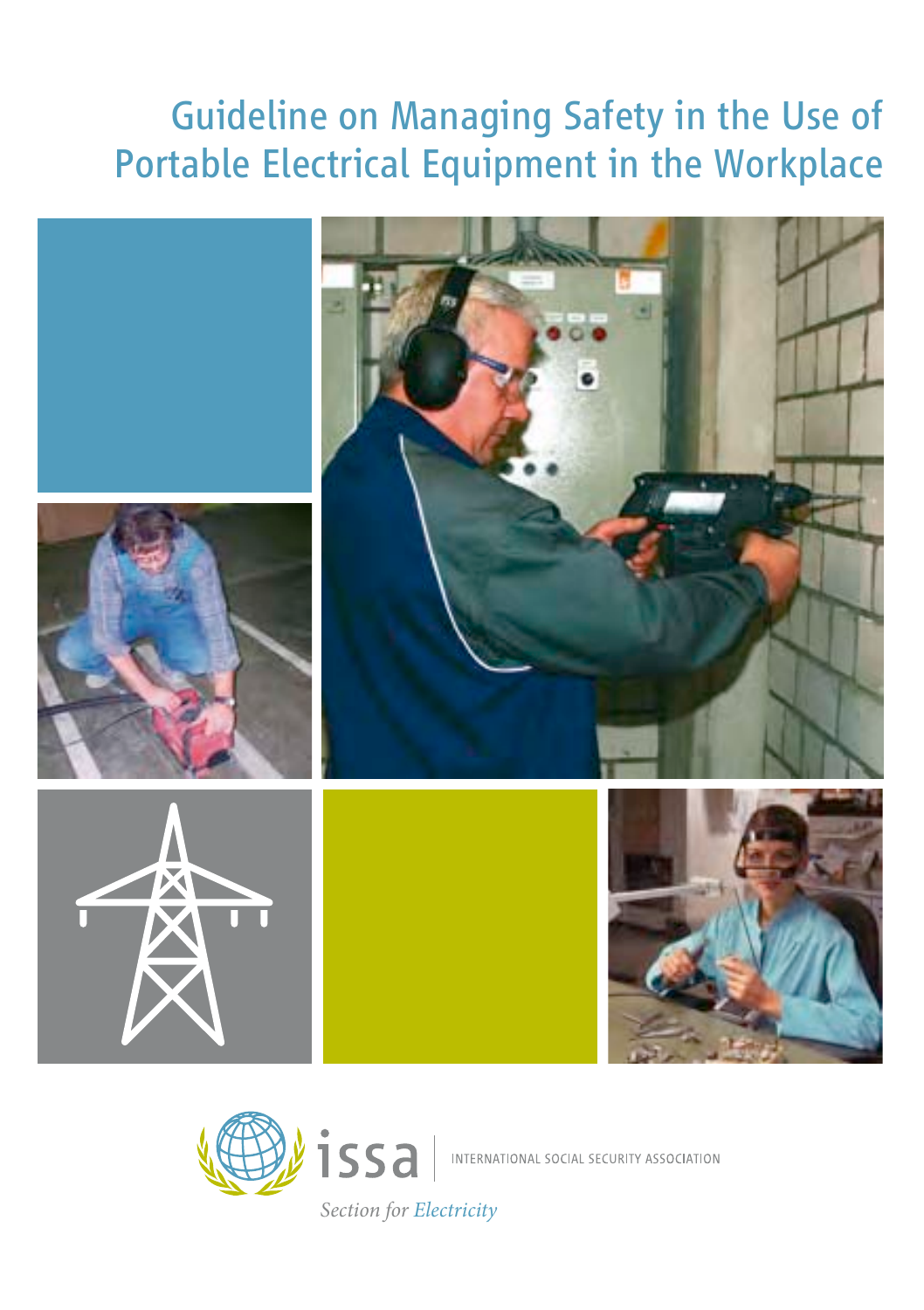## **Guideline on Managing Safety in the Use of Portable Electrical Equipment in the Workplace**

April 2009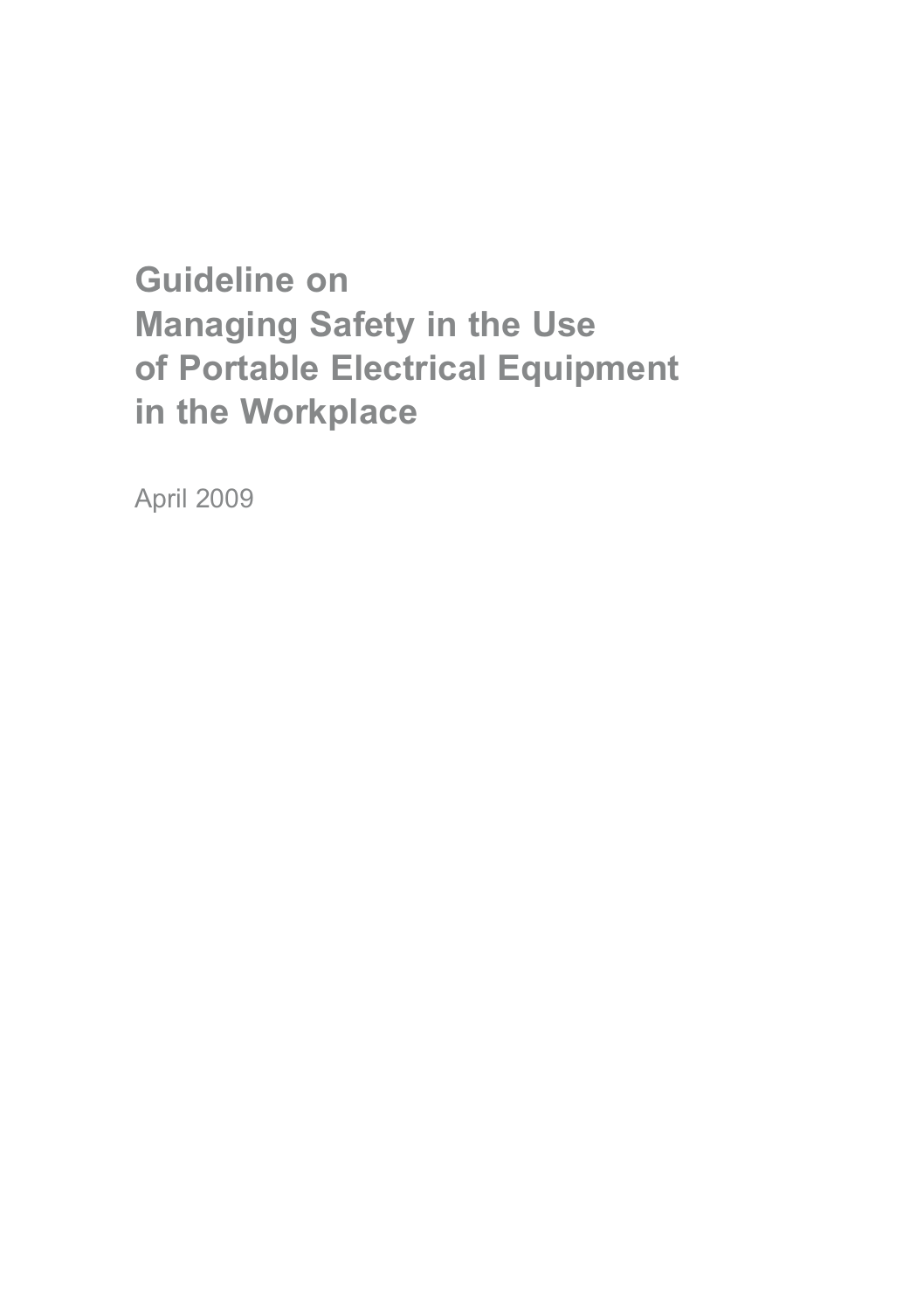The ISSA Electricity Section would like to thank all members of the international **Contents** working group for their effort and commitment in the development of the guide line.

**Eamon O'Flynn**, Electricity Supply Board, Ireland – Convenor **Burkhard Schulze**, ZVEH, Germany **Hartmut Oelmann**, BG ETE, Germany **Heiner Kehne**, Siemens, Germany **Jens Jühling**, ISSA, Electricity Section, Germany **Joydeep Mukherjee**, ISSA, Electricity Section, Germany **Josef Fornusek**, CSZE, Czech Republic **Jost Keller**, Electrosuisse, Switzerland, **Lothar Kinzig**, ABB, Germany **Mihai Budan**, Transelectrica, Romania **Raúl Arenas García**, Endesa, Spain **Segundo Caeiro Ríos**, Endesa, Spain **Ted Vandevis**, EU&SA, Canada **Wolfgang Pechoc**, BG ETE, Germany **Zdenek Václavek**, CSZE, Czech Republic

#### ISBN-Nr. 978-3-937824-02-4

Editor: **International Social Security Association** Section for Electricity, Gas and Water c/o Berufsgenossenschaft Energie Textil Elektro Gustav-Heinemann-Ufer 130, D-50968 Köln

All rights reserved. No part of this book may be reprinted or reproduced or utilzed in any form or by any electronic, mechanical, or other means, now known or hereafter invented, including photocopying and recording, or in any information storage or retrieval system, without permission in writing from the publishers.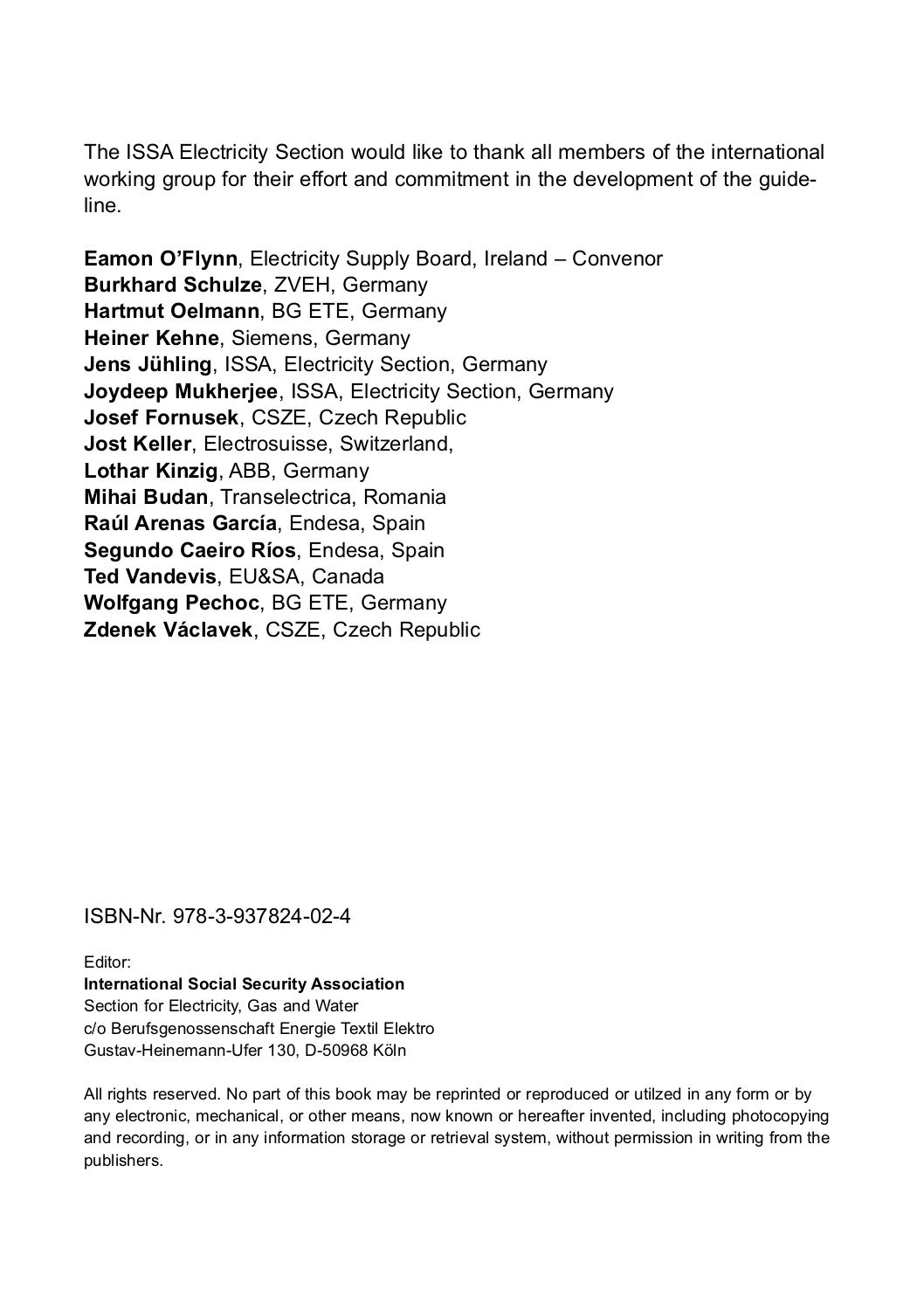### **Contents**

| Foreword                                                                                                 | 5       |
|----------------------------------------------------------------------------------------------------------|---------|
| 1. Introduction                                                                                          | 6       |
| 2. Scope                                                                                                 | 8       |
| 3. Definitions                                                                                           | 10      |
| 4. Who is this Guideline aimed at?                                                                       | $12 \,$ |
| 5. Relevant Legislation / Codes of Practice                                                              | 13      |
| 6. Guidance on Safety Standards associated with the Selection of<br><b>Portable Electrical Equipment</b> | 14      |
| 7. Electrical Installation Safety Features for Portable<br><b>Electrical Equipment</b>                   | 16      |
| 8. Safe use and Care of Portable Electrical Equipment                                                    | 18      |
| 9. Inspection of Portable Electrical Equipment by the User                                               | 19      |
| 10. Periodic inspection of Portable Electrical Equipment<br>by a competent person                        | 21      |
| 11. Periodic Testing of Portable Electrical Equipment<br>by a competent person                           | 23      |
| 12. Elements of a Periodic Inspection and Test System                                                    | 26      |

**Page**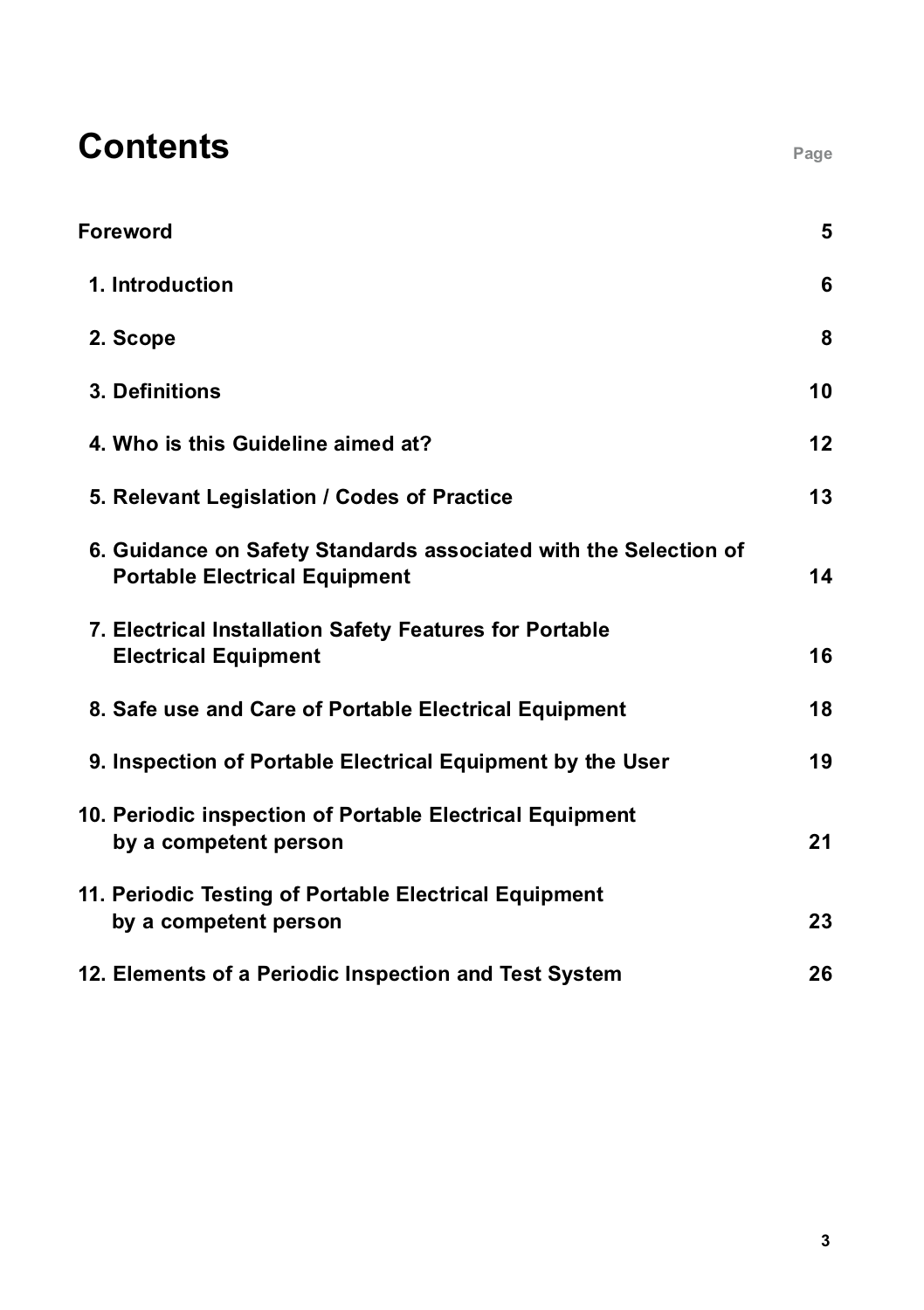**Contents Page**

#### **Appendices and Recommended Source Documents**

| <b>Appendix 1:</b><br>International Technical Standards /<br>National Legislation and Codes of Practice for Individual Countries | 28 |
|----------------------------------------------------------------------------------------------------------------------------------|----|
| <b>Appendix 2:</b><br>Examples of Periodic Test and Inspection Schedules                                                         | 36 |
| <b>Appendix 3:</b><br>Examples of Inspection and Test Record Forms                                                               | 39 |
| <b>Appendix 4:</b><br>Technical Standards for carrying out / Tests on Portable Electrical Equipment                              | 42 |
| <b>Appendix 5:</b><br>Safety Marks / Identifiers associated with Portable Electrical Equipment                                   | 43 |
| <b>Recommended Source Documents</b>                                                                                              | 47 |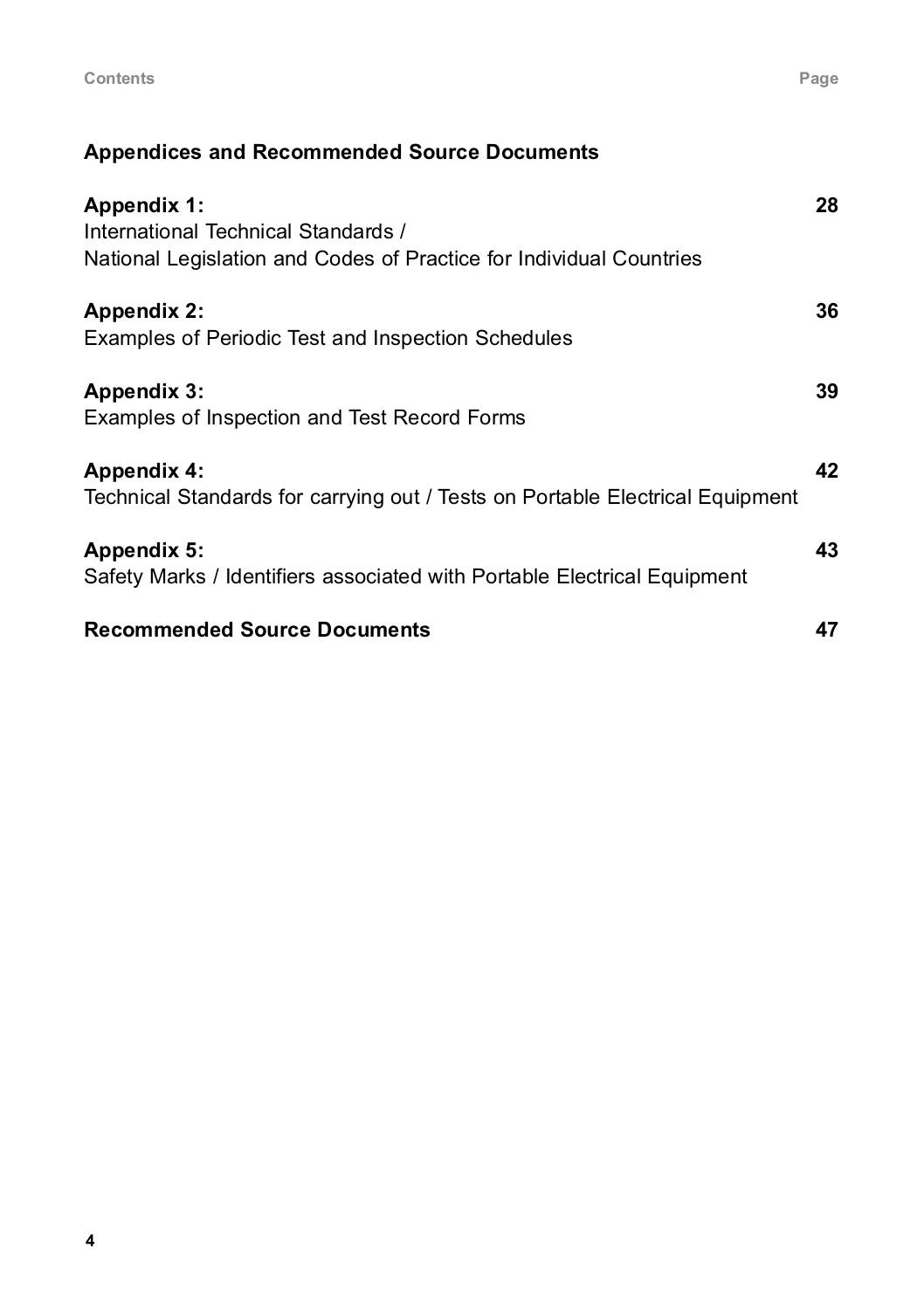### **Foreword**

This Guideline describes safe practices that should be followed by those involved with portable electrical equipment.

The Guideline is not designed as a training manual, but contains information, best practices and general recommendations deemed appropriate for the safe use of portable electrical equipment.<br>The approach contained in the guideline reflects a recommended minimum standard.

Note: The contents of the Guideline, including all advice, recommendations and pro cedures, are provided as a service by the ISSA Electricity Section and are intended for **informational purposes only.** No representation of any kind is made to any per son, business or entity whatsoever with regard to the accuracy, completeness or suf ficiency of the information contained herein. Any and all use of or reliance upon this Guideline and the information contained herein is solely and entirely at the user's risk. The ISSA Electricity Section shall not be in any way responsible or liable for any form of loss or damage incurred as a result of any form or manner of reliance upon any part or portion of this Guideline.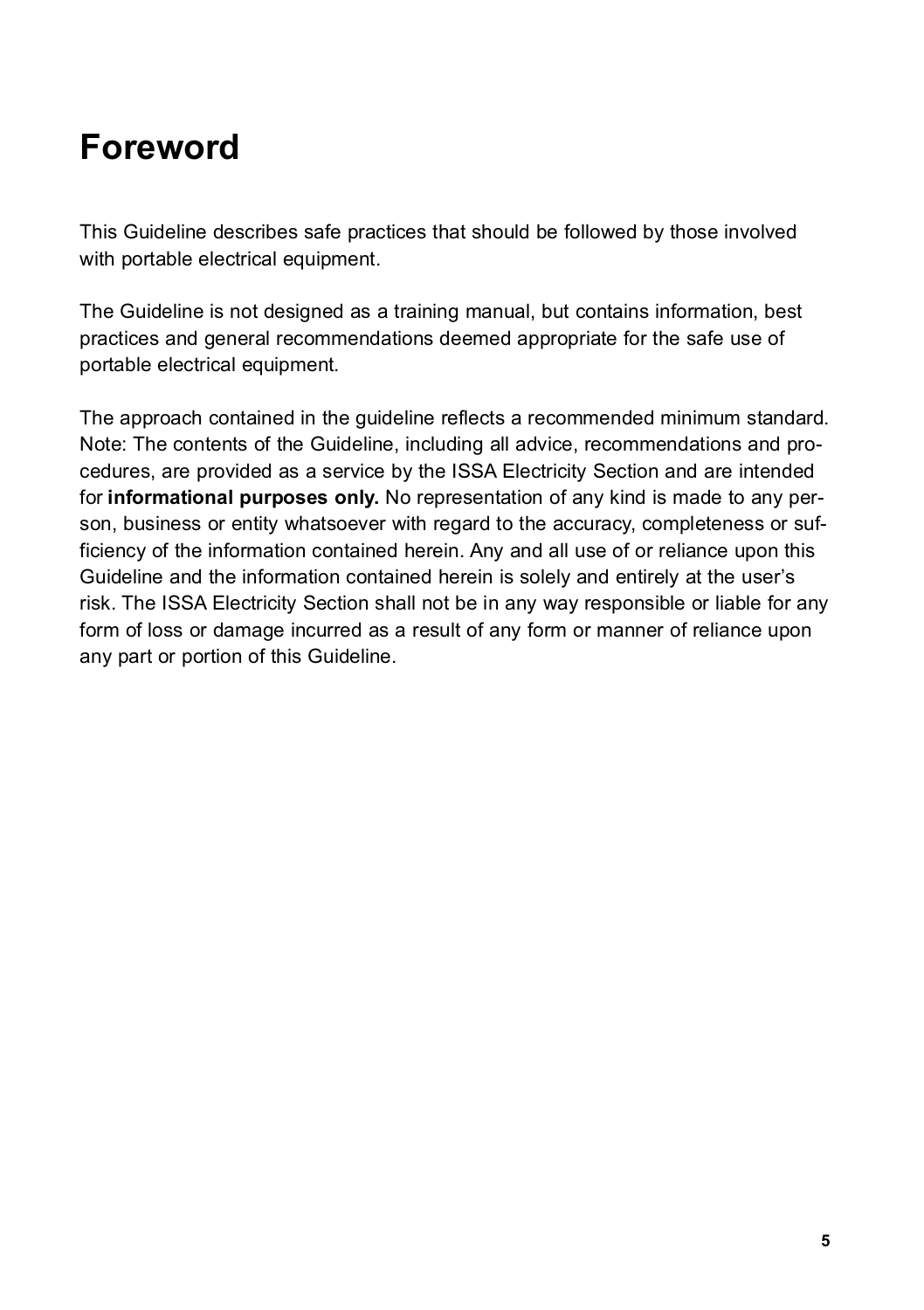## **1. Introduction**

The use of portable electrical equipment is a common requirement in the work place. Such equipment ranges from desk-lamps in offices to drills and grinders on construction sites.

All of these devices are potential safety hazards and therefore controls and safe guards need to be put in place to deal with the associated risks.

The degree of maintenance, and this includes inspection and test, varies from country to country in line with national legislation and codes of practice. In gener al, there is a requirement for employers to take the necessary steps that will min imise risk to employees, in so far as it is reasonably practicable.

It would appear that in the majority of countries, systematic inspection and test of equipment by competent persons does not take place. However, in some coun tries the practice of periodic inspection and test has been instituted. The fre quency of periodic inspections and tests can vary between weekly and 4 years. The frequency is determined by the associated risk e.g. whether the equipment is office-based; or in use on a construction site; what protection does the electri cal installation provide; and also on the level of defects found as a result of carrying out the process of inspection and test.

The purpose of this guideline is to promote a best practice approach to the main tenance of portable electrical equipment. It contains common elements from indi vidual national practices that are considered to be best practice. Examples of national legislation / codes of practice of participating countries are included in the Appendices.

#### **Note on Accident Statistics:**

Accident statistics covering electrical aspects of Portable Electrical Equipment are inconsistent from country to country due to variations in the methods of com pilation. Portable equipment is defined in different ways, and in any event the vast majority of associated accidents are non-electrical. Where electrical acci dents are reported, they may not be due to defective equipment. It is therefore difficult to come to any firm conclusions.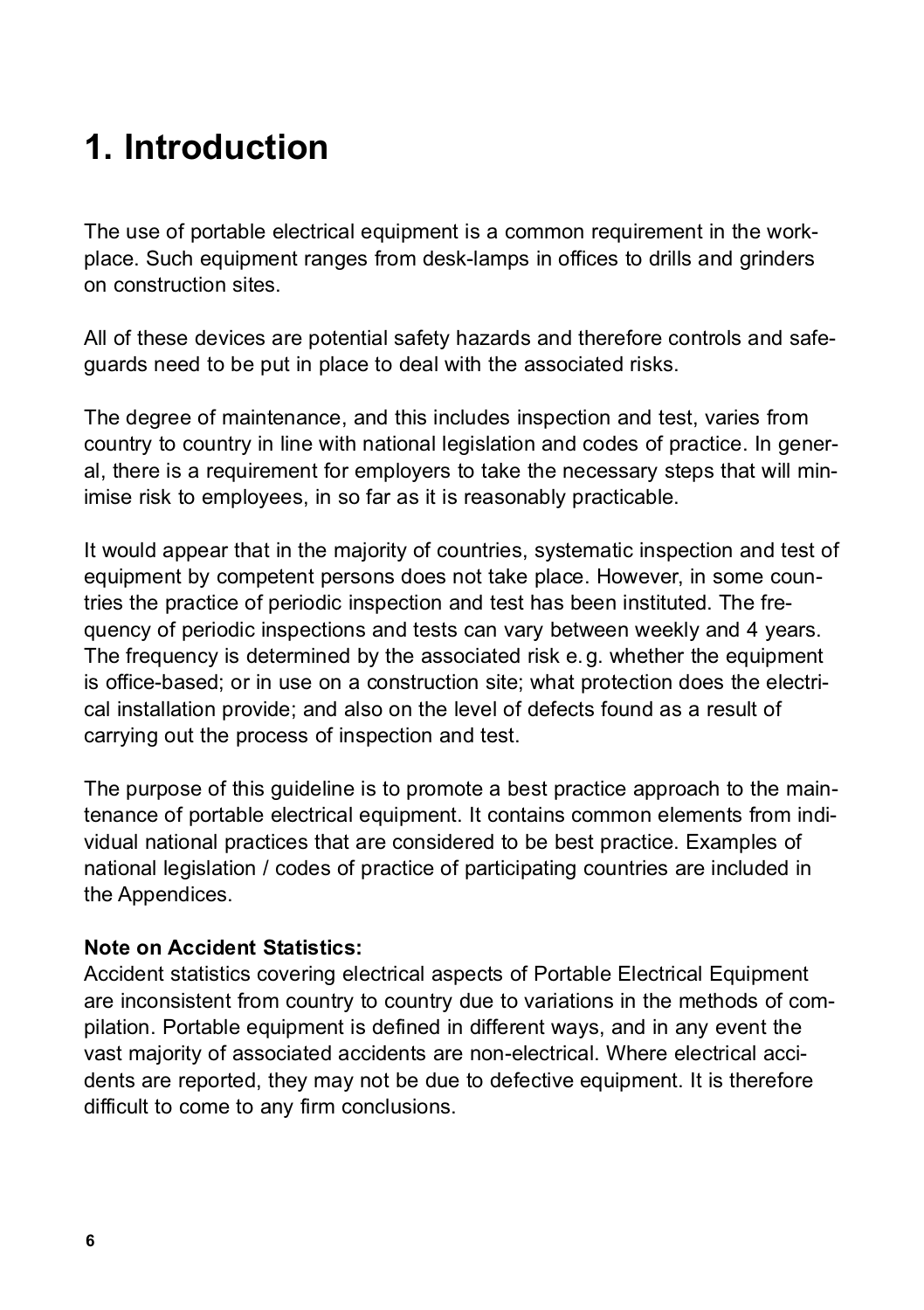An examination of available information shows that the ratio of portable electrical equipment accidents to all electrical accidents is approximately 1:5 (source: Germany).

We also know that if there is a risk due to electricity, the risk of fatality is significantly greater.<br>A typical fatality: injury ratio for **all** accidents can be in the order of 1:160, but

this rises to 1:14, where electricity is the cause of the accident (source: Canada).

Furthermore, this Guideline includes the maintenance of hand-held tools. The greatest risk of electrical shock applies when there is a likelihood of current flow ing from hand to hand. Hand-held equipment presents a particular danger in this regard. It is therefore essential that all possible steps be taken to reduce any risk associated with Portable Electrical Equipment.

It is hoped that this Guideline will contribute towards a safer working environ ment for users of Portable Electrical Equipment.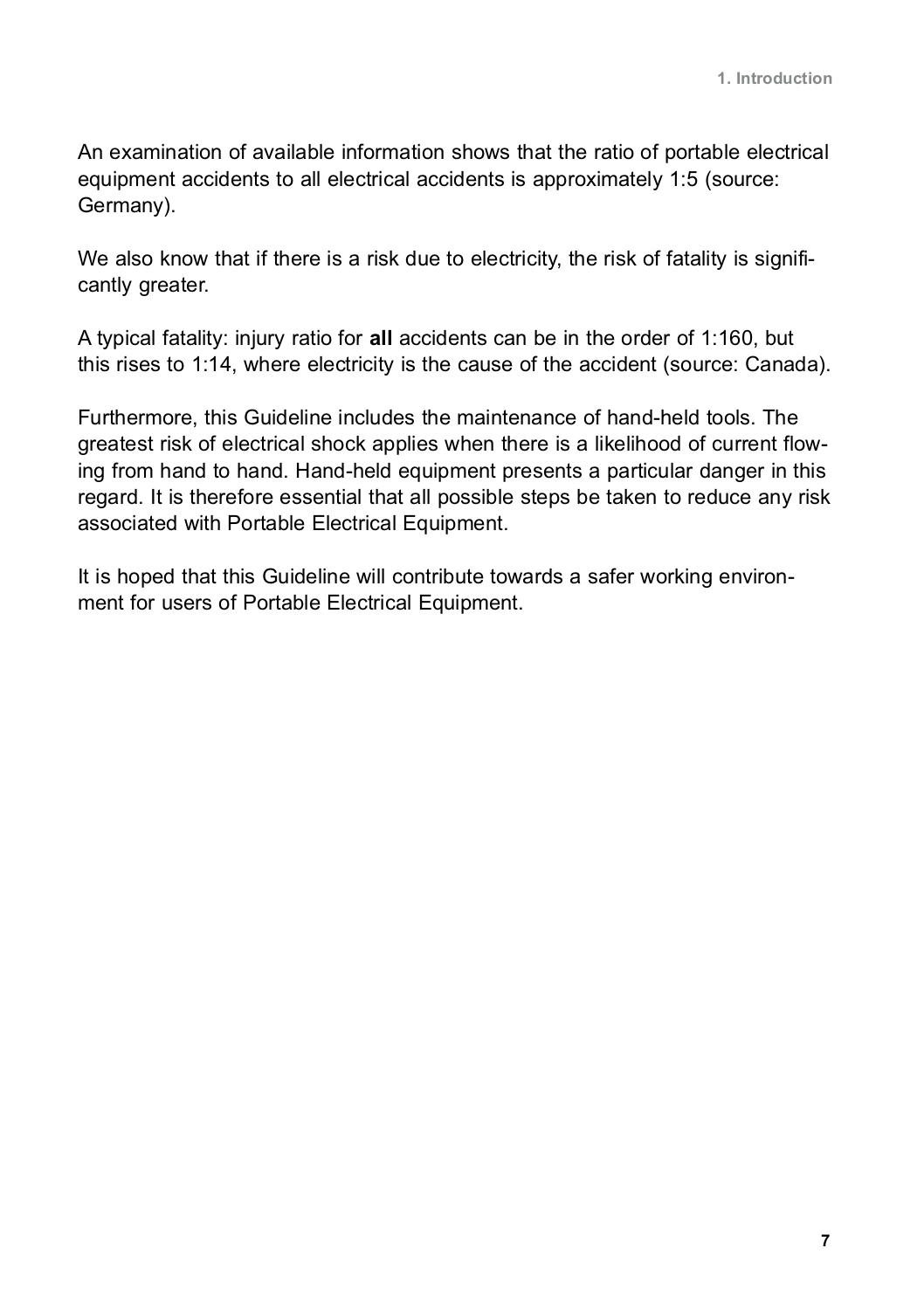## **2. Scope**

The focus of the guideline is directed at low voltage AC (110 to 230 V) equip ment which is commonly used in the workplace. In particular it refers to portable equipment.<br>Throughout this guide the term 'portable electrical equipment' is used to describe

electrical devices that are not part of a fixed electrical installation, but are intend ed to be connected to a fixed installation or generator by means of a flexible cable and socket-outlet. Typical examples are portable, hand operated and mov able plug-in electrical appliances used at a workplace.

The equipment covered in this Guideline is defined in IEV 60050-826 as being "Handheld" or "Mobile".

**Handheld:** This is defined as equipment that is "intended to be held in the hand during normal use".

**Mobile:** This is defined as equipment that is "moved while in operation, or which can easily be moved from one place to another while connected to the supply". This Guideline applies to portable equipment having a mass not exceeding 18 kgs, and connection to the electrical supply is assumed to be via plug and socket-outlet.

Examples of portable equipment:

- **•** Hand drills
- **•** Hand saws
- **•** Paint sprayers
- **•** Soldering irons
- **•** Vacuum cleaners
- **•** Grinders
- **•** Desk lamps
- **•** Heaters
- **•** Fans
- **•** Flexible Cables / Extension Leads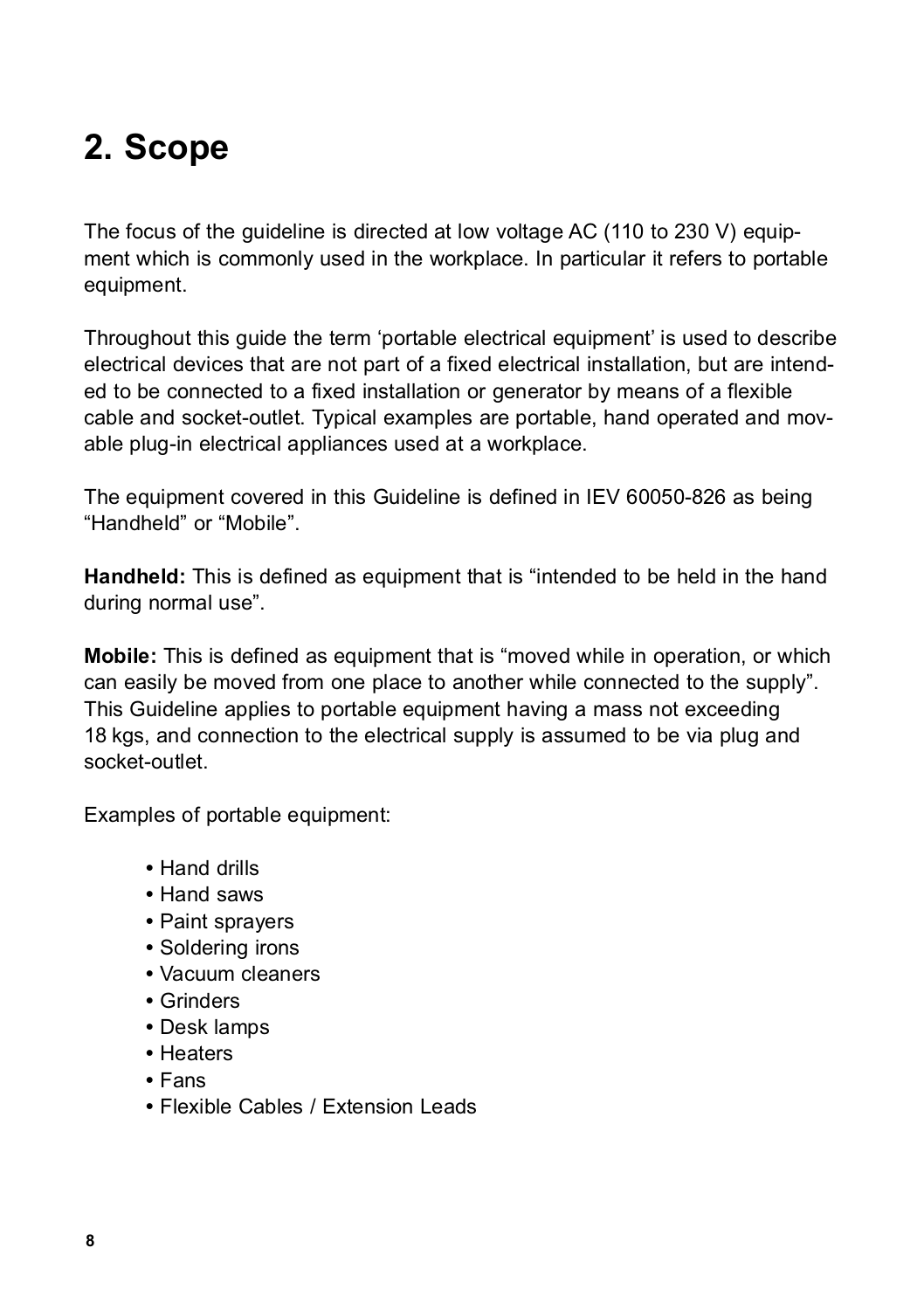The guideline deals with safe practices which will ensure that such devices are electrically safe.

Such practices will encompass safety features in the type of electrical installation which supplies the portable equipment.<br>However, it will principally deal with routine maintenance and this includes

inspection and test of equipment. The guideline contains a best practice approach to inspection and test. It also covers the identification and tagging of equipment to ensure that adequate records exist of test and inspection. A risk assessment will assist in deciding on the degree of inspection and test.

The degree of inspection and test will vary depending on whether the equipment is used in a hostile operating environment, or used in an office building, a class room, etc.

The quality of the equipment is of paramount importance in the first instance. Some guidance on recognising good quality equipment is also included.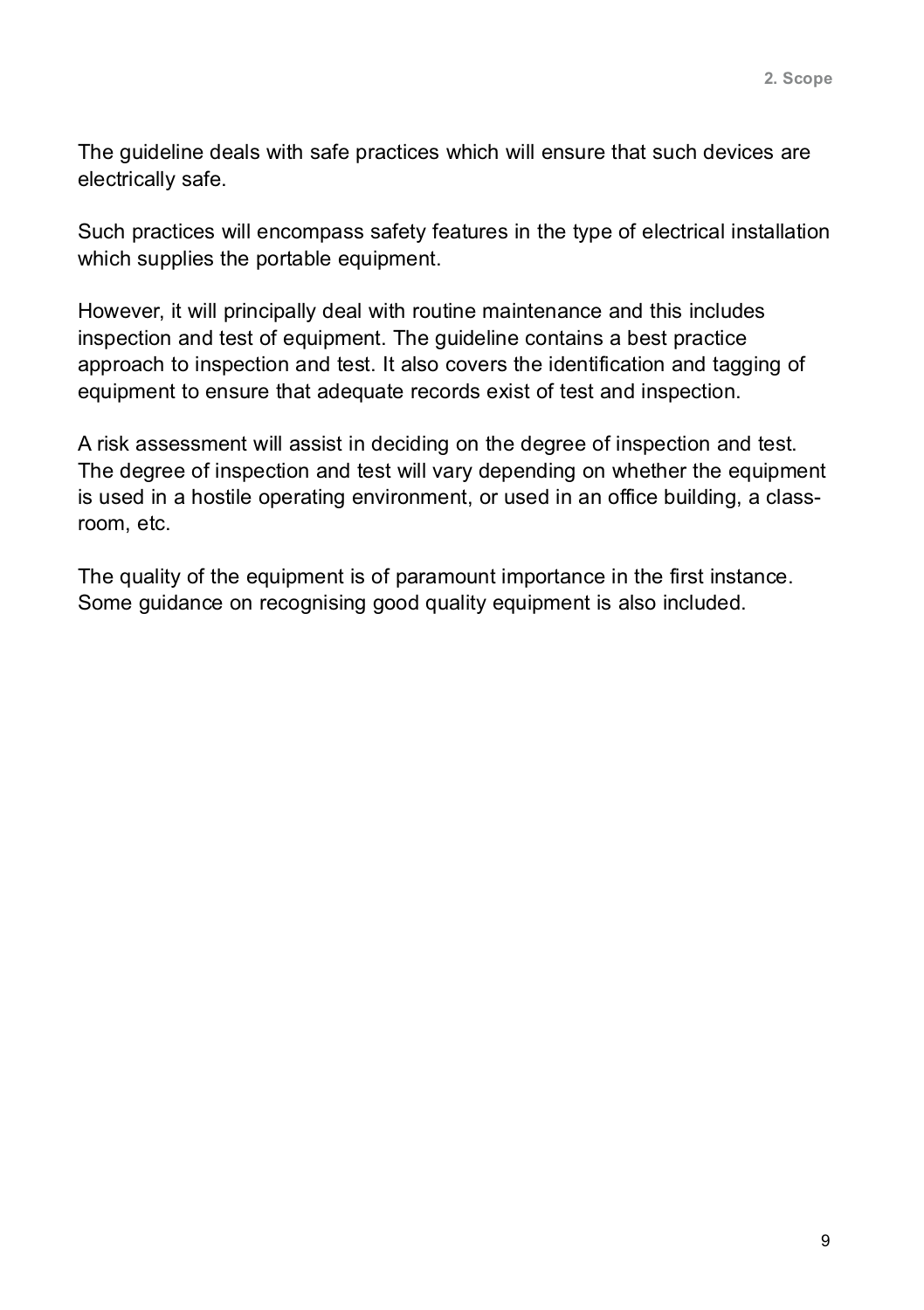## **3. Definitions**

(IEC-Definitions are used where available)

#### **Competent person**

A person possessing adequate qualifications, such as suitable training and suffi cient knowledge, experience and skill for the safe performance of the specific work. A competent person must be approved to carry out any work undertaken.

#### **Hostile operating environment**

Includes an operating environment that may cause mechanical damage to the item of equipment or expose the equipment to moisture, heat, vibration, corro sive substances or dust.

#### **Inspection**

Examination of electrical equipment using all the senses in order to ascertain correct selection and proper erection of electrical equipment.

#### **Maintenance**

Combination of all technical and administrative actions including supervision actions intended to retain an item in, or restore it to a state in which it can per form a required function.

#### **Portable equipment**

According to IEV 60050-826, this is equipment that is either "Handheld" or "Mobile".

**Handheld** (hand-held equipment 826-16-05):<br>This is defined as equipment that is "intended to be held in the hand during normal use".

**Mobile** (mobile equipment 826-16-04):<br>This is defined as equipment that is "moved while in operation, or which can easily be moved from one place to another while connected to the supply". This Guideline applies to portable equipment having a mass not exceeding 18 kgs.

(Connection of equipment to the power supply is assumed to be via a plug and socket-outlet.)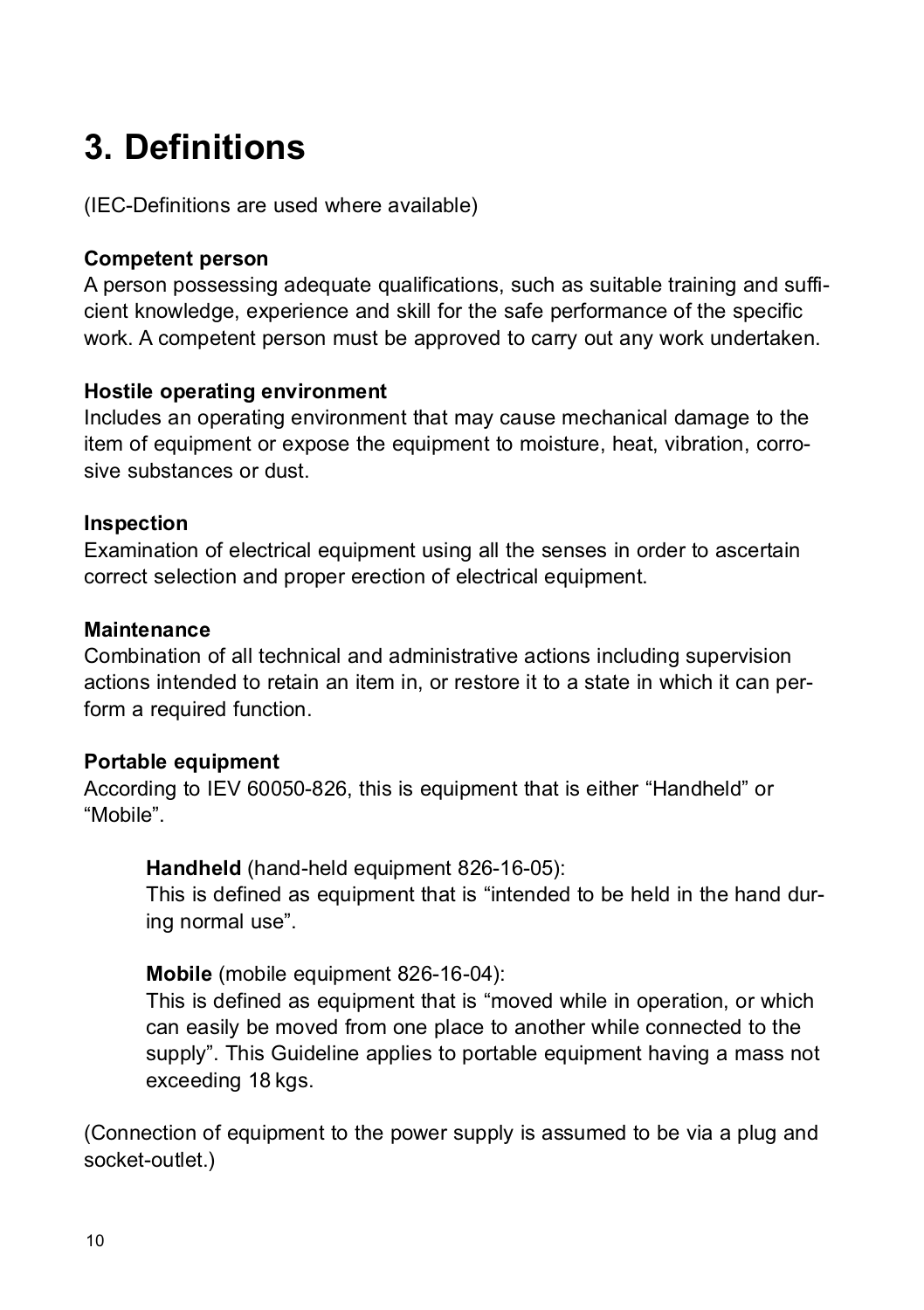#### **Reporting**

Recording of the results of inspection and testing.

#### **Testing**

Implementation of measures on electrical equipment by means of which its effec tiveness is proved.

NOTE: It includes ascertaining values by means of appropriate measuring instru ments, said values not being detectable by inspection.

#### **Verification**

All measures by means of which compliance of the electrical equipment with the relevant requirements of technical standards and those of manufacturers. NOTE: It comprises inspection, testing and reporting.

#### **Workplace**

Any place where a worker is required to carry out work.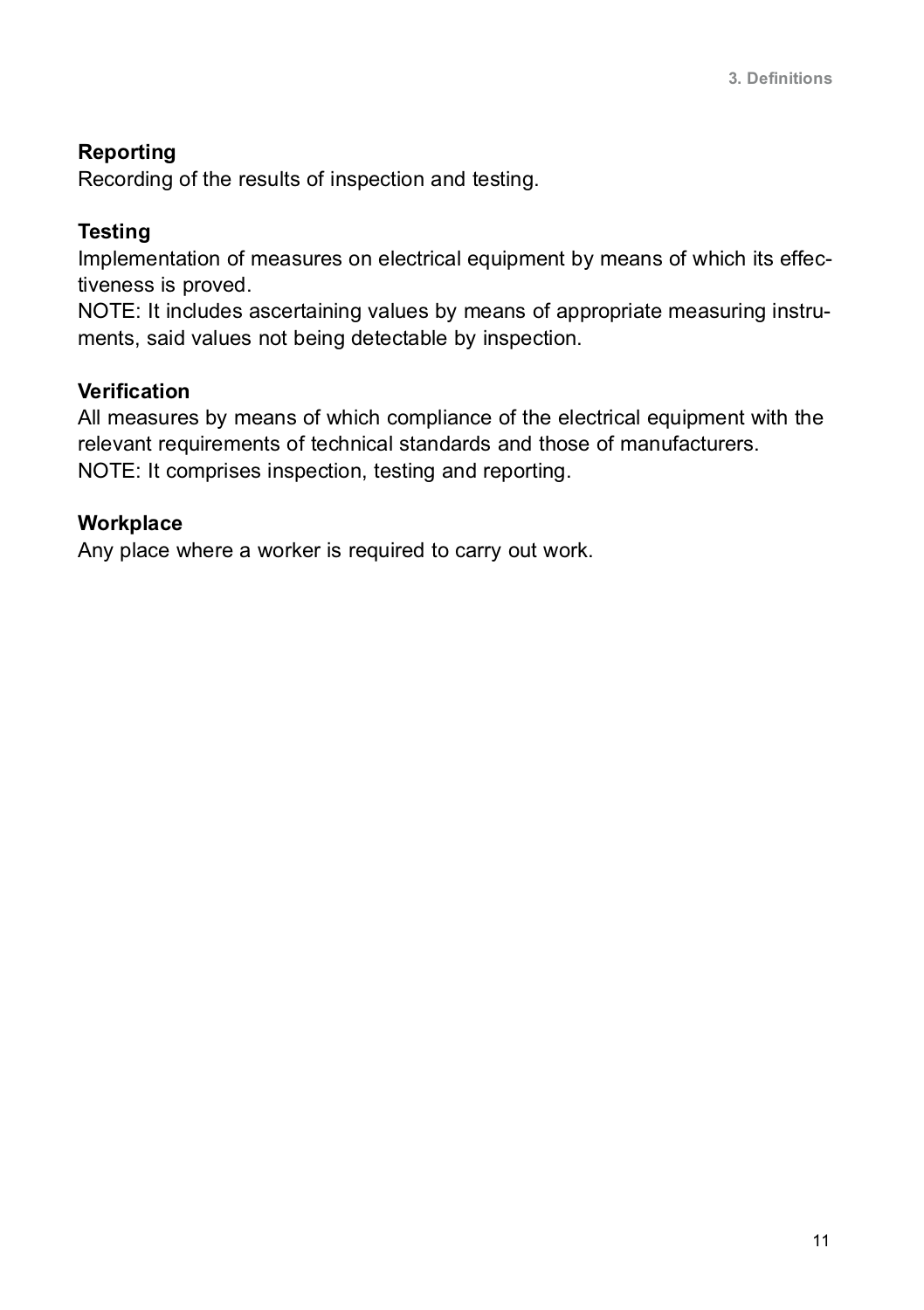### **4. Who is the Guideline aimed at?**

It is aimed at all employers who are responsible for workplaces where portable electrical equipment is used. Employers are responsible under law for the safety of their employees. They should therefore take all reasonable care that their employees work in a safe environment and use safe equipment.<br>The following questions will help to evaluate if a company is effectively manag-

ing electrical safety in the workplace:

- **•** Does the Company have a Health and Safety Management System in place?
- **•** Does it have a Safety Policy, has it identified hazards and carried out risk assessments?
- **•** Does it set safety targets, measure its performance and engage in con tinuous improvement?
- **•** Does it communicate regularly with employees about electrical safety issues?
- **•** Is the workplace a safe environment? Are the workers competent and **are the tools safe**?

It is the last point that this Guideline specifically addresses.

Where identified by a risk assessment, the employer is responsible for the design and implementation of an effective and safe system of inspection and test. The design and implementation of this system should be carried out by someone having knowledge and experience of this particular subject.

This additionally applies to equipment used by contractors and to the use of hired equipment.

The purpose of this document is to give employers guidance in the development of Company policy in regard to the safe use of their portable electrical equip ment.

The content of the Guideline is also intended to be understood by non-technical management.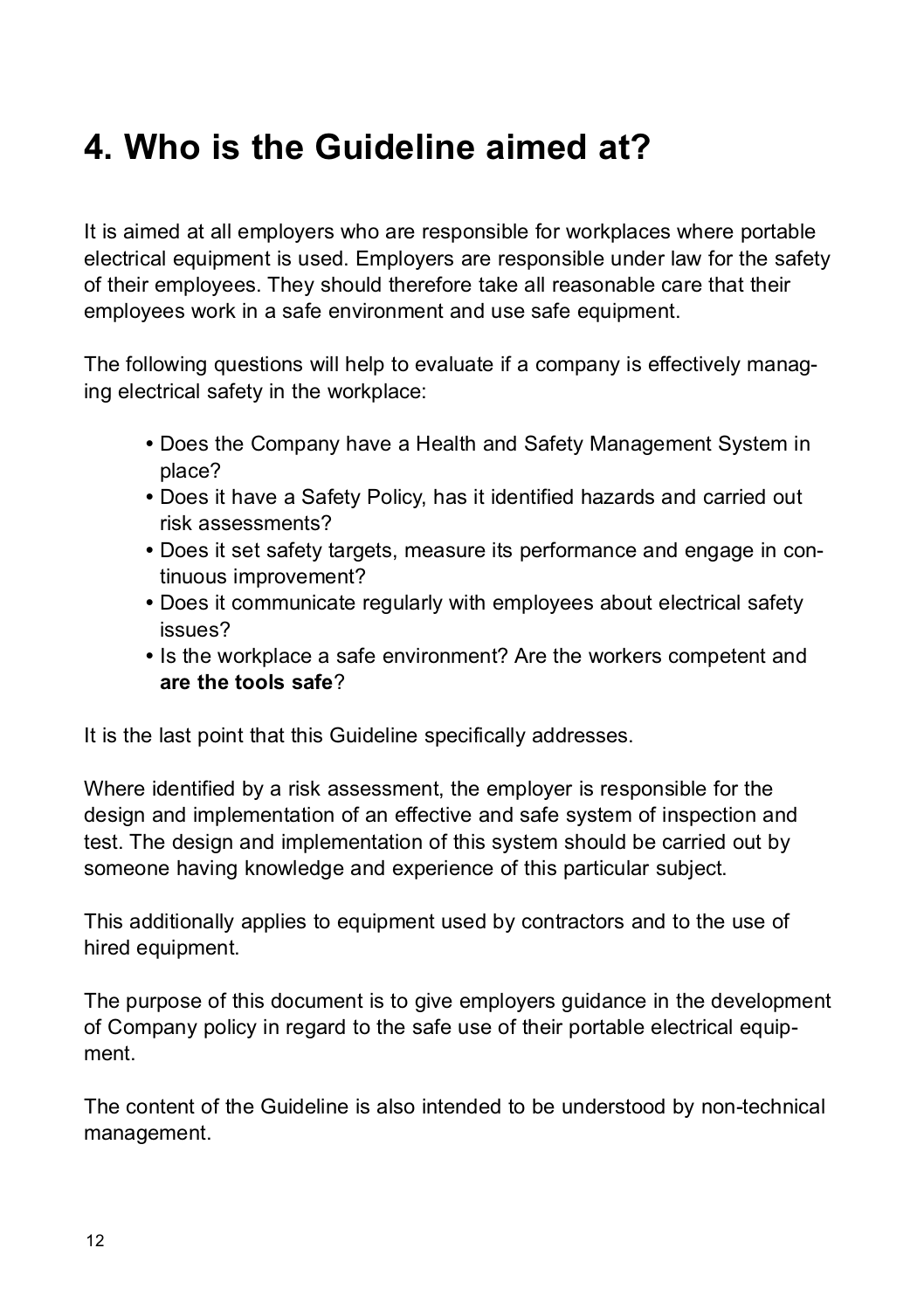## **5. Relevant Legislation / Codes of Practice**

There exists a wide range of publications which have relevance to this topic; Directives, International Technical Standards, National Legislation and Codes of Practice.

Subject matter relevant to the safety of portable electrical equipment includes:

- **•** Standard of Electrical Installations
- **•** Compliance of the Equipment with Safety Symbols / Identifiers, at time of purchase
- **•** How the equipment is used and where
- **•** How is it maintained, including inspection and testing

Appendix 1 includes examples of National Legislation and Codes of Practice.

The List of Recommended Source Documents at the end of this Guideline includes relevant Directives and International Technical Standards.

In the course of developing this Guideline reference has been made to these documents.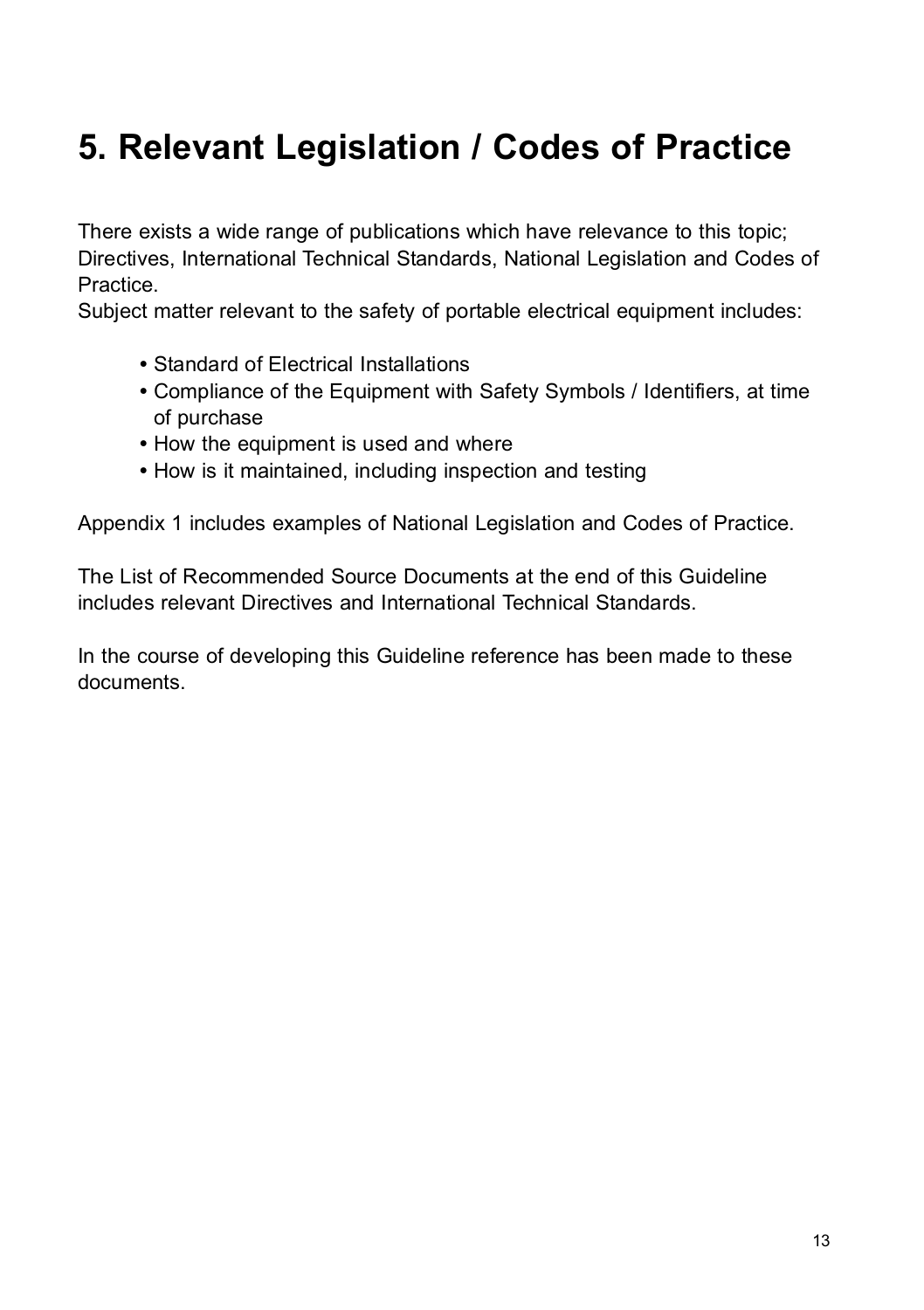# **6. Guidance on Safety Standards 6. associated with the Selection of 6. Portable Electrical Equipment**

When purchasing portable electrical equipment always make sure it complies with the compulsory requirements contained in national legislation and relevant Directives.<br>Such regulations require manufacturers, importers, product suppliers, etc. to

deliver only safe products to the marketplace. Also, these products should be delivered with instructions on their safe use.

Examples of Safety Marks / Identifiers:



Reputable certification of adequate safety in equipment purchased can be identi fied via the above mentioned Marks / Identifiers.

The association of these Marks / Identifiers with portable equipment in the mar ketplace indicates a level of safety which has been verified by an independent agency.

This means that a purchaser does not have to rely on the claims of a manufac turer / supplier.

Purchasers of equipment need to be aware of possible unauthorised use of these symbols.

It is important to distinguish between **Quality** Marks / Identifiers and those relat ing to the **Safety** features of the equipment.

This Guideline is principally concerned with Safety.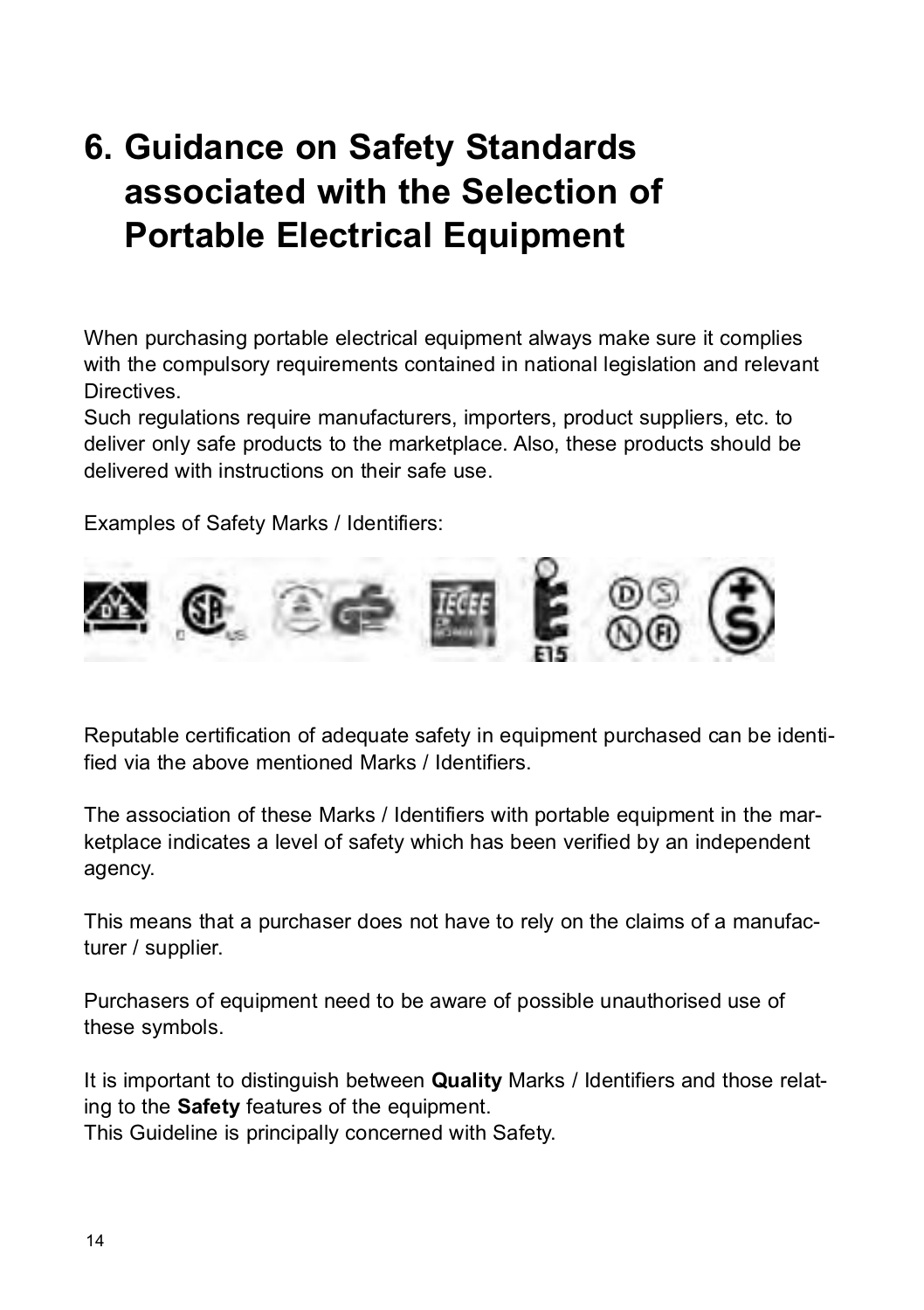Further information on the above mentioned and other Marks / Identifiers is con tained in Appendix 5.

There are also other requirements which the customer may wish to specify in relation to portable equipment – in addition to the above mentioned:

- **•** Easy to use (ergonomic features, size etc.)
- **•** Adequate Instructions in the language of the country in which the equip ment is sold
- **•** Technical support and training included in the manufacturer's tender
- **•** Level of Maintenance / Reliability
- **•** Warranty period
- **•** Has the manufacturer implemented a certified quality management sys tem (e.g. ISO 9001)
- **•** Warning devices, control indications and markings which are essential to the safety of users must be present and easily understood

A further consideration in selecting portable electrical equipment is whether an equivalent battery-operated version is available. Where this applies, a dramatic reduction in risk results to the user and the need for safety controls as outlined in this guideline is significantly reduced.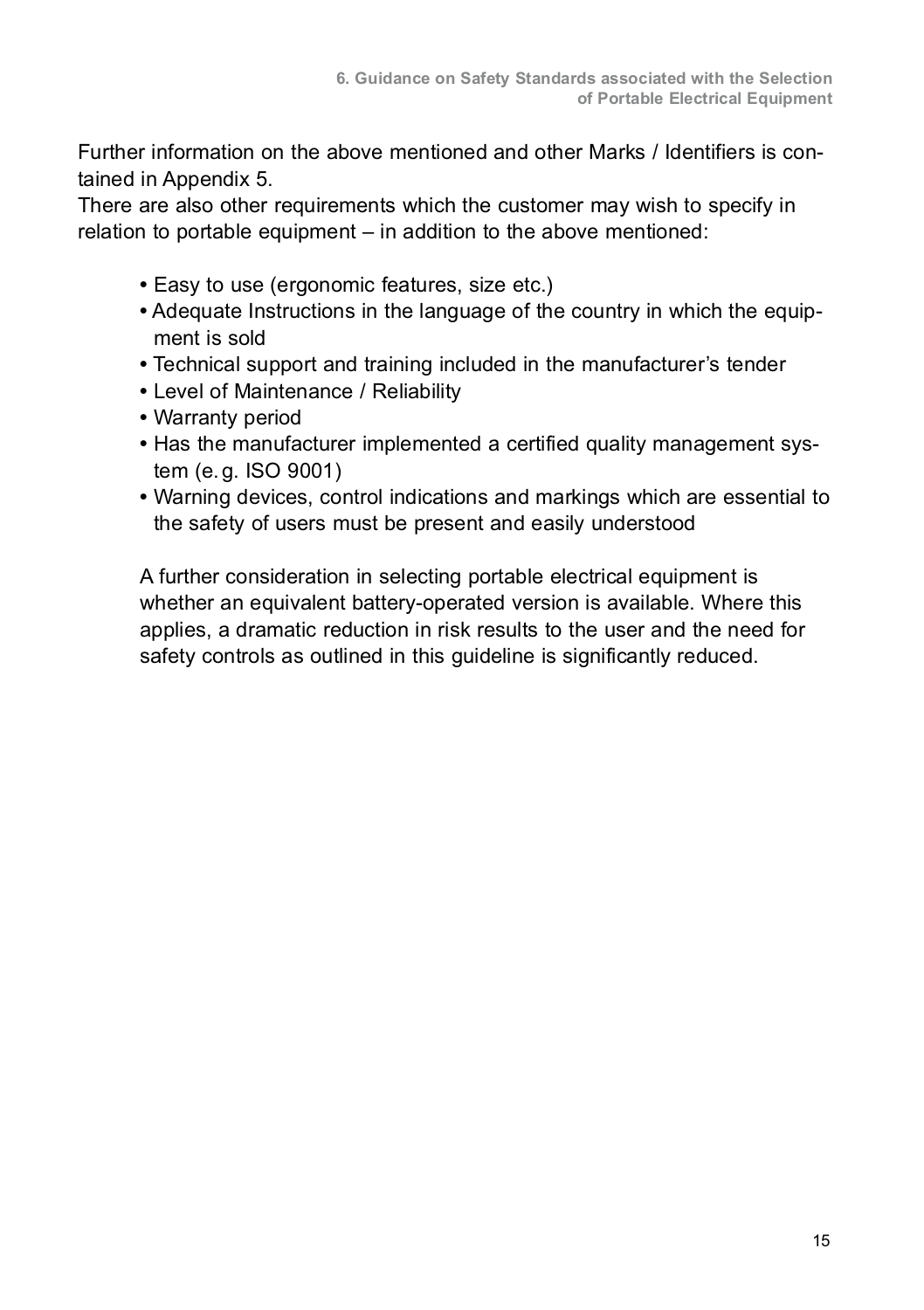## **7. Electrical Installation Safety Features 7. for Portable Electrical Equipment**

The safety features of electrical installations are of prime importance. These are designed to protect the users of portable equipment. Compliance with Technical Standard IEC 60364, or equivalent, will ensure that the installation is of the high est standard.

Use of the following equipment will reduce the risk to users using portable elec trical equipment:

**7.1** In general the installation of Residual Current (Protective) Devices (RCDs) [Canada: GFCI: Ground Fault Circuit Interrupters] provides protection to users of portable equipment.<br>When an electrical device is operating safely, the amount of current going

to the device equals that leaving.

The RCD compares these currents.

If there is a difference between these currents (e.g. a leakage from the circuit), a dangerous situation arises for the equipment user, and the RCD switches off the current flow immediately, thus protecting the user.

These RCDs should trip in 0.4 sec or less, on leakage currents not exceeding 30 mA and provide the necessary protection to prevent danger to the user from life threatening electric shock. However, the RCD itself needs to be tested periodically as follows:

- a) Mechanical test: using the dedicated push-button, trip and re-set at fre quent intervals.
- b) It should be electrically tested periodically by a competent person to ensure that it operates at a leakage current of maximum 30 mA in a time of not more than 0.4 sec.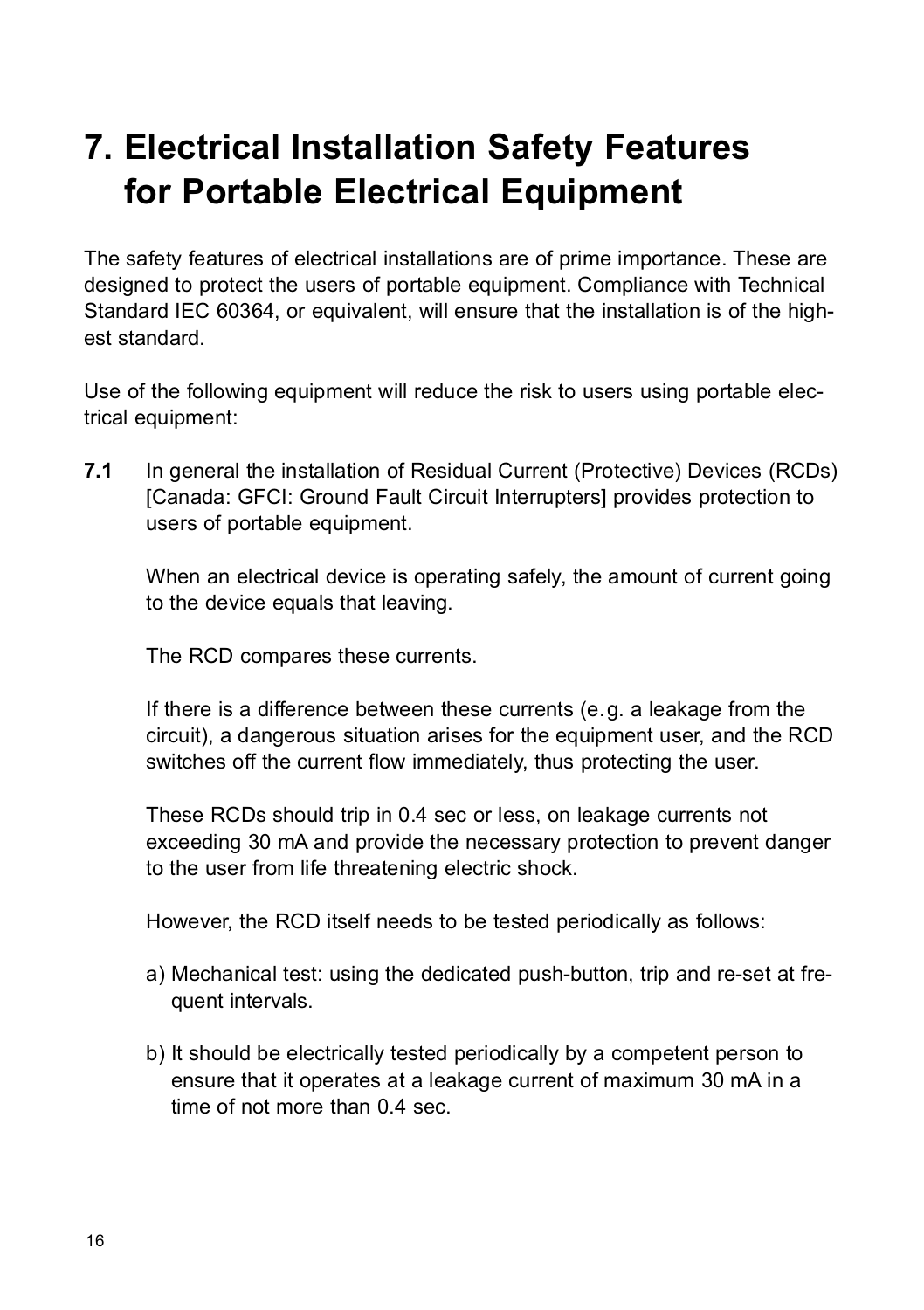7.2 The provision of lower voltage supply equipment to supply portable tools used in areas with increased risk of dangerous shock currents, e.g. con struction sites (see IEC 60364-7-704) or conducting locations with restrict ed movement (see IEC 60364-7-706). Such reduced voltage supply equipment typically consists of a portable

step down transformer supplying a nominal 110 V AC output. In some cases the secondary winding is centre-tapped to earth which ensures that the maximum possible shock voltage to earth is approximately 55 V (as used in the UK and in Ireland).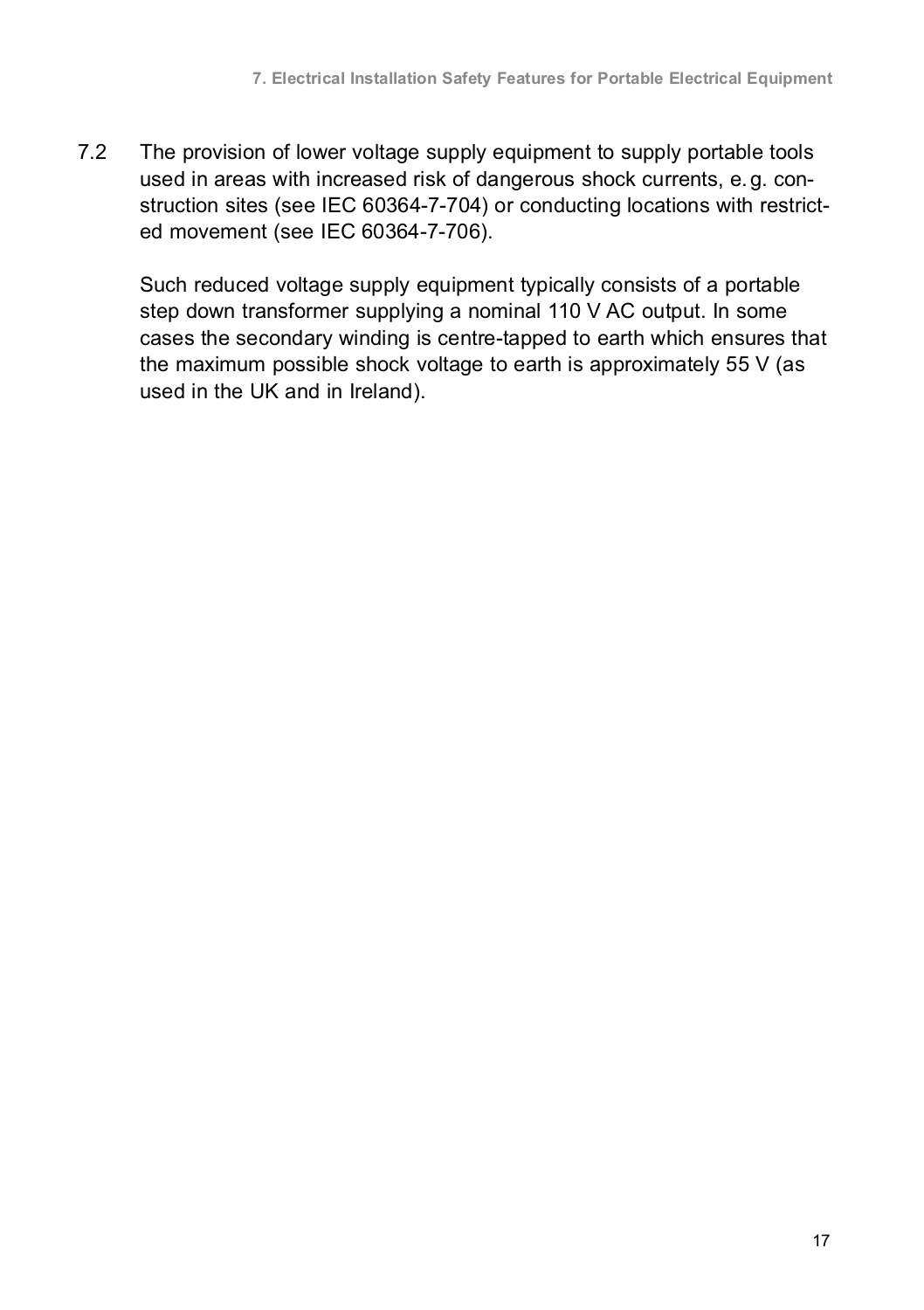## **8. Safe use and Care of Portable Electrical 8. Equipment**

As a minimum, the following should apply:

- **•** Use it in its intended manner as per manufacturer's instructions, in its intended environment and never overload it
- **•** It should be serviced only by competent personnel, and in accordance with manufacturer's instructions
- **•** Transport it in a secure manner (so as not subject it to unnecessary shocks or vibrations)
- **•** Keep the flexible cable away from heat, oil, sharp edges, and moving parts
- **•** Assess all risks from the equipment of damage to nearby electrical cables (including supply cables to the equipment), and water pipes
- **•** Never use in rain, or in wet conditions (refer to the IP rating)
- **•** Only use in explosive atmosphere if rated for such conditions (Refer to the Ex Rating)
- **•** When in use, be aware of the following danger signs:
	- Dim or flickering lights
	- Arcs / sparks
	- Sizzling / buzzing sounds
	- Odours that smell of burning material, e.g. plastic, rubber
	- Frequent tripping of circuit breakers / fuses
- **•** Use correctly rated protective devices and never by-pass these devices
- **•** Store it in a careful manner when not in use

Where appropriate, users should be instructed in the use and care of equipment, or the relevant instructions concerning the work equipment should be available in a form and language they can understand.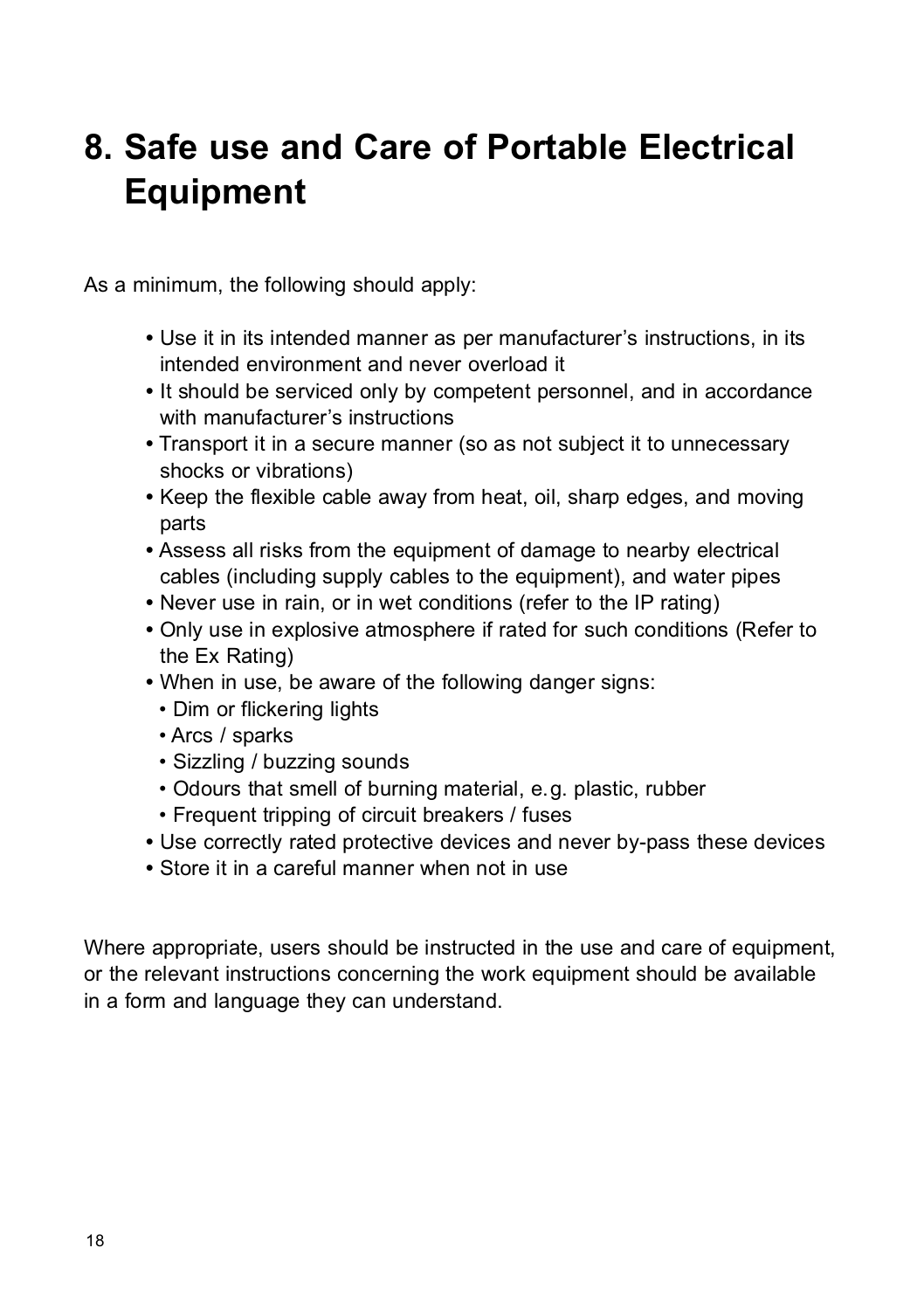## **9. Inspection of Portable Electrical 9. Equipment by the User**

Before using any portable electrical equipment, the user should inspect the equipment. The user visually checks that it is safe to use, with no signs of dam age or defects, and that it is correctly rated for use in the proposed location and environment.

Users should be instructed in the method of carrying out inspections.

#### **Check:**

**i Tool / Appliance:** Is the on/off switch working correctly? Is there any sign of damage to casing? Are there any loose parts or missing screws? Is there evidence of overheating or moisture?<br>Examine its voltage rating to ensure that it is the right voltage for the purpose

(e.g. 110 volt hand tools for construction sites – UK and Ireland) and the appropriate plug-top for that voltage.

Are live parts properly quarded, so as not to be inadvertently accessible?

**ii Flexible Cable and Extension leads:** Are they securely anchored to plug and to appliance / tool with no signs of cuts, fraying, brittle cable, leads kinked or coiled, taped joints or overloading (overheating indicated by colour change or smell)? Cable cores should not be externally visible.

All cables should be appropriate to the environment in which they are used.

- **iii Plug:** Is cable securely anchored, with no signs of cracked casing, overheat ing, loose or bent pins, or loose strands? Fuses, where fitted, should not show any signs of overheating and be cor rectly secured.
- **iv Socket-outlet:** Is it free from cracks or other damage? Are there any signs of overheating? Is it properly secured?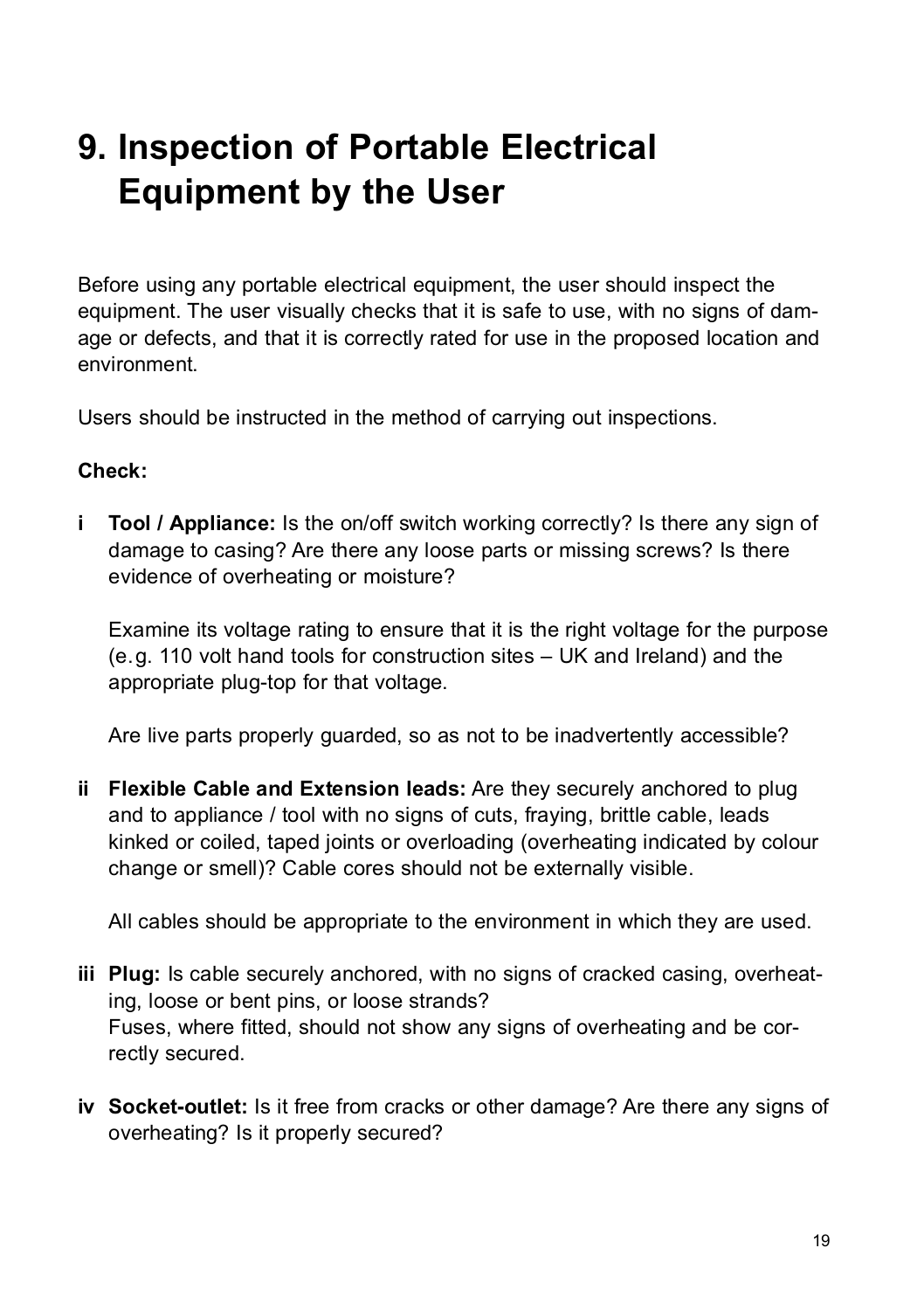If the 'user-checks' indicate that the tool / appliance is faulty or defective or if a fault occurs during subsequent use, the tool / appliance should be taken out of service. It should be marked / tagged as unsafe. It should not be used again until the fault has been identified and repaired and the tool / appliance is tested and certified by a competent person as fit for use.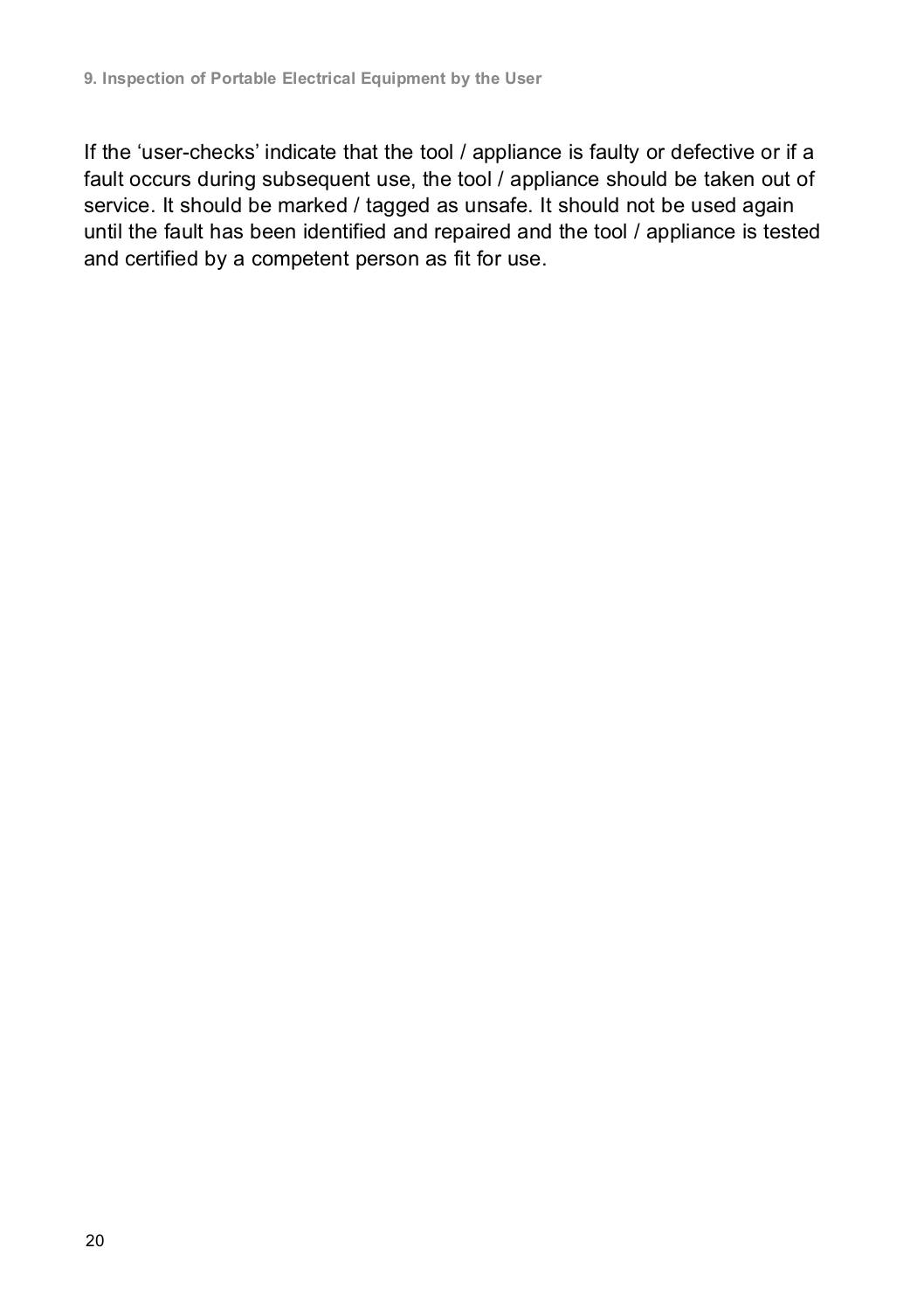## **10. Periodic inspection of Portable Electrical 10. Equipment by a competent person**

This requirement applies to portable electrical equipment that is exposed to con ditions likely to cause deterioration liable to result in danger. The requirement to carry out periodic inspections and the frequency of inspection will depend on the outcome of a risk assessment of the hazards associated with the environment in which the equipment is used. For example, in Ireland where 110 V supplies (with earthed centre-tap, 55 V) for portable equipment are a legal requirement on construction sites, such portable equipment would not be subjected to periodic inspection and test by a competent person.

See Appendix 2 for examples of Periodic Inspection Schedules.

Where the outcome of a risk assessment deems it necessary, a competent per son should carry out a 'user' inspection as in 9 above, and in addition check the following:

**i Tool / Appliance:** If the appliance is designed to be earthed (Class I) check the integrity of the earth. If it is an appliance which is not earthed (Class 2), check for the symbol.<br> $\boxed{\boxed{\phantom{a}}\phantom{\phantom{\big|}}\phantom{\overline{\mathbf{}}}}$  This is a square within a square and may be found on the statutory



label.

If it is to be used in damp or wet conditions or atmospheres, or in conditions where there is a liability of ingress of dust or solids into its works, has it an appropriate "IP rating"?<br>If it is to be used in potentially explosive atmospheres, has it an appropriate

"Ex Rating"?

Rated voltage and if appropriate Class category, IP and Ex ratings should be stamped on the appliance or on its rating plate.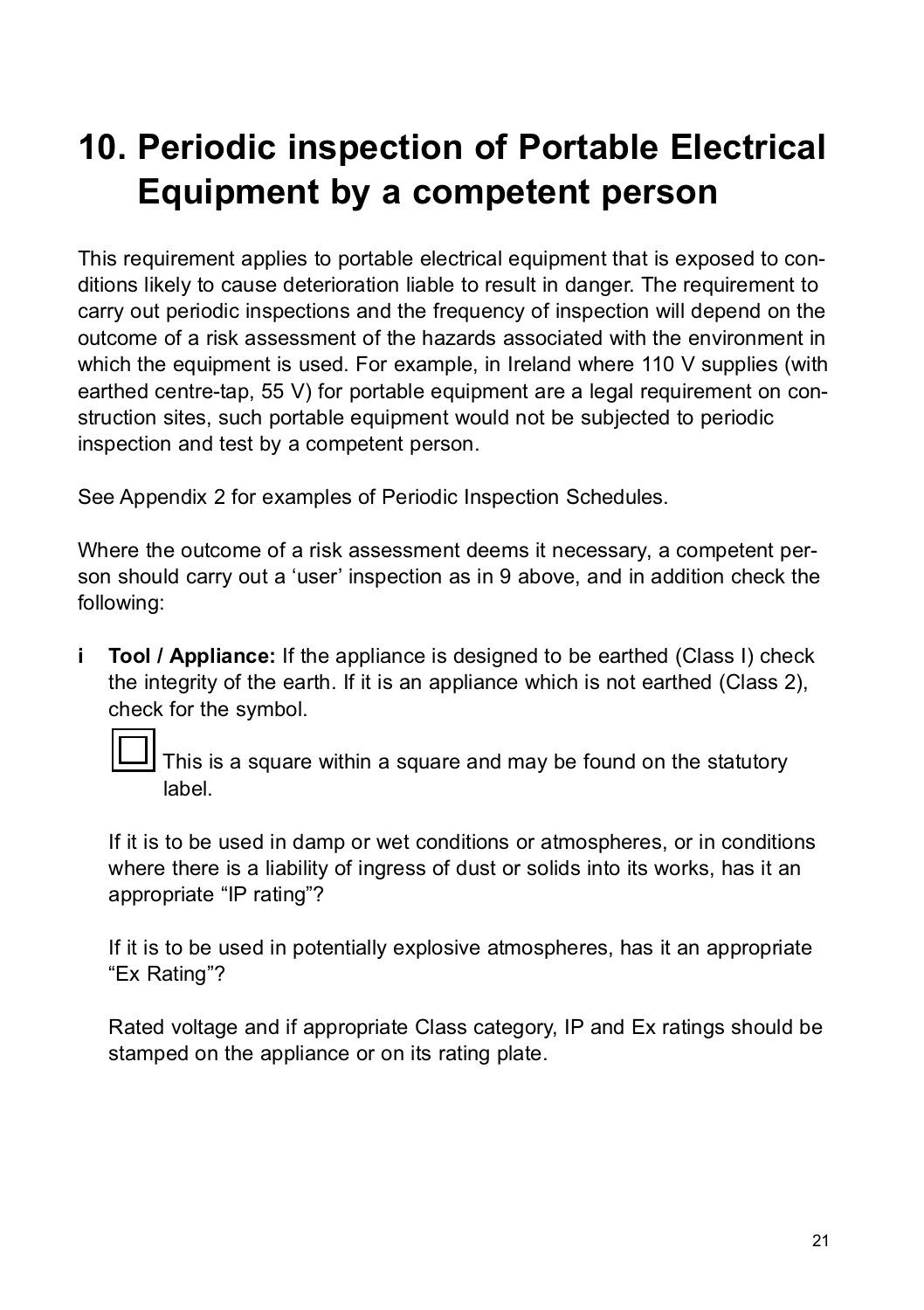**ii Flexible Cable, Extension leads, and plugs:** Check that the cable / mains lead is secure at both the tool / appliance and plug and **where covers can be removed**, that its cores are secure and correctly connected, with no excess insulation removed and with no bare loose strands. Check that fusing is correct, where fitted.

The frequency of these inspections should be appropriate to controlling the assessed risks associated with the equipment use. Make a record of such inspections and retain for a suitable period of time.

If the inspection by the competent person indicates that the tool / appliance is faulty or defective, the tool / appliance should be taken out of service. It should be marked / tagged as unsafe. It should not be used again until the fault has been identified and repaired and the tool / appliance tested and certified by a competent person as fit for use.

Note that these periodic inspections constitute a more rigorous approach (e.g. involve removal of covers) than that carried out by the user. They also play an auditing and back-up role to the user inspections.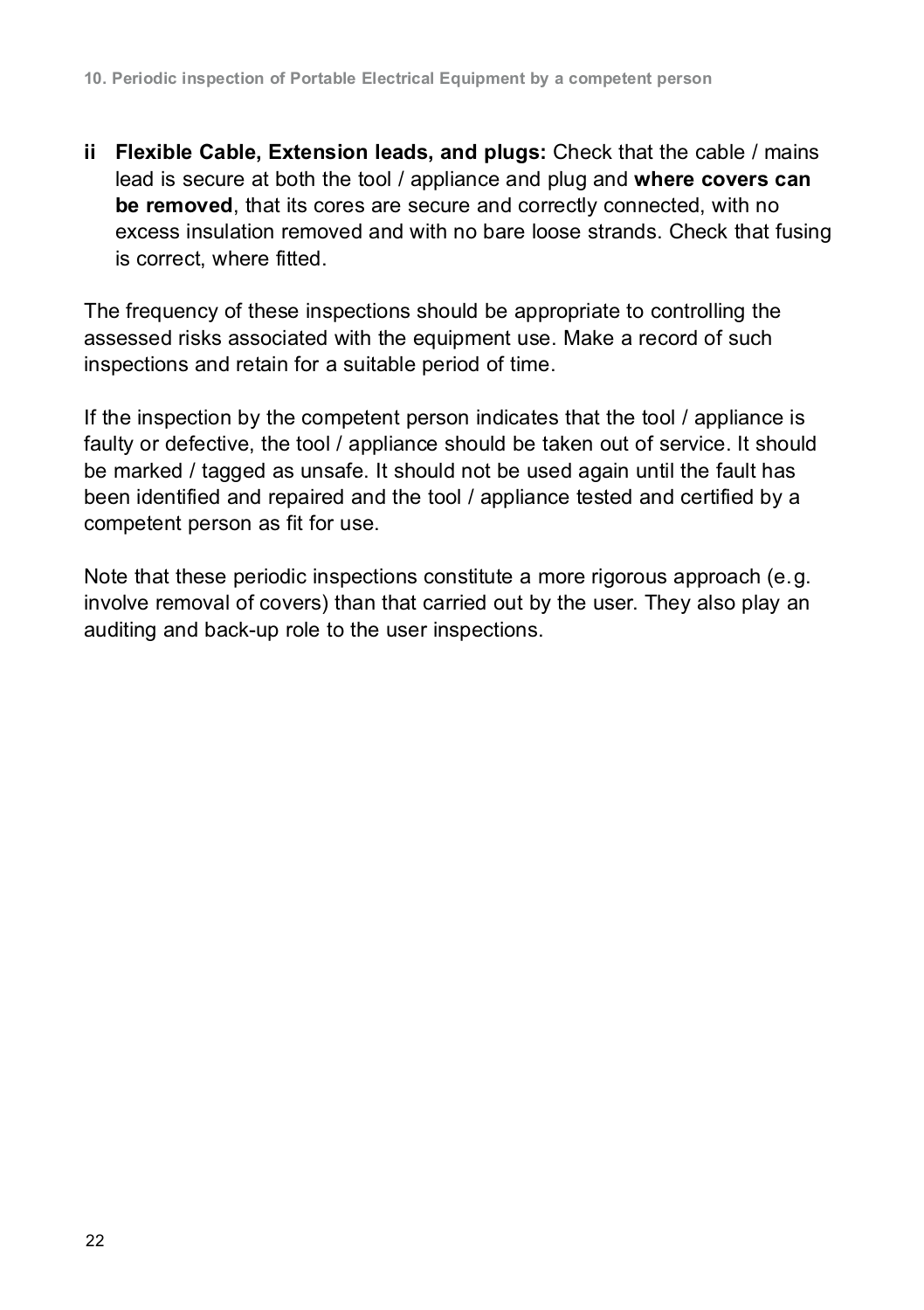## **11. Periodic Testing of Portable Electrical 11. Equipment by a Competent Person**

The requirement to test and its frequency, will depend on the outcome of a risk assessment of the hazards associated with the environment in which the equip ment is used e.g. equipment used in environments where it is safe from acciden tal damage or environmental degradation, may not need to be tested. Where testing is deemed appropriate, it should be carried out by a competent person. Testing will normally be carried out in conjunction with an inspection as described in Section 10 above.

See Appendix 2 for examples of Periodic Test Schedules.

Reasons for carrying out testing would include:

- **•** As a result of inspections carried out
- **•** If required by manufacturer's instructions
- **•** After repairs
- **•** After a prolonged period of non-use
- **•** Where previous history involves accidents or near misses
- **•** Where equipment is second-hand and previous history is unknown
- **•** Use of equipment in a hazardous environment:
	- • Where there maybe a risk of mechanical damage or heavy wear and tear
	- Risk of had weather conditions
	- Extremes of temperature / pressure
	- Presence of moisture, dust
	- Use in explosive atmosphere

For example:

- **•** A **User Inspection** may be sufficient where the following applies:
	- Use in a low risk environment, and<br>• Where Class 2 insulation applies
	-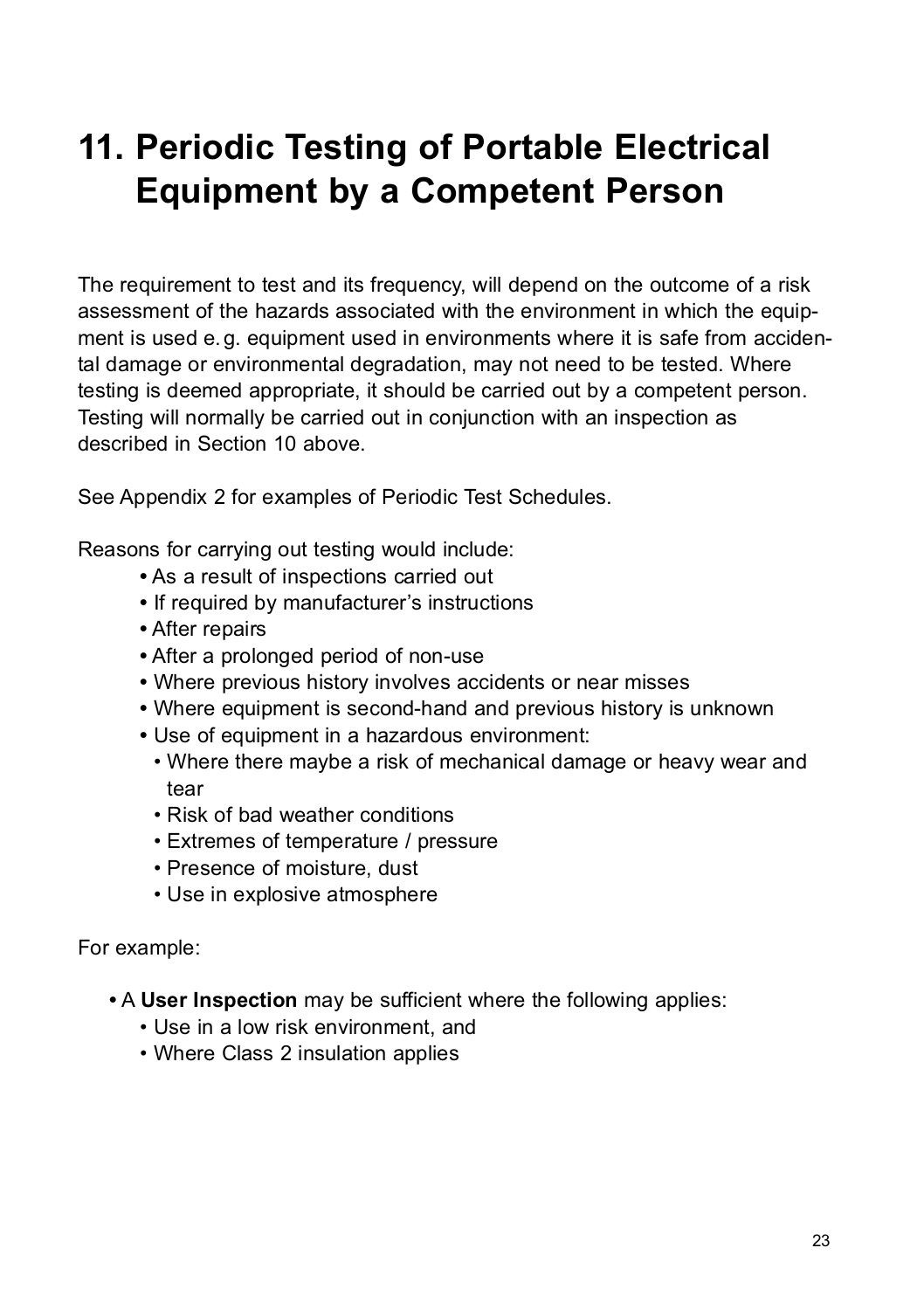- **Periodic Inspection** or Testing may be appropriate where the following applies:
	-
	- Equipment is 230 V AC and Class 1 Equipment is used in a hazardous environment
	- Equipment is handheld:
		- Therefore is more likely to become damaged
		- There is greater risk of fatal shock to the user

Tests carried out should include those listed below – test and tolerance values may need to be sourced from manufacturers:

#### **• Polarity**

Verify the polarity of the supply cables and that connections to the equip ment are correct.

#### **• Earth continuity (Class 1 equipment)**

If the electrical safety of equipment is based on a low impedance to earth [those who have a Protective Earth (PE) conductor], then the earth continu ity has to be checked.

The impedance has to be measured between PE-connection at the power plug and any metallic part of the equipment which may be hazardous in case of an electrical fault.<br>For protection against electrical shock the PE-impedance should be at

about 0.3 Ohm or better.

#### **• Insulation resistance**

Electrical safety depends also on a good insulation resistance between the electrical parts and the touchable and metallic housing. Usually the resist ance is measured at a voltage of 250 V or 500 V DC between the internal parts and the metallic parts of the housing. An insulation resistance of 1 Megohm or more is usually good.

#### **• Functional Check**

This is a final check to verify that the equipment is functioning properly.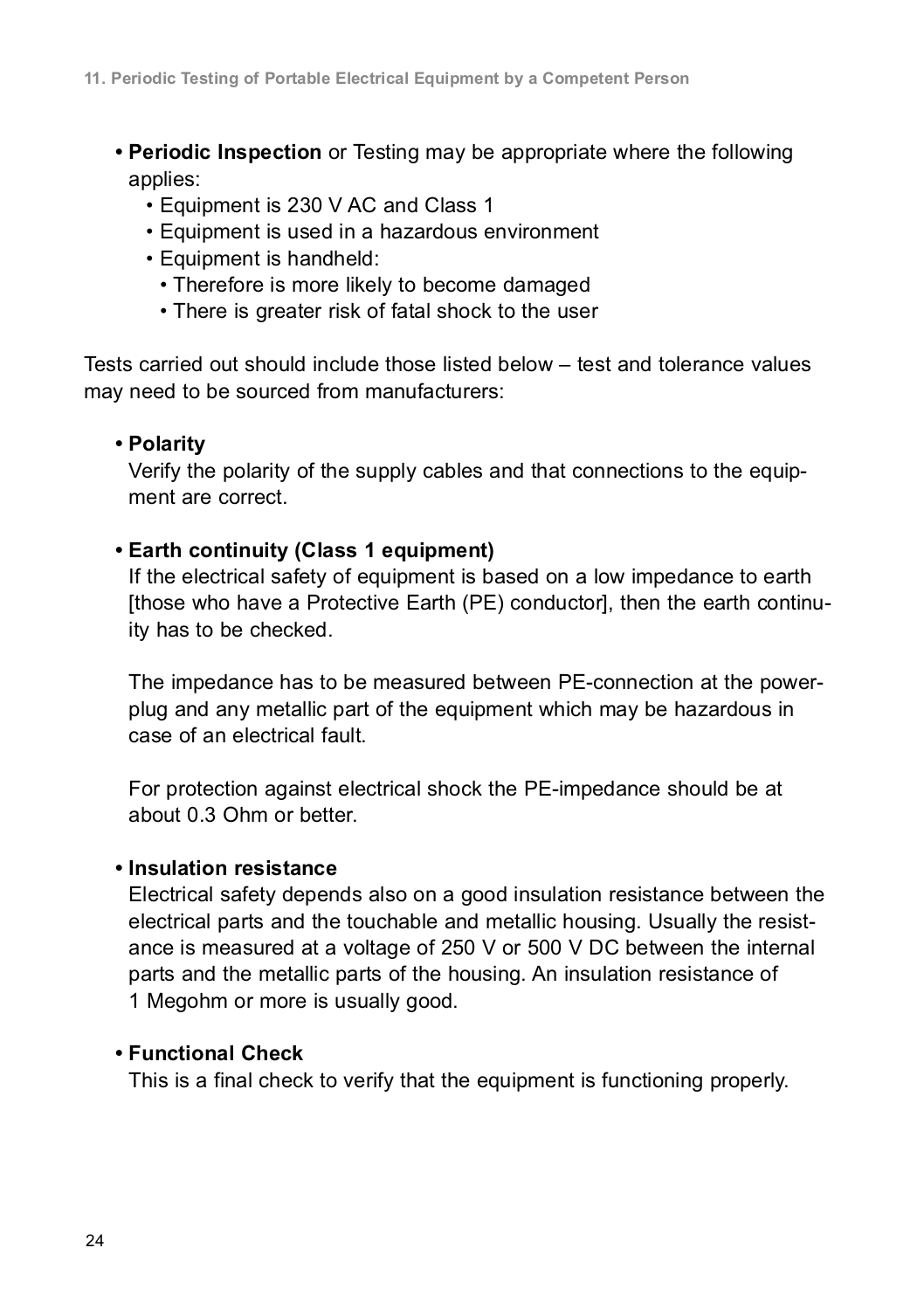#### **• Other tests**

For some equipment it may be recommended by the manufacturer to do some additional tests or inspections. Examples:

- noise: grinders, drills, vacuum cleaners
- radiation: hand lamps with power LEDs
- force: drills
- temperature: soldering irons

Which additional tests are recommended and how to do these should be found in the user manual.

#### **If testing is successful, then:**

- **•** Certify the tool / appliance as fit for use
- **•** Keep a record for a suitable period of time of • test results
	-
	-
	-

• name of the inspector and<br>• date on testing<br>If the test is unsuccessful, the tool / appliance should be taken out of service. It should be marked / tagged as unsafe. It should not be used again until the fault has been identified and repaired and the tool / appliance tested and certified by a competent person as fit for use.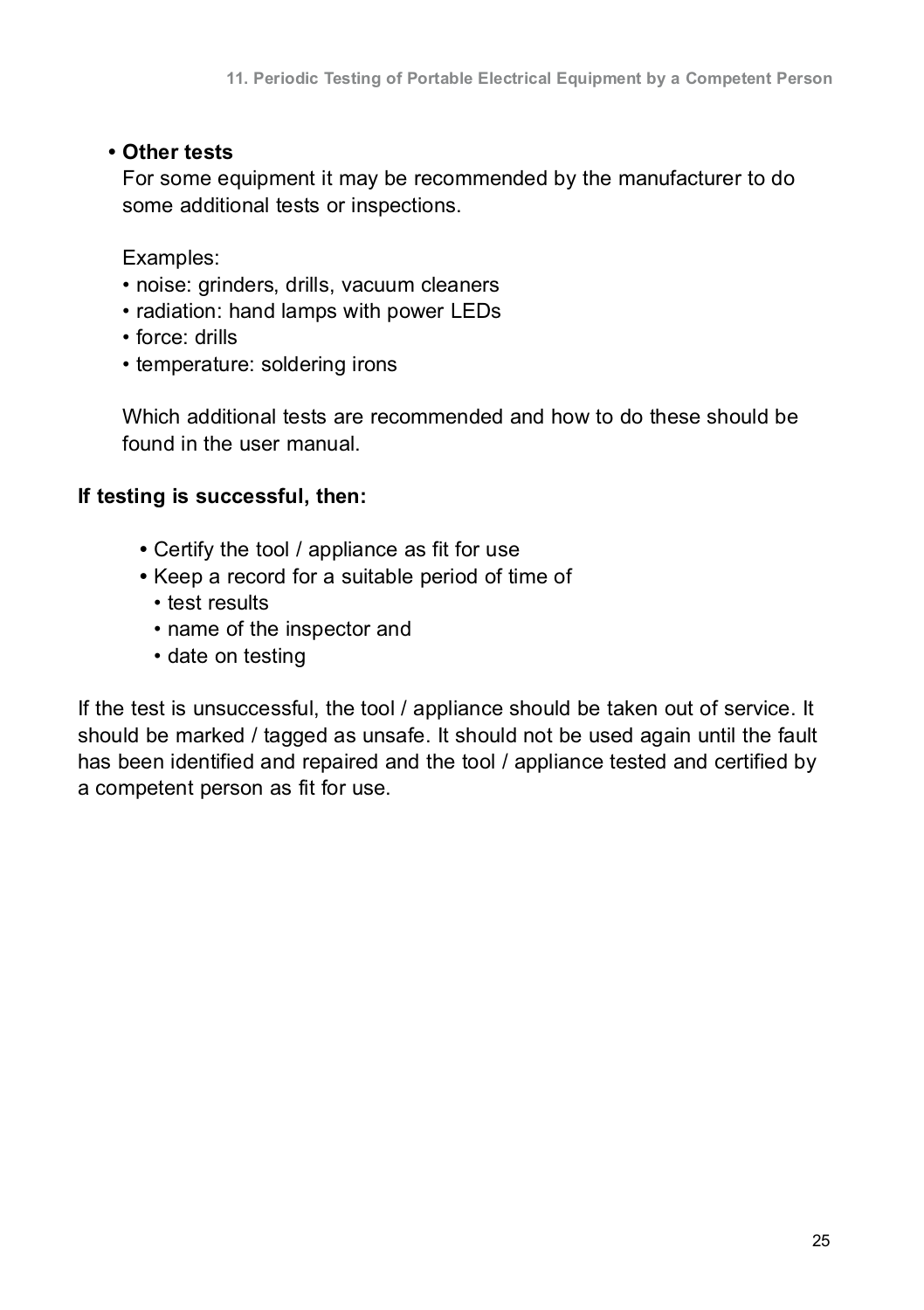## **12. Elements of a Periodic Inspection 12. and Test System**

A risk assessment will indicate whether a system for the inspection and test of portable electrical equipment will need to be designed and implemented.

#### **The elements of such a system should include the following:**

- **•** Institute requirement for routine visual checks by the user
- **•** Development of checklists for formal Inspections
- **•** Institute system of periodic inspections by competent persons
- **•** Development of a Work Method for Testing
- **•** Institute system of testing by competent persons to include tagging of portable electrical equipment Tagging to include identification and "use until date" Tagging to be durable and prominent Bar codes may be used for identification
- **•** The system of Inspection and Test to accommodate an outcome where fail ures occur; appropriate tagging, removal from service etc
- **•** Carry out maintenance, repair, and replacement, of tools and equipment, where necessary
- **•** Training / instruction of employees in the safe use of the portable electrical equipment where appropriate
- **•** Training / instruction of employees to carry out User Inspections
- **•** Test instrumentation should be calibrated in compliance with best practice and manufacturers' instructions

#### **• Maintenance of Records**

- It will be necessary to keep a register of all electrical tools as well as records of all inspections, test and maintenance carried out. In particular, the following information should be recorded:
	- • Tool Register to include: Make, Model, Serial Number, Year of Purchase, Location, Frequency of Formal Inspection, Frequency of Test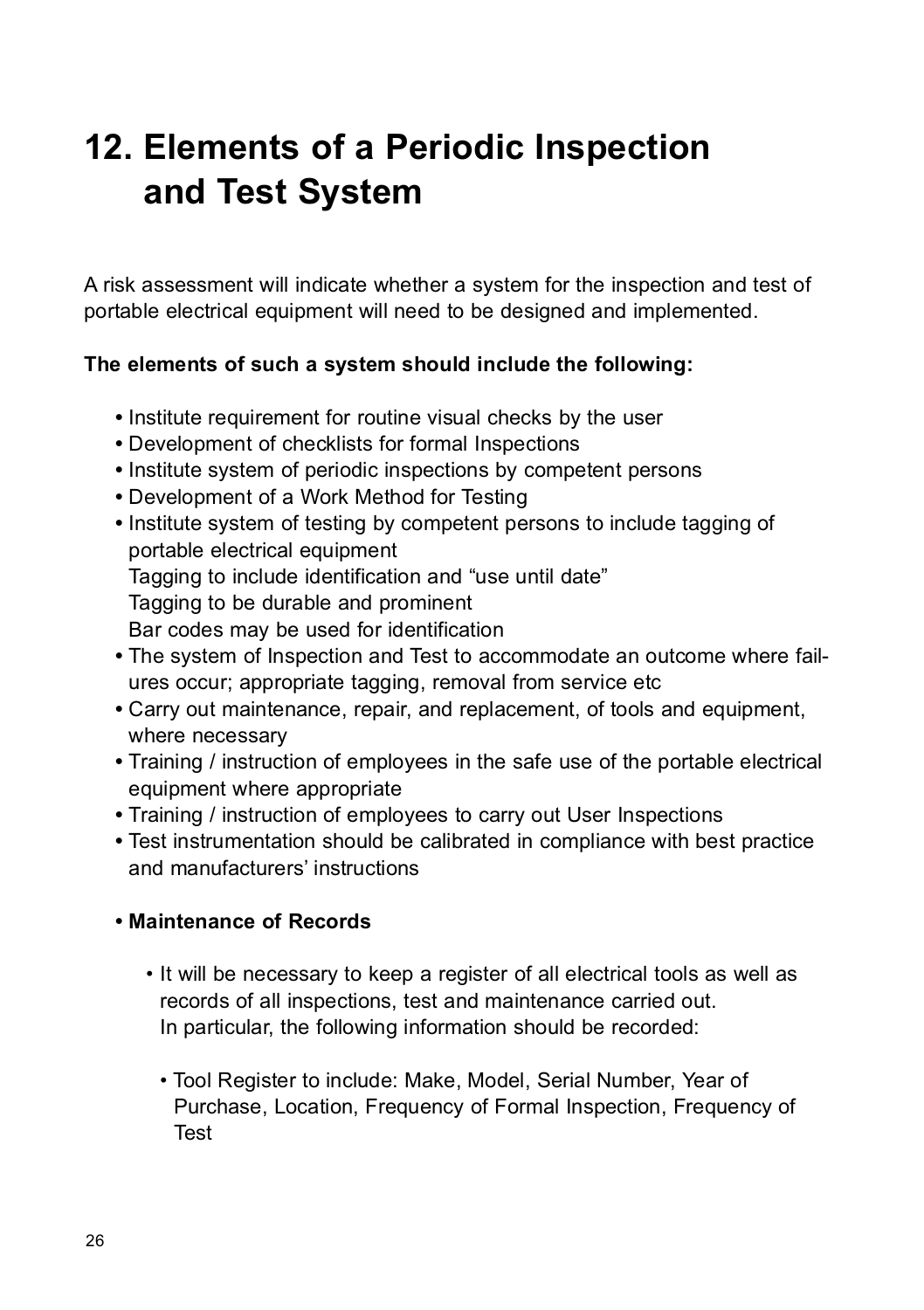- • Identification of equipment to be inspected or tested (bar code, serial number, etc)
- • Records of Periodic Inspections and Tests to include:
	- Name of the person who carried out the inspection, test or maintenance
	- – Dates carried out
	-
	- Result or outcome<br>• Date when the next inspection and test must be carried out
- • Records of Periodic Inspections and Testing should be held for an ade quate period of time and at least until the next inspection and test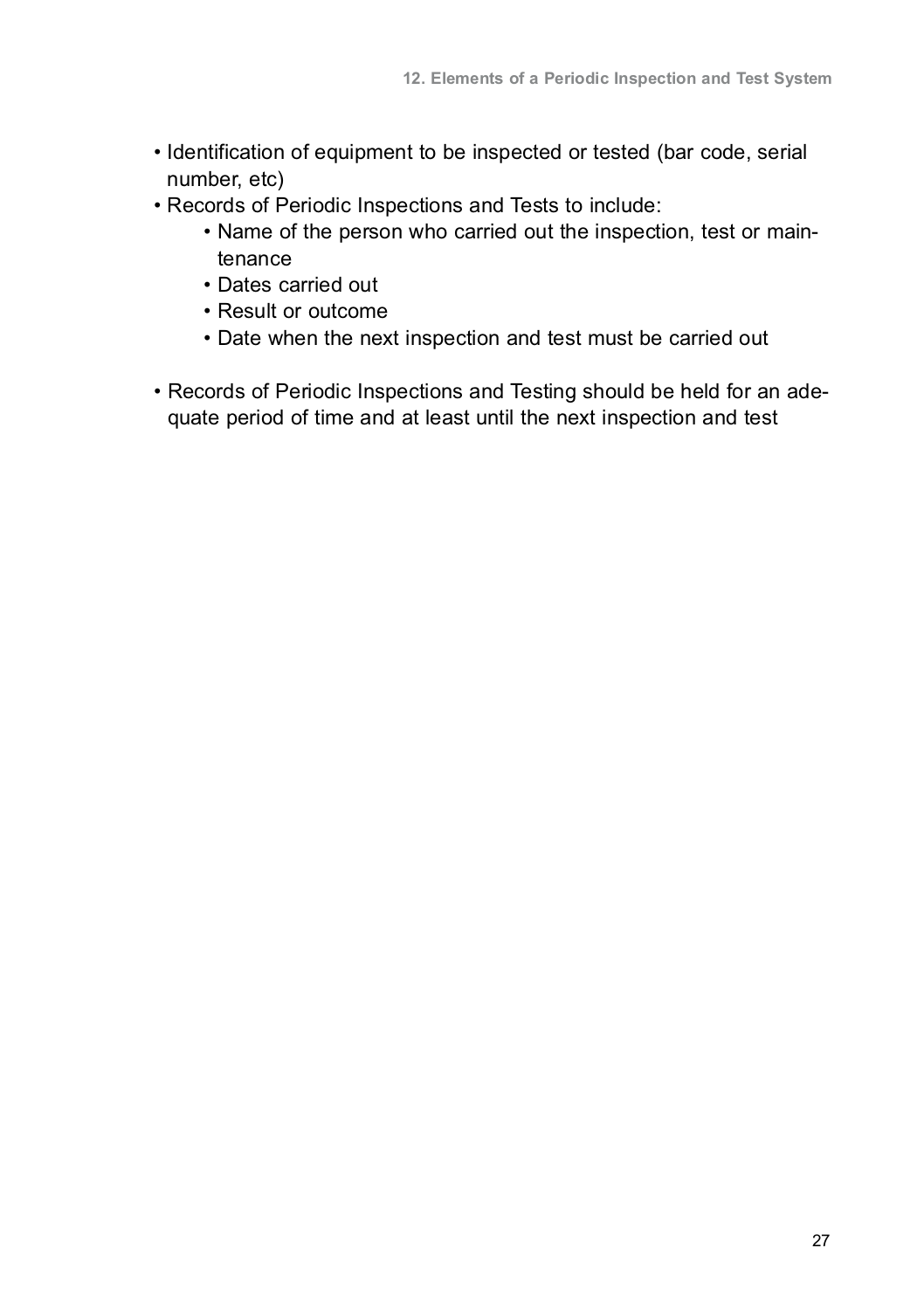## **Appendix 1**

#### **International Technical Standards / National Legislation and Codes of Practice for Individual Countries**

Measures to reduce risk for users of Portable Electrical Equipment are covered in a range of publications which includes directives, legislation, international standards, and national codes of practice.<br>The quality of the electrical installation and the associated protection provided.

perform a primary role in regard to the safety of users of Portable Electrical Equipment.

The following are some examples of requirements and recommendations which impact on the safety of persons using Portable Electrical Equipment.

#### **International Technical Standard**

The following are installation based measures for increased safety of handling with portable electrical equipment – taken from the **IEC 60364 standard**.

#### **IEC 60364-4-41: 2005-12 "Low-voltage electrical installations – Part 4-41: Protection for safety – Protection against electric shock"**

"411.3.3 Additional protection

In AC systems, additional protection by means of a residual current protective device (RCD) in accordance with 415.1 shall be provided for

- **•** socket-outlets with a rated current not exceeding 20 A that are for use by ordinary persons
- **•** and are intended for general use; and
- **•** mobile equipment with a current rating not exceeding 32A for use outdoors"

*NOTE 1* An exemption may be made for:

- **socket-outlets for use under the supervision of skilled or instructed persons, e.g., in some commercial or industrial locations or**
- **•** a specific socket-outlet provided for connection of a particular item of equip ment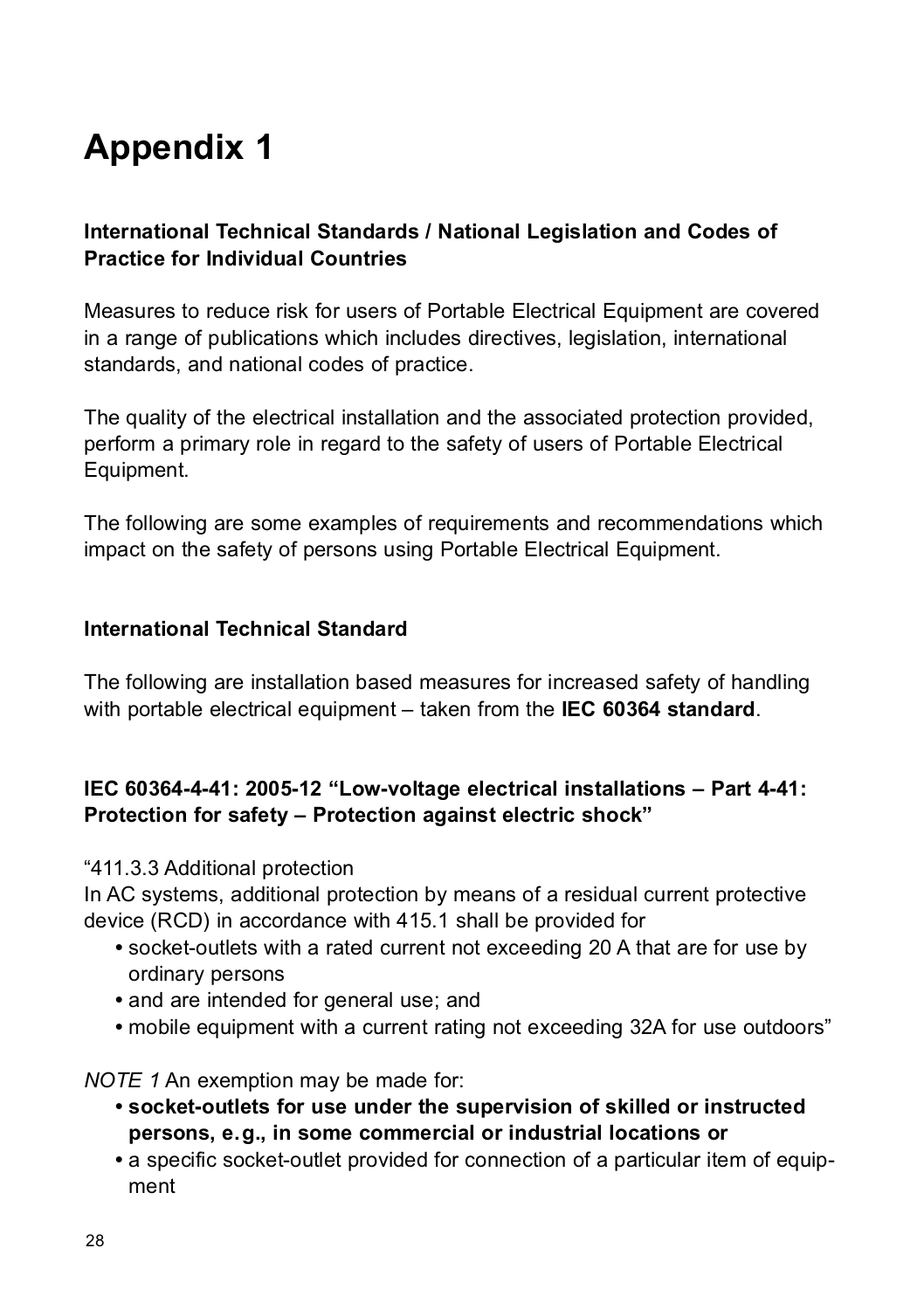*NOTE 2* In Spain and Ireland additional protection is provided for socket-outlets with a rated current up to 32 A intended for use by ordinary persons.

*NOTE 3* In Belgium, every electrical installation under the supervision of ordinary persons must be protected by a RCD with a rated operating residual current not exceeding 300 mA; for circuits supplying bathrooms, washing machines, dish washers, etc. An additional protection by means of a RCD with a rated residual operating current not exceeding 30 mA is mandatory; the above mentioned is valid for electrical installations of which the earthing resistance is lower than 30 Ω; in case of earthing resistance higher than 30 Ω and lower than 100 Ω. additional RCDs with a rated operating residual current not exceeding 100 mA should be provided. An earthing resistance higher than 100  $\Omega$  is not permitted.

*NOTE 4* In Norway all commercial and industrial companies are covered by reg ulations requiring procedures for qualifications and training of employees. Except for areas open for the public, socket-outlets in such locations are normally not considered to be for general use of ordinary people. Socket-outlets in dwellings and BA2 locations are intended for general use by ordinary people.

*NOTE 5* In China a 30 mA RCD is not required for the socket-outlet supplying air conditioning equipment and 2 erected in position not accessible to persons.

#### **IEC 60364-7-704: 2005-10 "Low-voltage electrical installations – Part 7-704: Requirements for special installations or locations – Construction and demolition site installations"**

"704.410.3.1.6 Circuits supplying socket-outlets with rated current up to and including 32 A and other circuits supplying hand-held electrical equipment with rated current up to and including 32 A shall be protected by

- **•** residual current devices having a rated residual operating current not exceeding 30 mA (412.5), or
- **•** be supplied by SELV or PELV (Separated or Protected Extra Low Voltage) (411.1), or
- **•** have electrical separation of circuits (413.5), each socket-outlet and hand held electrical equipment being supplied by an individual isolating trans former or by separate windings of an isolating transformer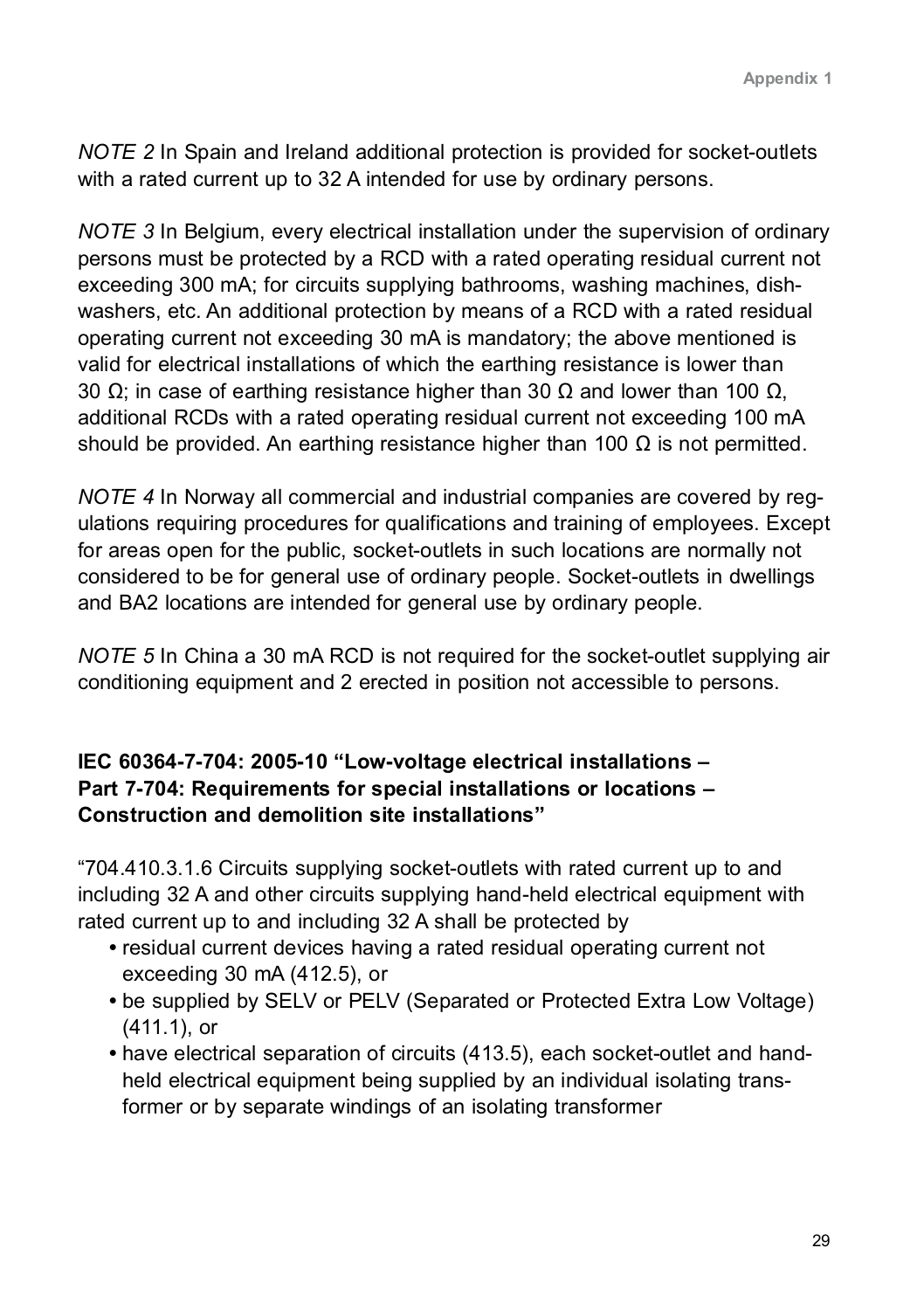*NOTE 1* In the Netherlands, circuits supplying socket-outlets with rated current up to and including 32 A that supply other Assemblies for Construction Sites (ACSs) are exempted, provided that constructional provisions for these socket outlet have been provided to avoid misuse.

*NOTE 2* In Germany, circuits supplying socket-outlets with rated current up to and including 32 A are exempted provided that constructional provisions for these socket-outlet have been provided to avoid misuse.

*NOTE* 3 In Finland, circuits supplying socket-outlets with rated current up to and including 32 A that supply other are exempted provided that constructional provi sions or warning signs for these socket-outlet have been provided to avoid misuse.

*NOTE 4* In Denmark, circuits supplying socket-outlets with rated current up to and including 32 A that supply other ACSs are exempted provided that a warning is provided in Danish on the ACS e.g. with the following text: Kun til forsyning af andre tavier. Er ikke HFI-beskyttet. (Only for the supply of other ACS. No RCD protection)

*NOTE 5* In Ireland, electrical separation is not permitted in site installations.

*NOTE 6* In Italy PELV is not admitted.

*NOTE 7* In Sweden, the requirement of this clause applies for socket outlets with rated current up to and including 16 A.

*NOTE 8* In Hungary, if the environmental conditions require it, residual current devices with rated residual operating current of 100 mA can be used.

*NOTE 9* In France, all final circuits supplying socket-outlets shall be protected by

- **•** residual current devices having a rated residual operating current not exceeding 30 mA (412.5) or
- **•** be supplied by SELV or PELV (411.1) or
- **•** have electrical separation of circuits (413.5), each socket-outlet and hand held electrical equipment being supplied by an individual isolating trans former or by separate windings of an isolating transformer."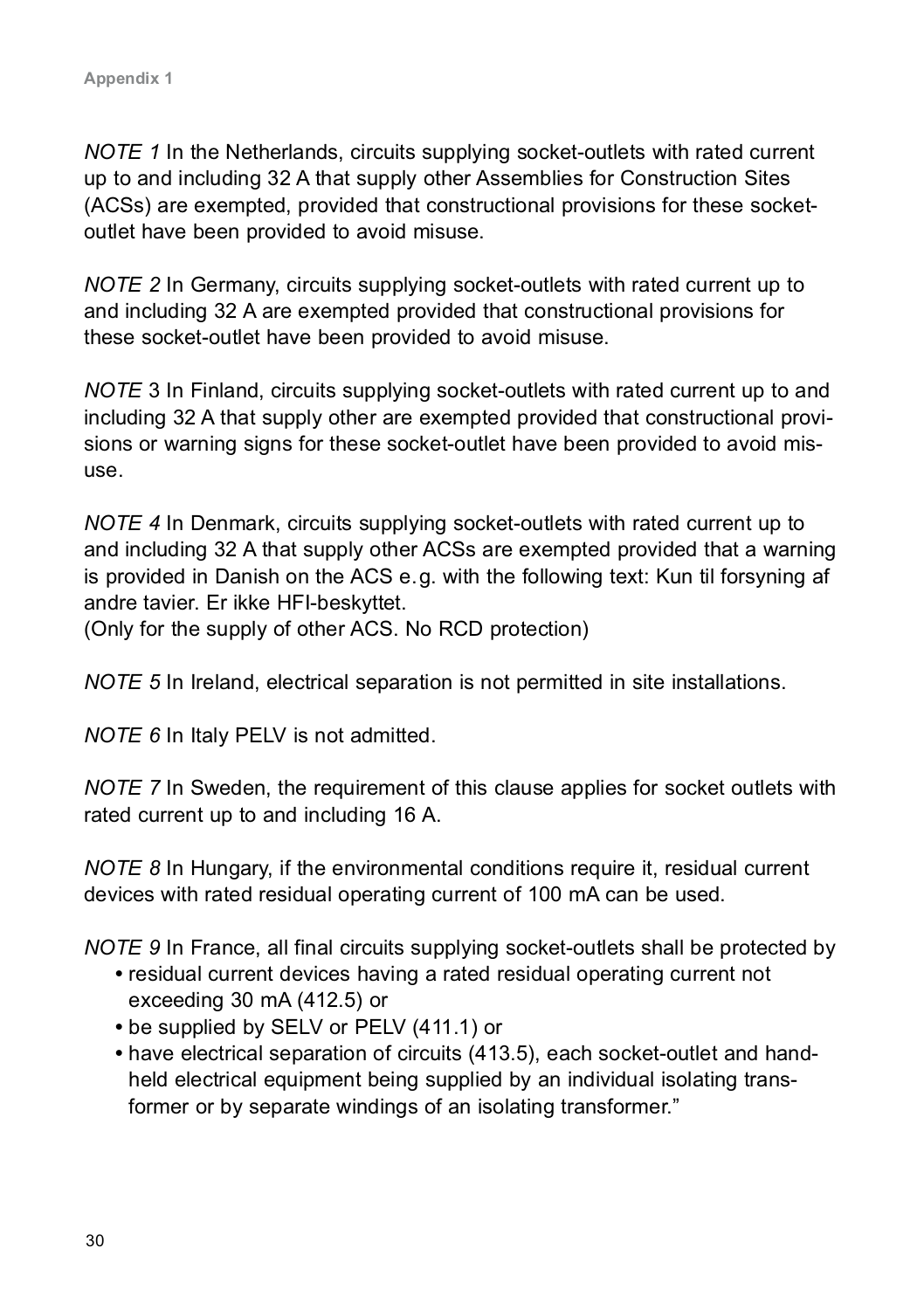## National Legislation – Republic of Ireland<br>Extract from The Safety, Health, and Welfare at Work (General Application) **Regulations – 2007**

#### **Regulation 81 – Portable equipment**

- 1. An employer shall ensure that:
	- a. A circuit supplying portable equipment or a socket outlet intended to sup ply portable equipment, including any circuit supplied by an electrical gen erator, and in which is used alternating current at a voltage –
		- **•** exceeding 125 volts, and
		- **•** not exceeding 1,000 volts,

is protected by one or more residual current devices having a tripping cur rent not exceeding 30 mA operating within such period of time so as to provide the necessary protection to prevent danger to any person coming into direct or indirect contact with any live part of the circuit.

- b. Portable equipment is maintained in a manner fit for safe use, and
- c. portable equipment which is
	- **•** exposed to conditions causing deterioration liable to result in danger, and
	- **•** supplied at a voltage exceeding 125 volts alternating current, is –
	- **•** visually checked by the user before use, and
	- **•** periodically inspected by a competent person, appropriate to the nature, location and use of the equipment.
- 2. An employer shall ensure, where appropriate, that a competent person
	- a. tests any portable equipment described in paragraph  $(1)(c)(i)$  and (ii), and
	- b. certifies whether or not the portable equipment (including any cables and plugs) was, on the day of test, as far as could reasonably be ascertained, safe and without risk to persons coming into direct or indirect contact with any live part of the equipment.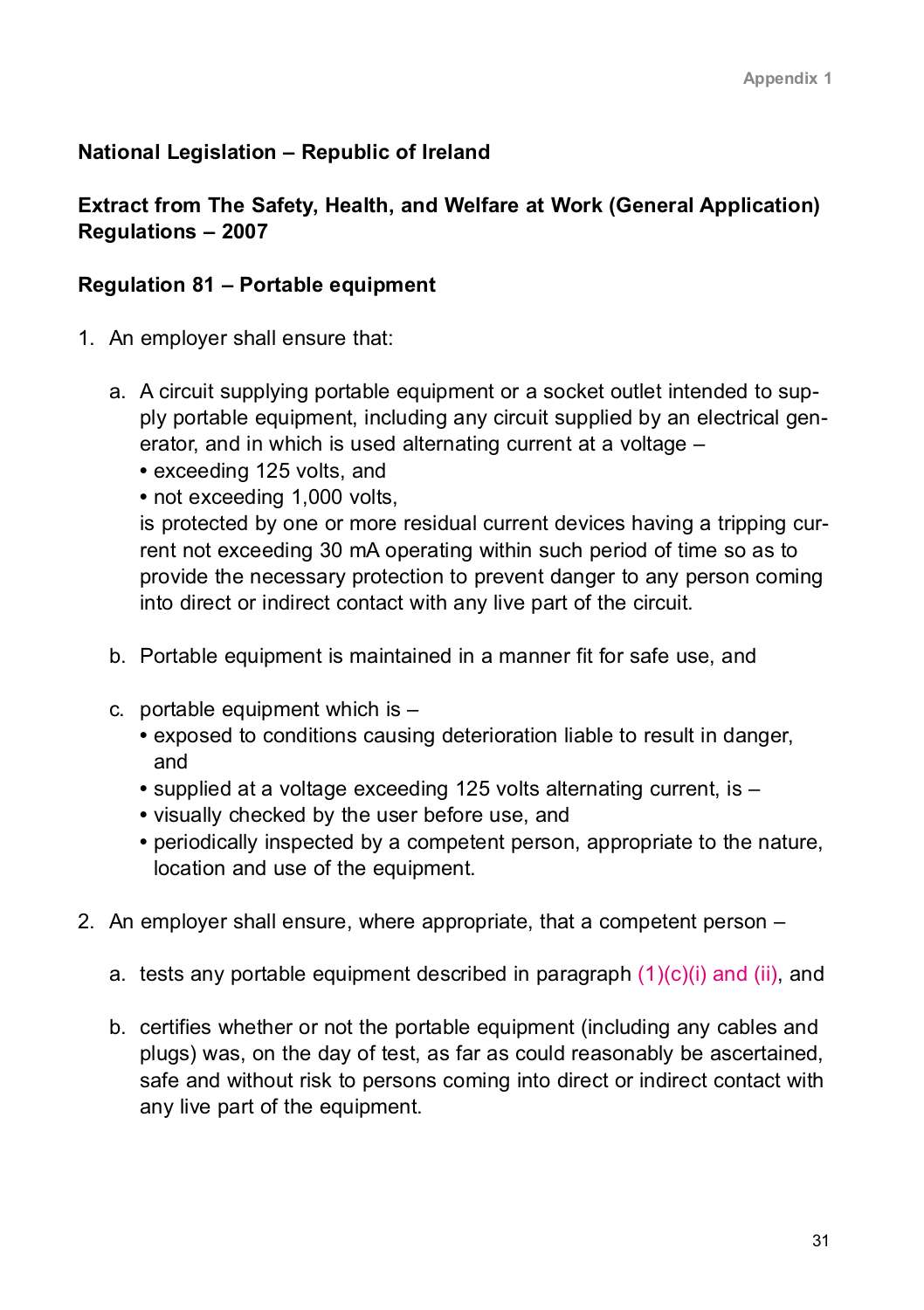- 3. If the certificate of the competent person referred to in paragraph (2) indi cates that the portable equipment tested was not, on the day of the test, safe and without risk, as described in that paragraph, the employer shall ensure that the equipment is not used until it is made safe and certified as such in compliance with paragraph (2).
- 4. An employer shall ensure that:
	- a. portable equipment, other than portable transformers and portable gener ators, supplied at a voltage exceeding 125 volts alternating current is not used in –
		- **•** construction work
		- **•** external quarrying activities, or
		- **•** damp or confined locations

unless its rating exceeds 2 kilovolt amperes.

- b. Portable hand lamps supplied at a voltage exceeding 25 volts alternating current or 50 volts direct current are not used in –
	- **•** construction work
	- **•** external quarrying activities, or
	- **•** damp or confined locations, and
- c. where a transformer or engine-driven generator is used to supply elec tricity to portable equipment at a voltage greater than 25 volts, but not exceeding 125 volts, alternating current, the neutral (star) point of the secondary windings of three-phase transformers and generators, or the midpoint of the secondary windings of single-phase transformers and gen erators, shall be connected to earth, and in the case of transformers, these shall be of the double-wound isolating type.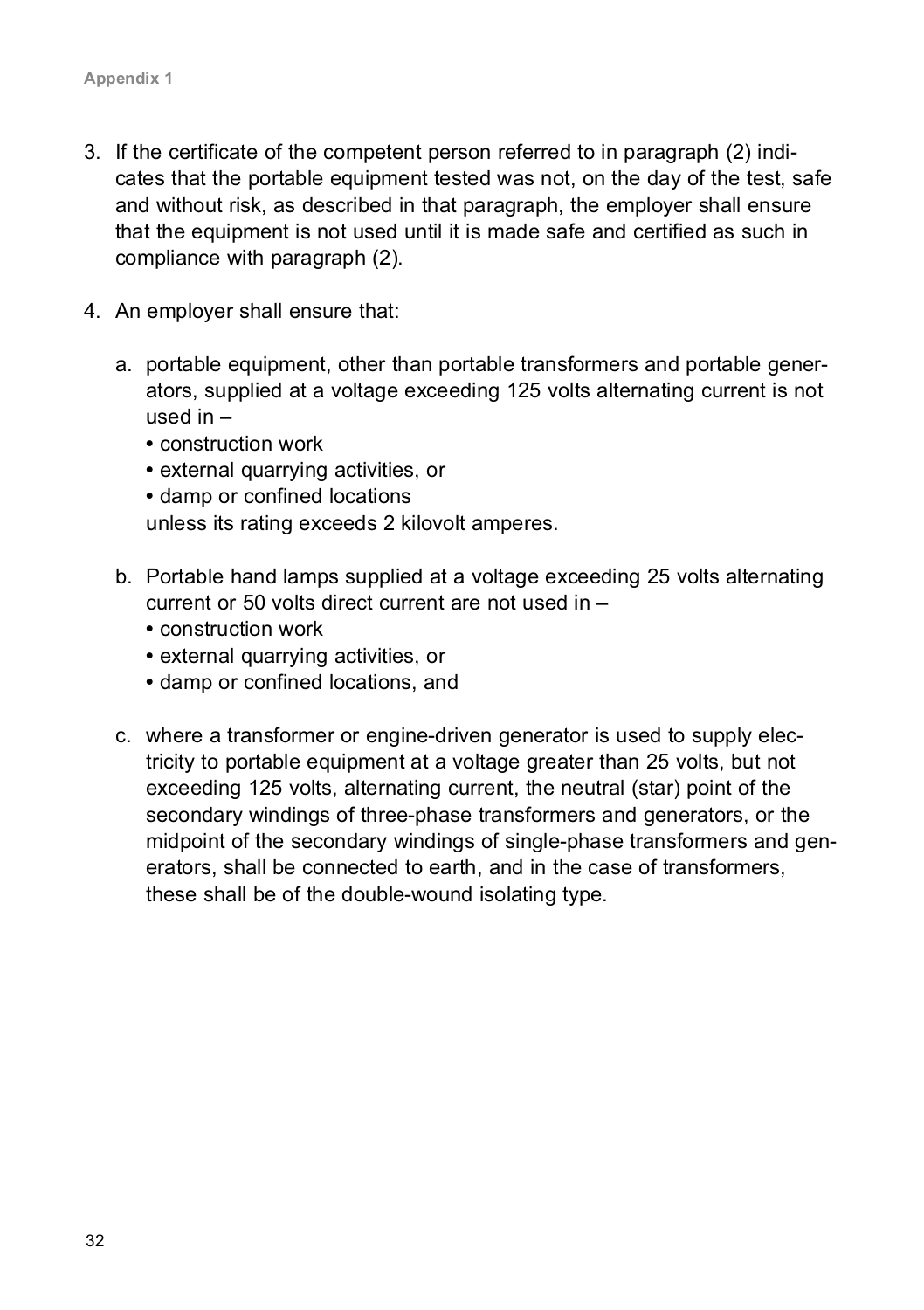#### **Germany – Recommendations**

**The German "Berufsgenossenschaft"** *recommendations* **(BGI 608) covering safety measures applying to portable electrical equipment at construction sites and assembly sites**

#### **Safety measures**

Electrical installations and equipment have to be selected taking account of the ambient conditions like humidity, dust, mechanical or chemical strain.

The electrical supply for portable electrical equipment is only allowed from suit able points of delivery, i. e assemblies for construction sites, standby electric generator and transformers with separated windings.<br>For small construction sites portable protection devices are also permitted.

These are special RCDs with additional functions:

- **•** Voltage control on the protective conductor
- **•** Monitoring of the protective conductor in regard to breakage
- **•** Monitoring the continuity of the protective conductor if external voltage is applied.

• These protection devices are connected between the socket-outlet and portable electrical equipment.

#### **Portable electrical equipment**

Hand-operated power tools must conform to protection category IP 2X at least.<br>Under special operating conditions, e.g. wet core drilling or wet grinding, additional safety measures like safety extra-low voltage or protection separation are required.

Luminous sources have to conform to protection category IP 23 at least, floor lights and hand lamps protection category IP 55 or higher. Hand lamps need to conform to protection class II or III and tangible parts must consist of insulating material.

Cable of the H07RN-F type is in general required for electrical equipment. However, where maximum cable length is 4m, cable type H05RN-F may be used.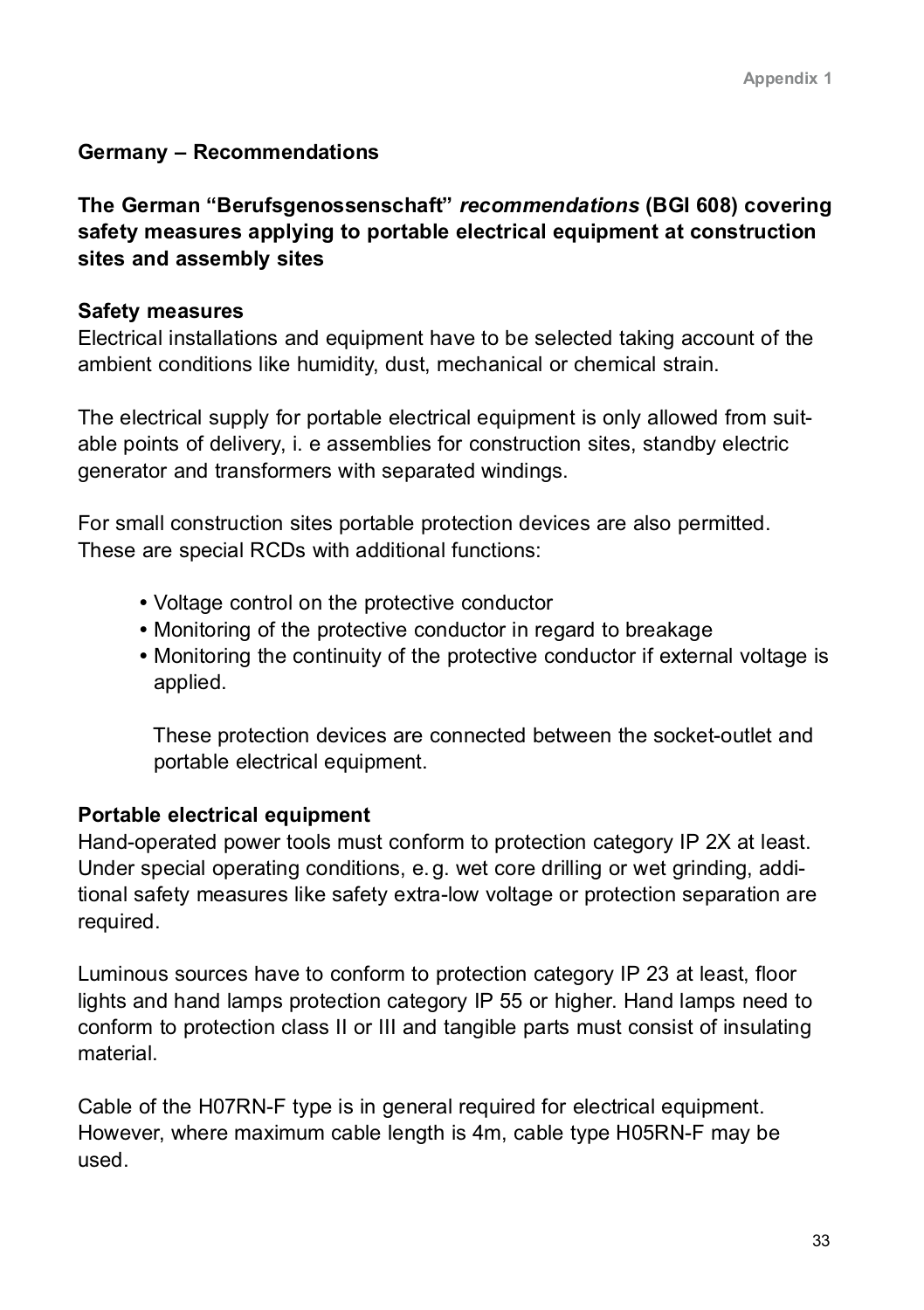#### **United Kingdom – Legal Requirements**

- 1. The initial integrity (safety) of new work equipment when first supplied, is cov ered by:
	- **•** Section 6 of the Health and Safety at Work etc Act 1974, which requires "any person who designs, manufactures, imports or supplies any article for use at work or any article of fairground equipment;
	- **•** to ensure so far as is reasonable practicable, that the article is so designed and constructed that it will be safe and without risks to health at all times when it is being set, used, cleaned or maintained by a per son at work;
	- **•** to take such steps as are necessary to secure that persons supplied by that person with the article are provided with adequate information about the use for which the article is designed or has been tested and about any conditions necessary to ensure that it will be safe and without risks to health at all such times as are mentioned in paragraph (1) above and when it is being dismantled or disposed of...."
	- **•** The Electrical Equipment (Safety) Regulations 1994, which require cer tain safety objectives to be met, including design and construction to assure protection against hazards arising from the electrical equipment and protection against hazards that may be caused by external influ ences on the electrical equipment;
	- **•** The Supply of Machinery (Safety) (Amendment) Regulations 1994, which contain a general requirement for protection against electrical hazards.
- 2. The general duties covering the use and maintenance of work equipment, in addition to the Electricity at Work Regulations 1989, are contained in:
	- **•** Section 2 of the Health and Safety at Work etc Act 1974, which requires "the provision and maintenance of plant…so far as is reasonably practi cable safe…";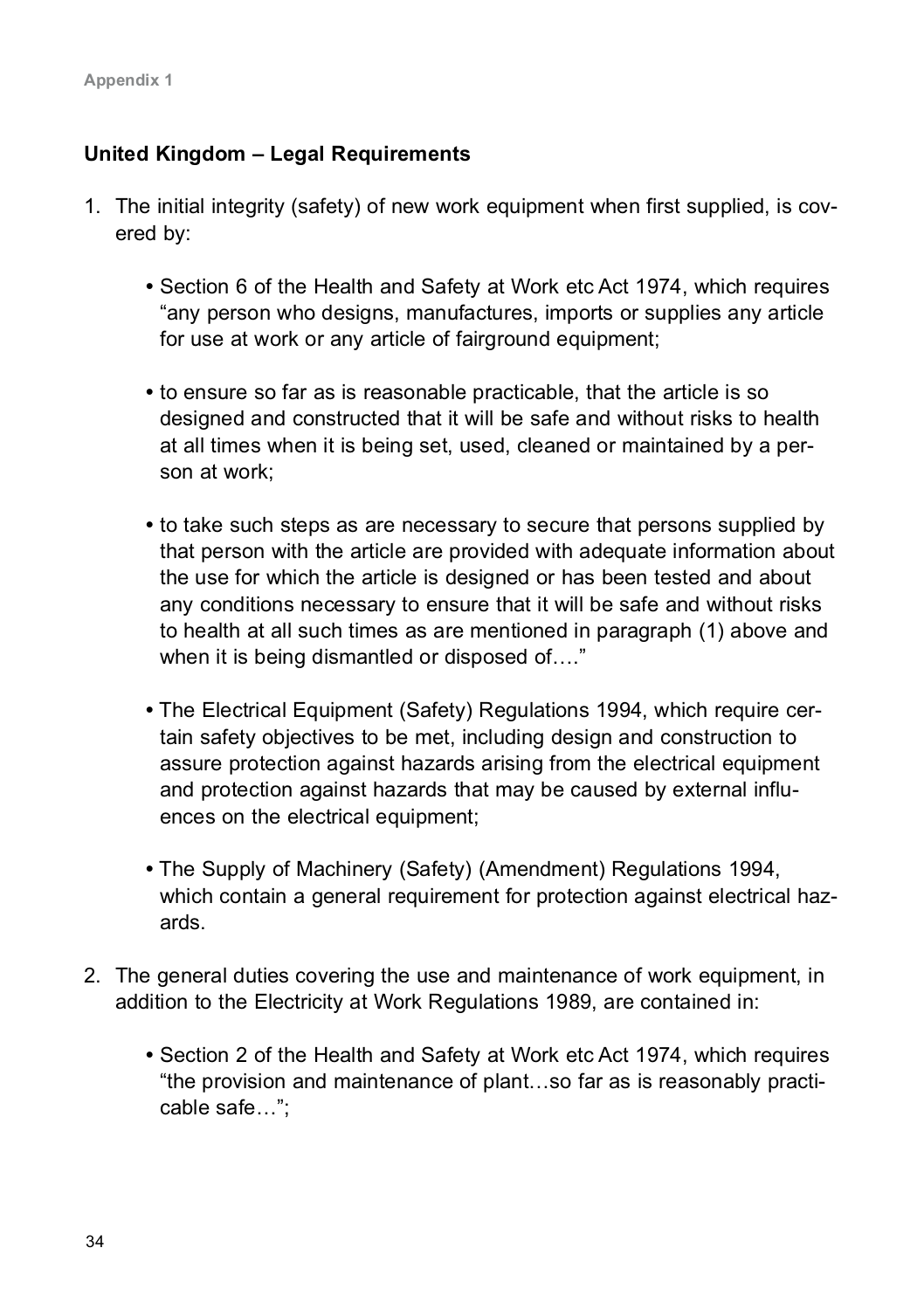- **•** Management of Health and Safety at Work Regulations 1999, which require an employer to make "a suitable and sufficient assessment of the risks to health and safety of employees….for the purpose of identifying the measures he needs to take to comply with the requirements…. imposed upon him…under other relevant law". Such a risk assessment should include risks arising from the use of electrical equipment;
- **•** the Provision and Use of Work Equipment Regulations 1998, which require the employer (person in control) to select suitable work equipment (regulation 5) and to "ensure that work equipment is maintained in an efficient state, in efficient working order and in good repair".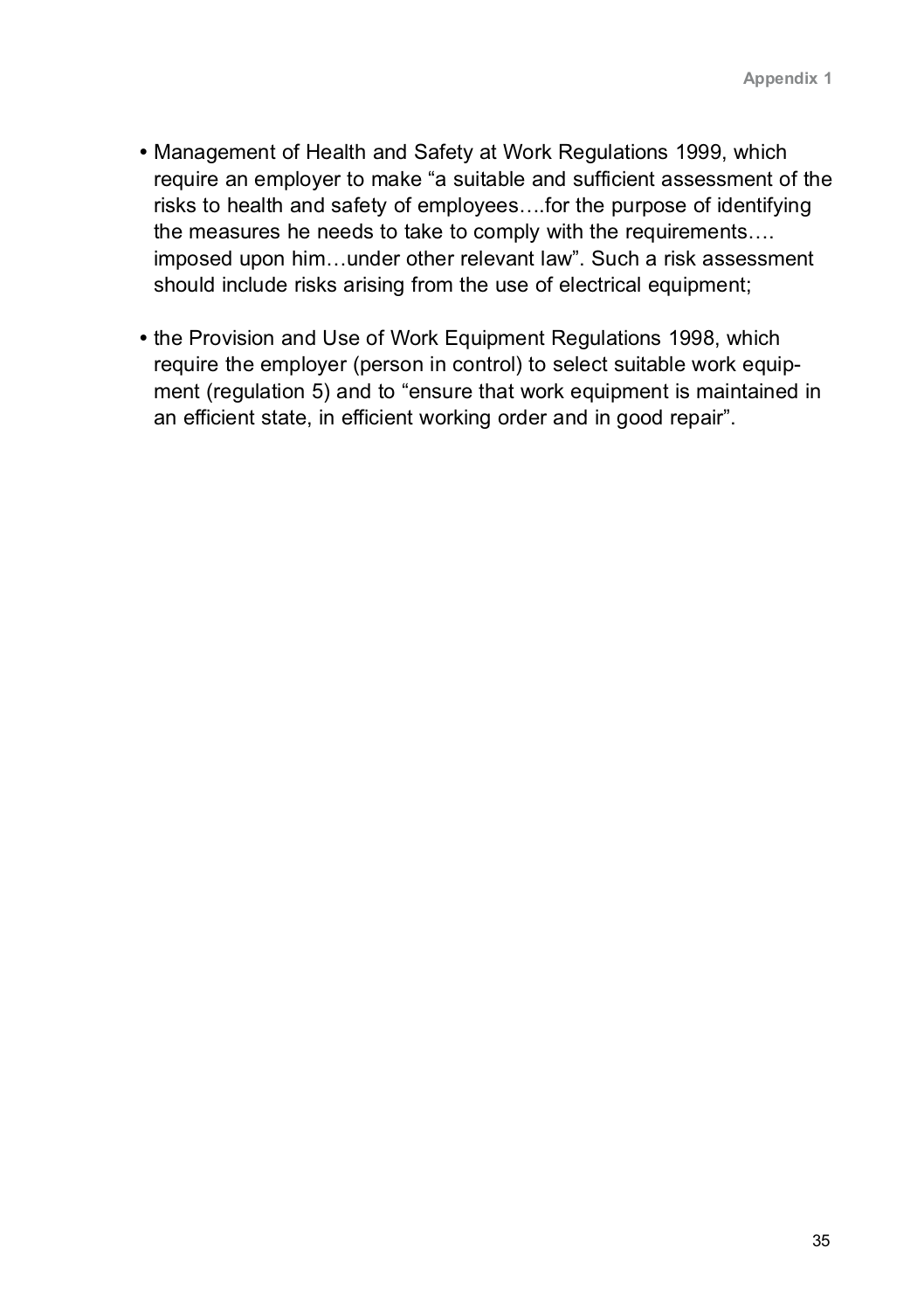## **Appendix 2**

#### **Examples of Periodic Inspection and Test Schedules**

#### *Example 1: Germany*

#### **The German "Berufsgenossenschaft" recommendations for tests and inspection**

The guidelines contained in the table below apply to testing periods. These checking intervals have to be adjusted to the respective operational and ambient conditions depending on the results of a Risk Assessment.

It is recommended to mark the equipment checked and approved as free of defects e.g. with an inspection plate or a label.

#### **Note on Construction sites and assembly sites**

The effectiveness of the safety measures with RCD has to be checked by a skilled person at least once per month. In addition to that, the operator has to press the check button each workday.

Portable electrical equipment used at construction sites and assembly sites has to be checked for external visible damages and defects before each use.

| <b>Operating</b><br>conditions | <b>Examples</b>                                                                                                                        | <b>Recommended</b><br>testing period <sup>1</sup> |
|--------------------------------|----------------------------------------------------------------------------------------------------------------------------------------|---------------------------------------------------|
| heavy use                      | grinding of metals<br>(aluminium, magnesium and greased laminations),<br>usage in areas with conductive dust                           | Weekly                                            |
|                                | wet grinding of non-conductive materials,<br>core drilling, steel-girder construction, tunnel<br>and gallery engineering               | 3 months                                          |
| normal use                     | structural engineering, general civil engineering,<br>electrical installation, sanitary and heating<br>installation, wood construction | 6 months                                          |
| light use                      | office, e.g. desk lamp, desktop printer, fax,<br>connecting line, power supply unit for notebook,<br>coffee machine                    | 2 years                                           |

<sup>1</sup> If an error quota > 2% has been verified, the checking intervals should be reduced.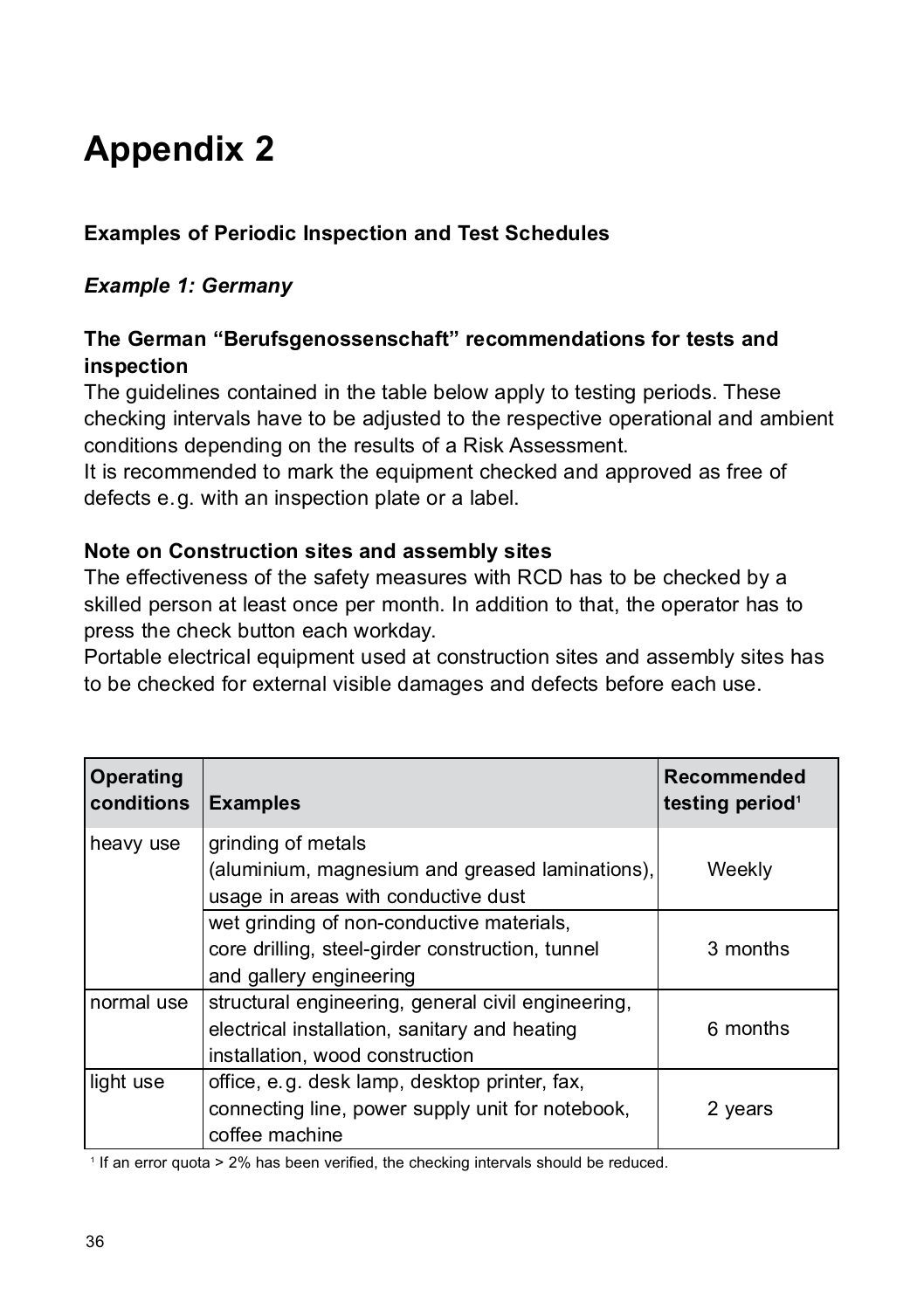| <b>Type of</b><br><b>Business</b>                                                                      | <b>User Checks</b>                                            | <b>Periodic Visual</b><br><b>Inspection</b>    | <b>Combined</b><br><b>Inspection</b><br>and Test                                                                     |
|--------------------------------------------------------------------------------------------------------|---------------------------------------------------------------|------------------------------------------------|----------------------------------------------------------------------------------------------------------------------|
| Equipment hire                                                                                         | N/A                                                           | before issue /<br>after return                 | before issue                                                                                                         |
| <b>Construction sites</b>                                                                              | $110 V - weekly$<br>230 V mains $-$<br>daily /<br>every shift | 110 $V -$ monthly<br>230 V mains $-$<br>weekly | 110 V – before first<br>use on site.<br>then 3-monthly<br>230 V mains -<br>before first use on<br>site, then monthly |
| Light industrial                                                                                       | Yes                                                           | before initial use -<br>then 6-monthly         | 6-12 months                                                                                                          |
| Heavy industrial /<br>high risk of<br>equipment damage                                                 | daily                                                         | weekly                                         | 6-12 months                                                                                                          |
| Double-insulated<br>N <sub>0</sub><br>equipment (Class 2),<br>not hand-held, e.g.<br>fans, table lamps |                                                               | 2-3 years                                      | No                                                                                                                   |
| Hand-held double-<br>insulated equipment<br>(Class 2), e.g. some<br>floor cleaners, irons              | Yes<br>6 months $-1$ year                                     |                                                | No                                                                                                                   |
| Earthed (Class 1)<br>equipment,<br>e.g. electric kettles,<br>some floor cleaners                       | Yes                                                           | 6 months $-1$ year                             | 1-2 years                                                                                                            |
| Cables / plugs /<br>extension leads                                                                    | Yes                                                           | 1 year                                         | 2 years                                                                                                              |

#### *Example 2: UK – Suggested Initial Inspection and Test Intervals*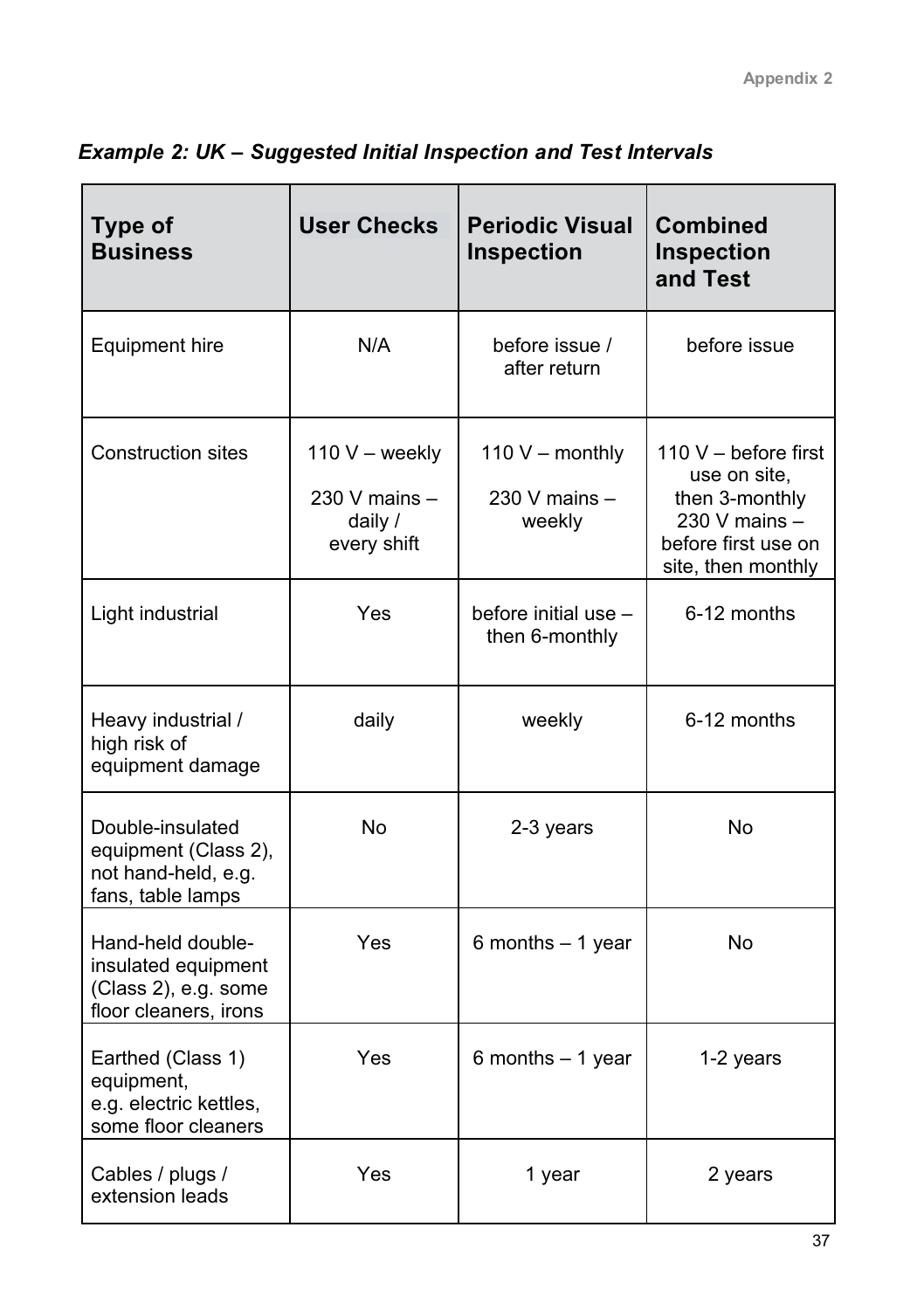|                                                                                       |                         | Class of equipment                                                                             |                                |             | <b>Residual Current</b><br>Devices (RCDs) |        |                               |  |
|---------------------------------------------------------------------------------------|-------------------------|------------------------------------------------------------------------------------------------|--------------------------------|-------------|-------------------------------------------|--------|-------------------------------|--|
| of environment<br>equipment<br>Type                                                   | Protectively<br>Class I | Class II (double                                                                               | Push-button test-<br>by user   |             | Electrical Test                           |        | Cord Sets and<br>power boards |  |
|                                                                                       | earthed                 | insulated)                                                                                     | Portable                       | Fixed       | Portable                                  | Fixed  |                               |  |
| Factories, places of<br>work or repair,<br>manufacturing,<br>maintenance<br>assembly, | 1 year                  | 1 year                                                                                         | before each<br>daily or<br>use | months<br>G | 1 year                                    | 1 year | 1 year                        |  |
| Hire equipment                                                                        |                         | Prior to hire                                                                                  | ⋚                              |             | ≸                                         |        | Prior to hire                 |  |
| Repaired, serviced<br>and second-hand<br>equipment                                    |                         | After repair or service which could affect electrical safety, or on reintroduction to service. |                                |             |                                           |        |                               |  |

*Example 3: Inspection and Test Intervals*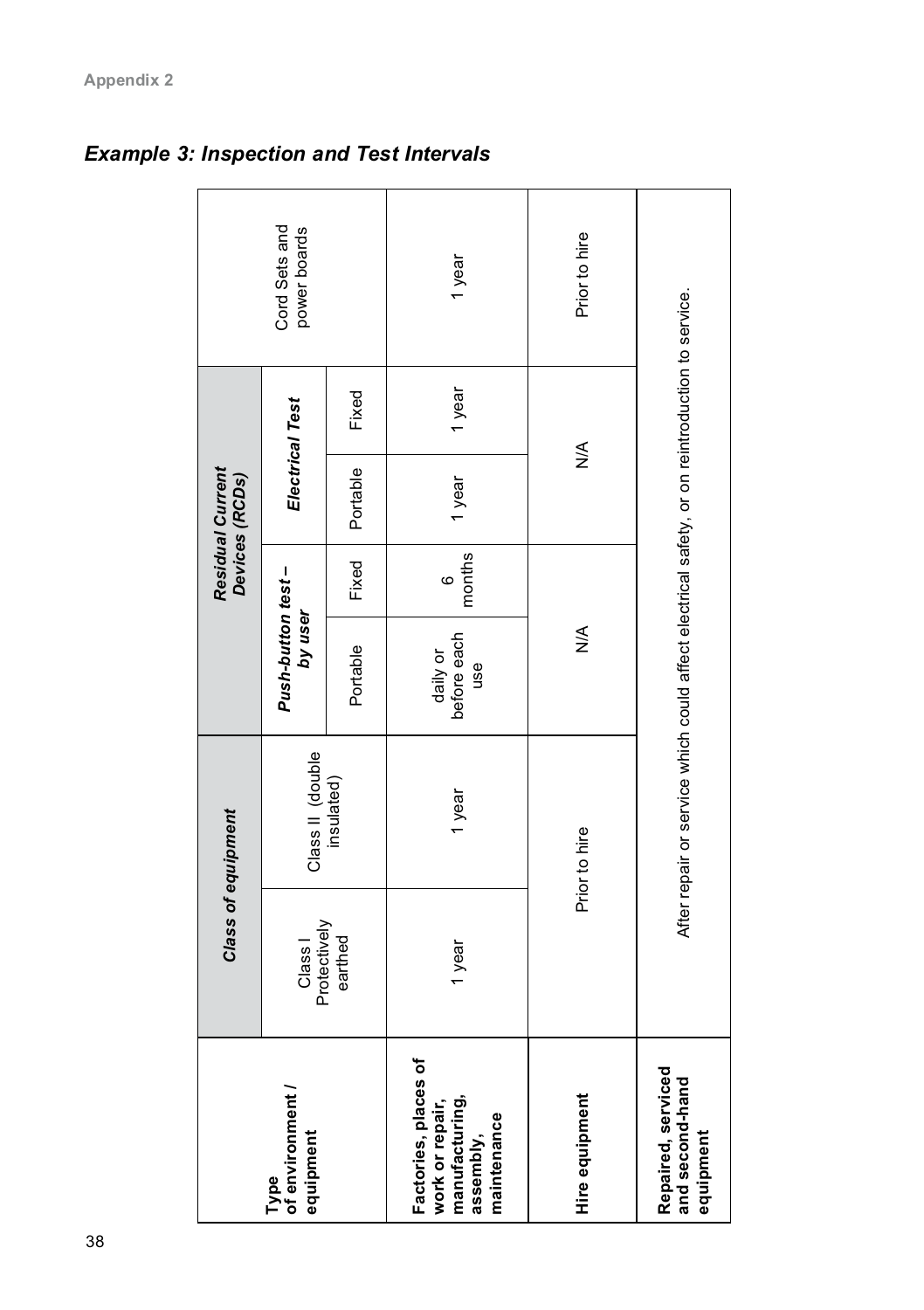## **Appendix 3**

#### **Examples of Inspection and Test Record Forms**

#### *Example 1: Register of Electrical Equipment for Inspection and Test*

| Organization            | <b>Address</b>               |          | <b>Person Responsible</b> |                                    |
|-------------------------|------------------------------|----------|---------------------------|------------------------------------|
|                         |                              |          |                           | Frequency of                       |
| Serial<br><b>Number</b> | <b>Equipment Description</b> | Location | Periodic<br>Inspection    | Combined<br>Inspection<br>and Test |
|                         |                              |          |                           |                                    |
|                         |                              |          |                           |                                    |
|                         |                              |          |                           |                                    |
|                         |                              |          |                           |                                    |
|                         |                              |          |                           |                                    |
|                         |                              |          |                           |                                    |
|                         |                              |          |                           |                                    |
|                         |                              |          |                           |                                    |
|                         |                              |          |                           |                                    |
|                         |                              |          |                           |                                    |
|                         |                              |          |                           |                                    |
|                         |                              |          |                           |                                    |
|                         |                              |          |                           |                                    |
|                         |                              |          |                           |                                    |
|                         |                              |          |                           |                                    |
|                         |                              |          |                           |                                    |
|                         |                              |          |                           |                                    |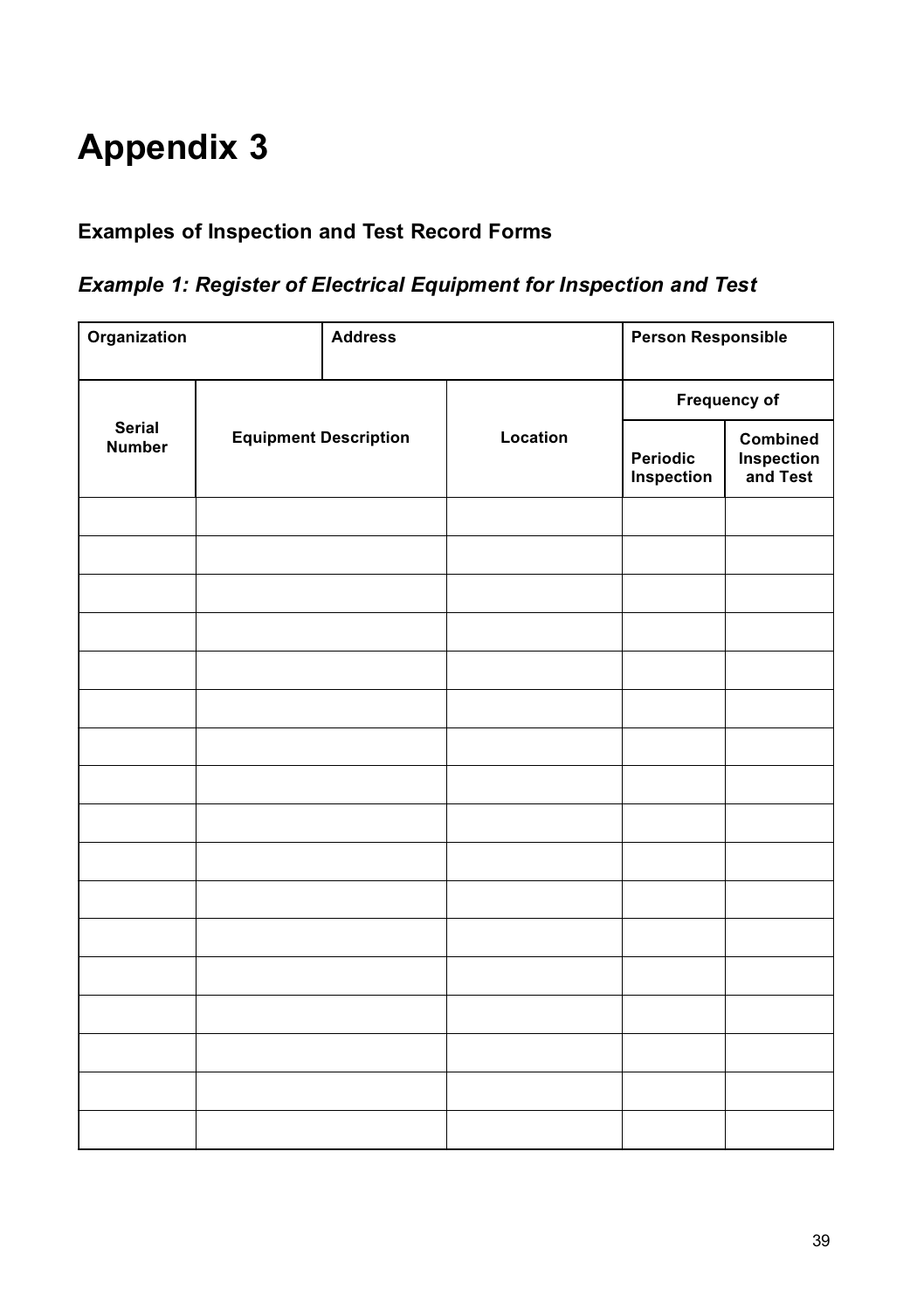| Date risk assessment or inspection completed:                                                                                                                                                                                                                                                                                                                                                                                                                                                                                                                                                                                                             |          |                                                                                                |                                                   |                                                        |                                                                                                                        |
|-----------------------------------------------------------------------------------------------------------------------------------------------------------------------------------------------------------------------------------------------------------------------------------------------------------------------------------------------------------------------------------------------------------------------------------------------------------------------------------------------------------------------------------------------------------------------------------------------------------------------------------------------------------|----------|------------------------------------------------------------------------------------------------|---------------------------------------------------|--------------------------------------------------------|------------------------------------------------------------------------------------------------------------------------|
| Location:                                                                                                                                                                                                                                                                                                                                                                                                                                                                                                                                                                                                                                                 |          | Completed by:                                                                                  |                                                   | Date to be reviewed: $1$                               |                                                                                                                        |
| Equipment that has been assessed, as being used in a hostile operating environment MUST be periodically inspected and tested and the test results recorded.<br>Equipment that has been assessed, as being used in a non-hostile operating environment may require periodic inspection and must be maintained in a safe<br>Fill the details in each column for plug-in type electrical equipment used in the workplace. Identify the operating environment of your equipment.<br>This risk assessment and inspection record should be reviewed if there is a change in equipment use/location or if an electrical incident occurs.<br>operating condition. |          |                                                                                                |                                                   |                                                        |                                                                                                                        |
| Equipment description                                                                                                                                                                                                                                                                                                                                                                                                                                                                                                                                                                                                                                     | Location | Hostile operating environment<br><b>Risk factors</b>                                           |                                                   | environment<br>Non hostile                             | condition of equipment<br>Periodic inspection<br>test results                                                          |
|                                                                                                                                                                                                                                                                                                                                                                                                                                                                                                                                                                                                                                                           |          | • Corrosive substances<br>· Mechanical damage<br>• Vibration<br>• Moisture<br>• Heat<br>· Dust | and testing<br>inspection<br>Periodic<br>required | Periodic inspection /<br>maintain in safe<br>condition | If equipment has been inspected /<br>pass / fail, inspection / test date<br>tested, indicate result:<br>and tag number |
|                                                                                                                                                                                                                                                                                                                                                                                                                                                                                                                                                                                                                                                           |          |                                                                                                |                                                   |                                                        |                                                                                                                        |
|                                                                                                                                                                                                                                                                                                                                                                                                                                                                                                                                                                                                                                                           |          |                                                                                                |                                                   |                                                        |                                                                                                                        |
|                                                                                                                                                                                                                                                                                                                                                                                                                                                                                                                                                                                                                                                           |          |                                                                                                |                                                   |                                                        |                                                                                                                        |
|                                                                                                                                                                                                                                                                                                                                                                                                                                                                                                                                                                                                                                                           |          |                                                                                                |                                                   |                                                        |                                                                                                                        |
|                                                                                                                                                                                                                                                                                                                                                                                                                                                                                                                                                                                                                                                           |          |                                                                                                |                                                   |                                                        |                                                                                                                        |
|                                                                                                                                                                                                                                                                                                                                                                                                                                                                                                                                                                                                                                                           |          |                                                                                                |                                                   |                                                        |                                                                                                                        |
|                                                                                                                                                                                                                                                                                                                                                                                                                                                                                                                                                                                                                                                           |          |                                                                                                |                                                   |                                                        |                                                                                                                        |
|                                                                                                                                                                                                                                                                                                                                                                                                                                                                                                                                                                                                                                                           |          |                                                                                                |                                                   |                                                        |                                                                                                                        |
| Note: Damaged or faulty equipment must be taken out of service and repaired by a competent person or replaced.                                                                                                                                                                                                                                                                                                                                                                                                                                                                                                                                            |          |                                                                                                |                                                   |                                                        |                                                                                                                        |

#### *Example 2: Electrical Equipment Risk Assessment and Inspection Record*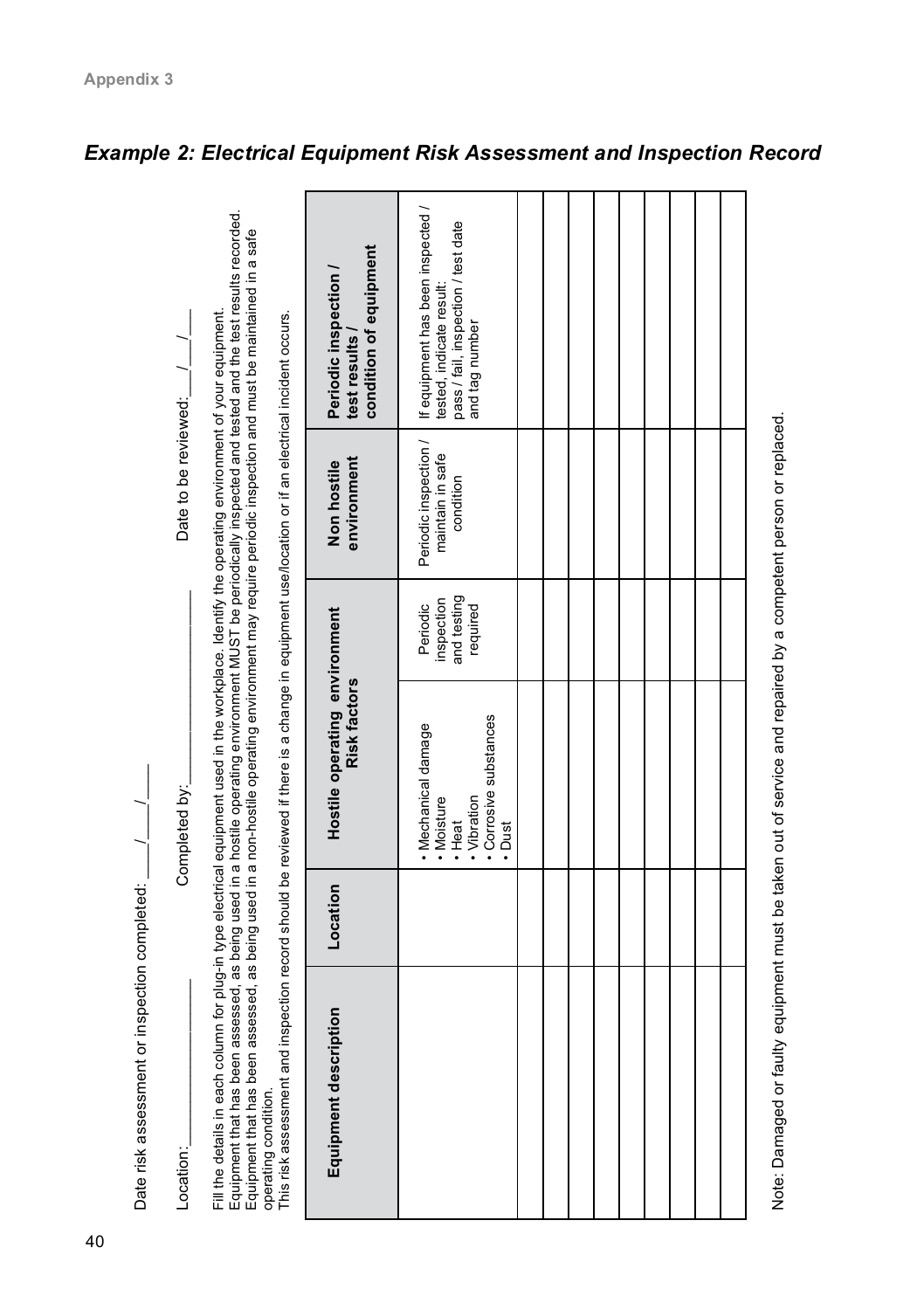| Example 3: Equipment Periodic Inspection and Combined Inspection and |  |
|----------------------------------------------------------------------|--|
| Test Record                                                          |  |

| Item of<br><b>Equipment</b>                        | <b>Register</b><br>No. | <b>Register</b><br>No. | <b>Register</b><br>No. | <b>Register</b><br>No. | <b>Register</b><br>No. |
|----------------------------------------------------|------------------------|------------------------|------------------------|------------------------|------------------------|
|                                                    |                        |                        |                        |                        |                        |
| Description                                        |                        |                        |                        |                        |                        |
| Make                                               |                        |                        |                        |                        |                        |
| Model                                              |                        |                        |                        |                        |                        |
| Serial No.                                         |                        |                        |                        |                        |                        |
| Date of Purchase                                   |                        |                        |                        |                        |                        |
| Construction<br>Class                              |                        |                        |                        |                        |                        |
| Handheld / Fixed                                   |                        |                        |                        |                        |                        |
| Location                                           |                        |                        |                        |                        |                        |
| Frequency of<br>Periodic<br>Inspection             |                        |                        |                        |                        |                        |
| Frequency of<br>Combined<br>Inspection and<br>Test |                        |                        |                        |                        |                        |
| Plug Inspection                                    |                        |                        |                        |                        |                        |
| Cable Inspection                                   |                        |                        |                        |                        |                        |
| Body Inspection                                    |                        |                        |                        |                        |                        |
| <b>Continuity Test</b>                             |                        |                        |                        |                        |                        |
| <b>Insulation Test</b>                             |                        |                        |                        |                        |                        |
| <b>Functional Test</b>                             |                        |                        |                        |                        |                        |
| Comments                                           |                        |                        |                        |                        |                        |
| OK to use?                                         |                        |                        |                        |                        |                        |
| Initials                                           |                        |                        |                        |                        |                        |

Note:  $P = P$ ass /  $F = F$ ail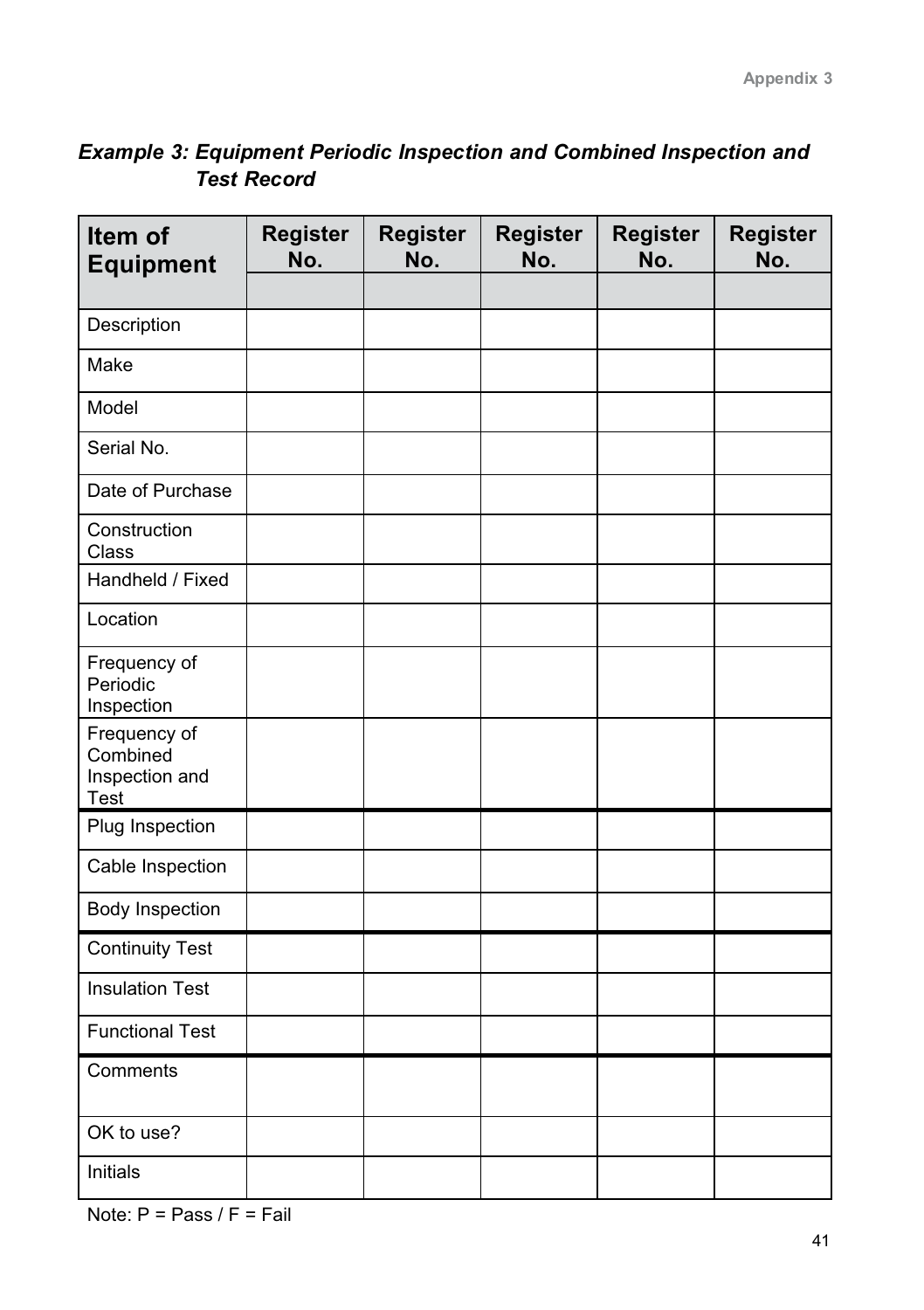## **Appendix 4**

#### **Technical Standards for carrying out tests on Portable Electrical Equipment**

| <b>No</b> | <b>Test</b>                                      | Material / product                                        | Reference document |
|-----------|--------------------------------------------------|-----------------------------------------------------------|--------------------|
| 1         | Power input and current<br>measurement           | Household and similar<br>electrical appliances            | IEC 60335-1:2006   |
|           |                                                  | Hand-held motor operated<br>electric tools                | EN 60745-1:2006    |
|           |                                                  | Safety of transportable motor-<br>operated electric tools | EN 61029-1:2003    |
| 2         | Leakage current<br>measurement                   | Household and similar<br>electrical appliances            | IEC 60335-1:2006   |
|           |                                                  | Hand-held motor operated<br>electric tools                | EN 60745-1:2006    |
|           |                                                  | Safety of transportable motor-<br>operated electric tools | EN 61029-1:2003    |
| 3         | Insulation resistance<br>measurement             | Hand-held electric motor<br>operated tools                | EN 60745-1:2006    |
|           |                                                  | Safety of transportable motor-<br>operated electric tools | EN 61029-1:2003    |
| 4         | Verification of the<br>protection against access | Household and similar<br>electrical appliances            | IEC 60335-1:2006   |
|           | to live parts                                    | Hand-held motor operated<br>electric tools                | EN 60745-1:2006    |
|           |                                                  | Safety of transportable motor-<br>operated electric tools | EN 61029-1:2003    |
| 5         | Verification of earth<br>bonding                 | Household and similar<br>electrical appliances            |                    |
|           |                                                  | Hand-held motor operated<br>electric tools                | EN 60745-1:2006    |
|           |                                                  | Safety of transportable motor-<br>operated electric tools | EN 61029-1:2003    |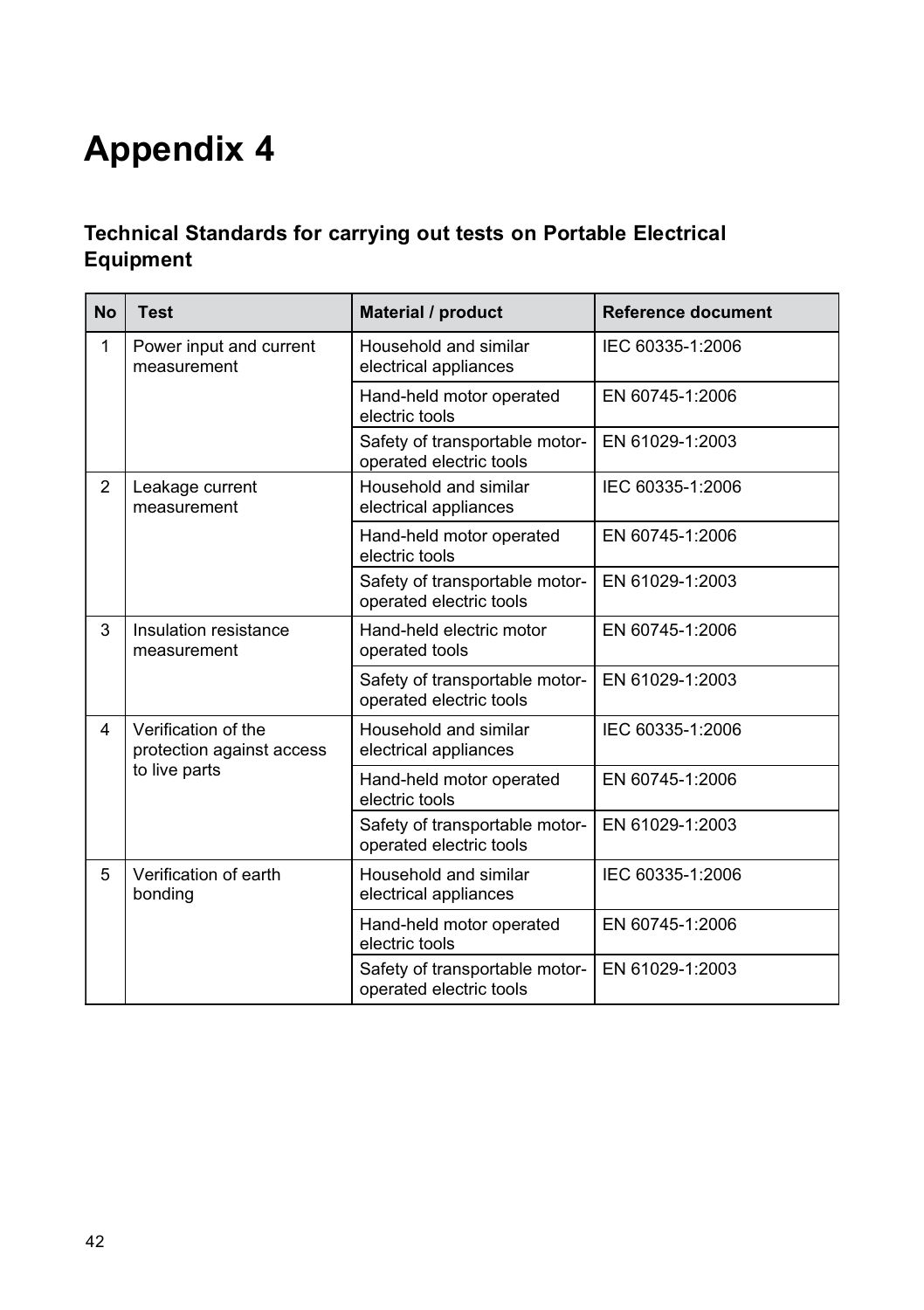### **Appendix 5**

#### **Safety Marks / Identifiers associated with Portable Electrical Equipment**



#### **UL – North American Product Safety Certification**

Underwriters Laboratories (UL) is an independent product safety testing and certification organization. The UL Mark on a product means that it has been tested by UL and determined to meet UL's requirements. Products are also periodically checked at the manu means that it has been tested by OL and determined to meet O<br>requirements. Products are also periodically checked at the ma<br>facturers' facility. <u>The Mark indicates compliance with U.S. (UL)</u> and Canadian (CSA) safety standards such as, UL 61010-1 and CSA 61010-1. The Canada/U.S. UL Mark is optional. UL encour ages those manufacturers with products certified for both coun tries to use this new, combined Mark, but they may continue using separate UL Marks for the United States and Canada.



#### **CSA – International mark**

If this mark appears with the indicator "C and US" or "NRTL/C" it means that the product is certified for both the U.S. and Canadian markets, to the applicable U.S. and Canadian standards.



#### **The CB Scheme**

The International Electrotechnical Committee for Conformity Testing to Standards (IECEE) established the CB Scheme for Electrical Equipment. It is an international system for acceptance of tests. The CB Scheme – or CB Agreement – is a multilateral agreement among participant countries and certification organisa tions utilising a CB Test Report issued by one of these organisa tions. The CB Scheme is very fast growing and it is one of the most beneficial solutions for trading in global markets. The net work under the CB Scheme comprises today 58 product certifica tion organisations, National Certification Bodies (NCB) and 140 testing laboratories (CBTL) in 43 countries throughout America, Europe, Asia, Australia and Africa. The CB Agreement can be applied for products for which IEC standards exist and are accept ed by the IECEE for use within the Scheme. The products are tested to these IEC standards and most often also to the declared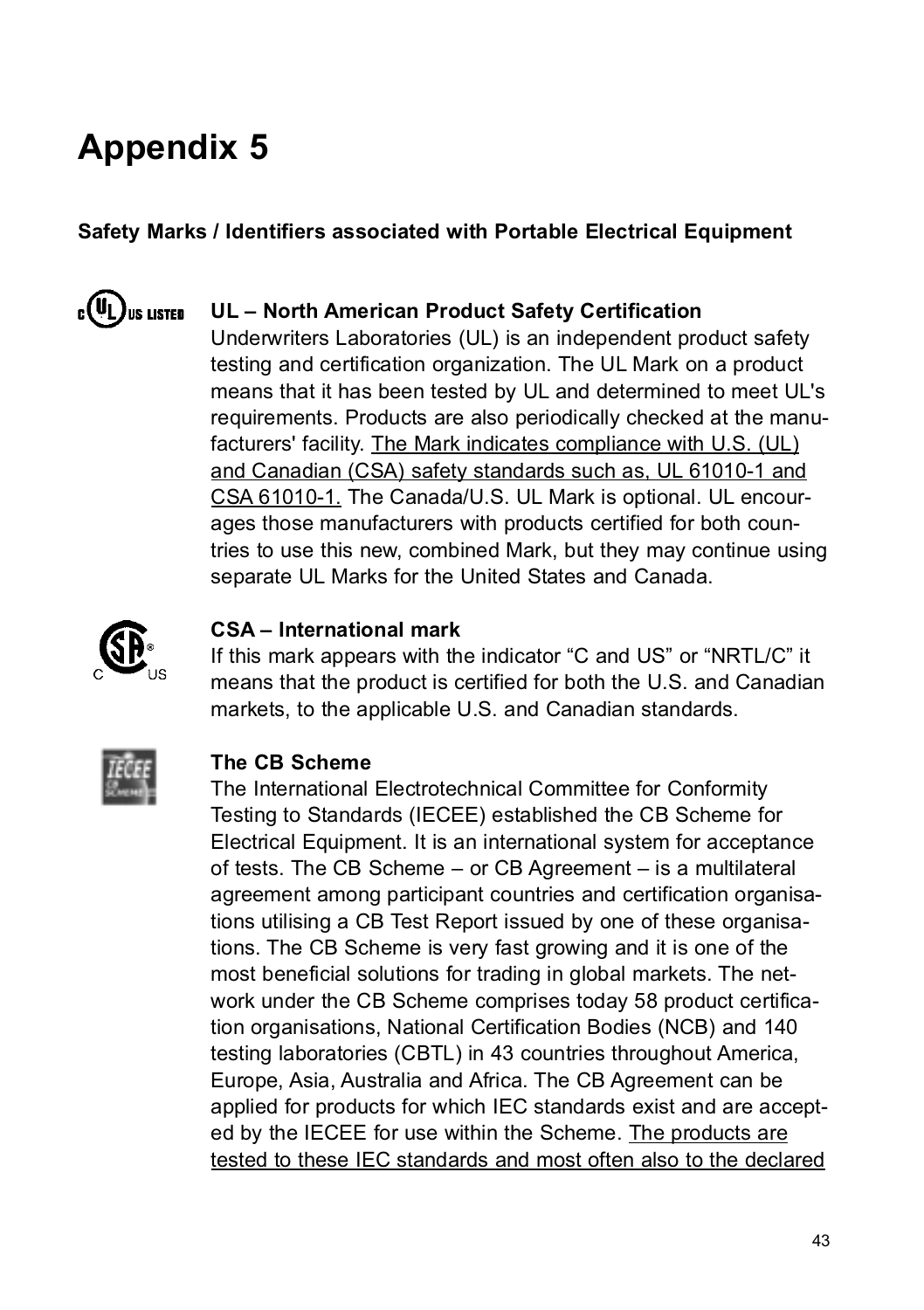national differences of the various member countries. National dif ferences are special requirements that the IECEE, CB Scheme permits each country to adopt to address local safety concerns.



#### **Keymark**

The Keymark is a voluntary mark. It is the only pan-European safety mark for household appliances. It provides the customers in Europe with a clear and simple message that the product complies with a harmonized European safety standard. Regulatory authorities will see it as supporting CE Marking. A product carrying the Keymark does not have to be submitted for additional verifica tion to certification bodies in other European countries. Up to now, appliances "approved" in different European countries have car ried different national marks – even though the assessment sys tems are broadly similar. Keymark offers the alternative of being a single common mark recognised in all these countries. A single mark removes doubt and confusion.



#### **VDE – Association for Electrical, Electronic and Information Technologies**

Applies to electrotechnical products, including products according to the Appliance and Product Safety Act (GPSG) and Medical Product Act (MPG). The VDE Mark indicates conformity with the VDE Standards or European or internationally harmonised stan dards, and confirms compliance with protective requirements of the applicable EU Directive(s).



#### **GS Mark – German Safety approval mark**

The GS mark is a voluntary mark. Products are evaluated according to the Low Voltage Directive, EMC Directive, Machinery Directive or national standards. The evaluation is based on the German Safety of Equipment Act (GPSG). It is a recognized mark for products such as office equipment, household appliances and industrial equipment, and is widely accepted throughout Europe. The GS Mark signals to the buyer, customer and consumer that the product, as well as the user manual and production process, has been tested by an authorized institution such as Berufs genossenschaft, VDE, and TUEV, and is supported by regular sur veillance audits. Because a representative sample of the product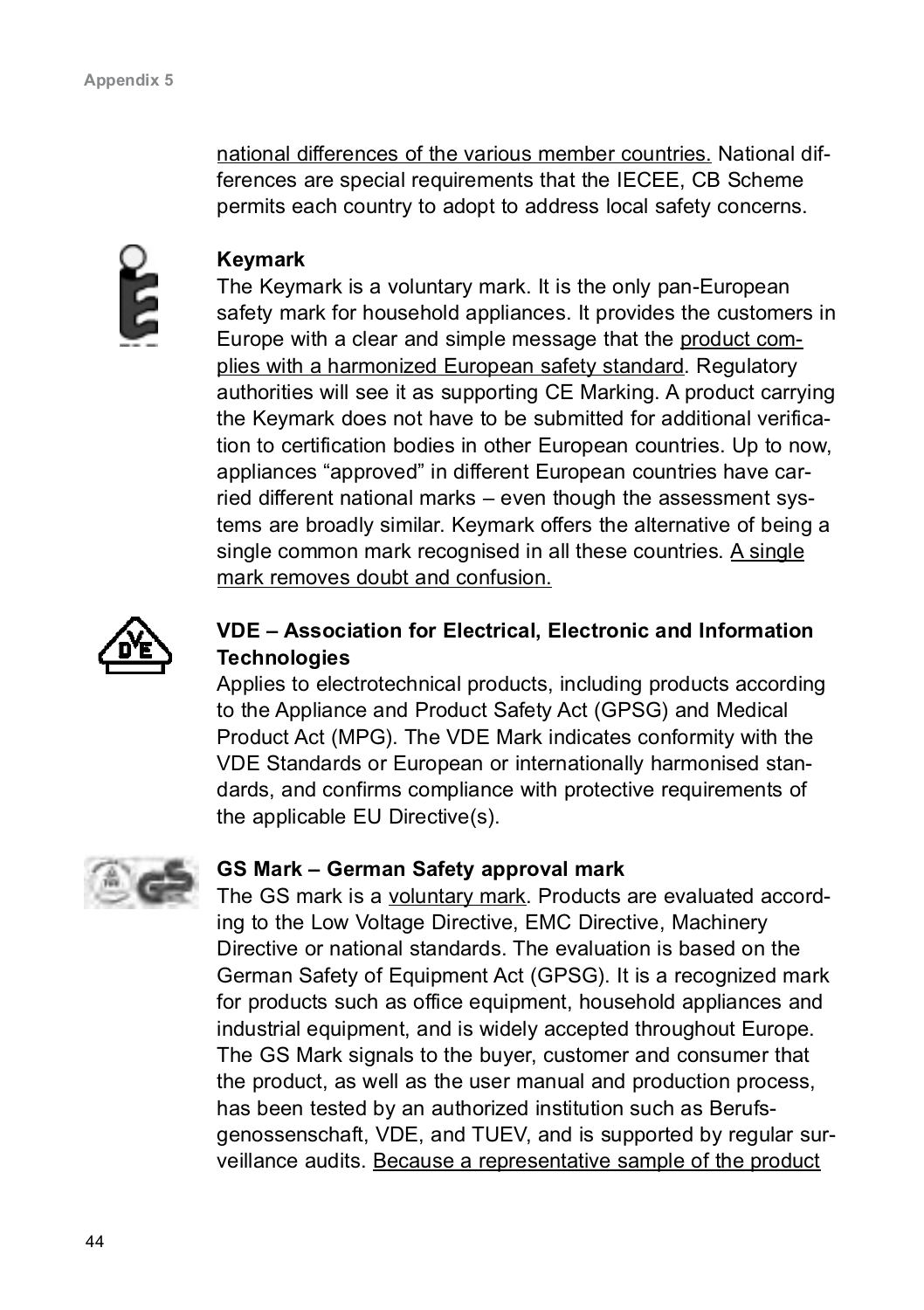has been evaluated, tested and approved for safety, there is a high acceptance of the GS Mark by EU consumers.



#### **Nordic Certification Service (NCS)**

The Nordic reciprocal agreement for the mutual acceptance of test results between signatory Nordic countries avoids the need for multiple tests to European Standards to obtain other Nordic national safety marks. The D-Mark, FIMKO, SEMKO and NEMKO marks form one test program.



#### **Swiss Safety Mark**

By using the voluntary Swiss Safety Mark which is in full conformi ty with the Ordinance for Electrical Low-Voltage Products (NEV), the manufacturer who places a low voltage electrical product on the market indicates to the consumer that it complies with the legal regulations on electrical safety and electromagnetic compati bility.

An application from manufacturer or vendor is based on attesta tions of conformity or test reports from accredited testing bodies, or international certificates.

The significance of the Safety Mark is ultimately in the customer's interest as well as in the manufacturers and distributors, based on quality and safety.



#### **CCC Safety Mark (China)**

As of August 1, 2003 the symbols "CCIB" and "CCEE", typically found on products, were combined and replaced by the "CCC" Mark. China merged its two compulsory inspection systems, one to check contents of products for import and export, and the other for quality control, into a single procedure as part of its commit ment for entry into the World Trade Organization.



#### **GOST – R Safety Mark (Russia)**

The GOST-R mark is a mandatory certification mark for all electri cal products to be shipped into Russia. The laws of the Russian Federation prescribe conformity of products to the Russian safety standards (GOST-R).<br>The GOST-R certificate is issued following technical evaluation of

products to ensure compliance to Russian safety regulations.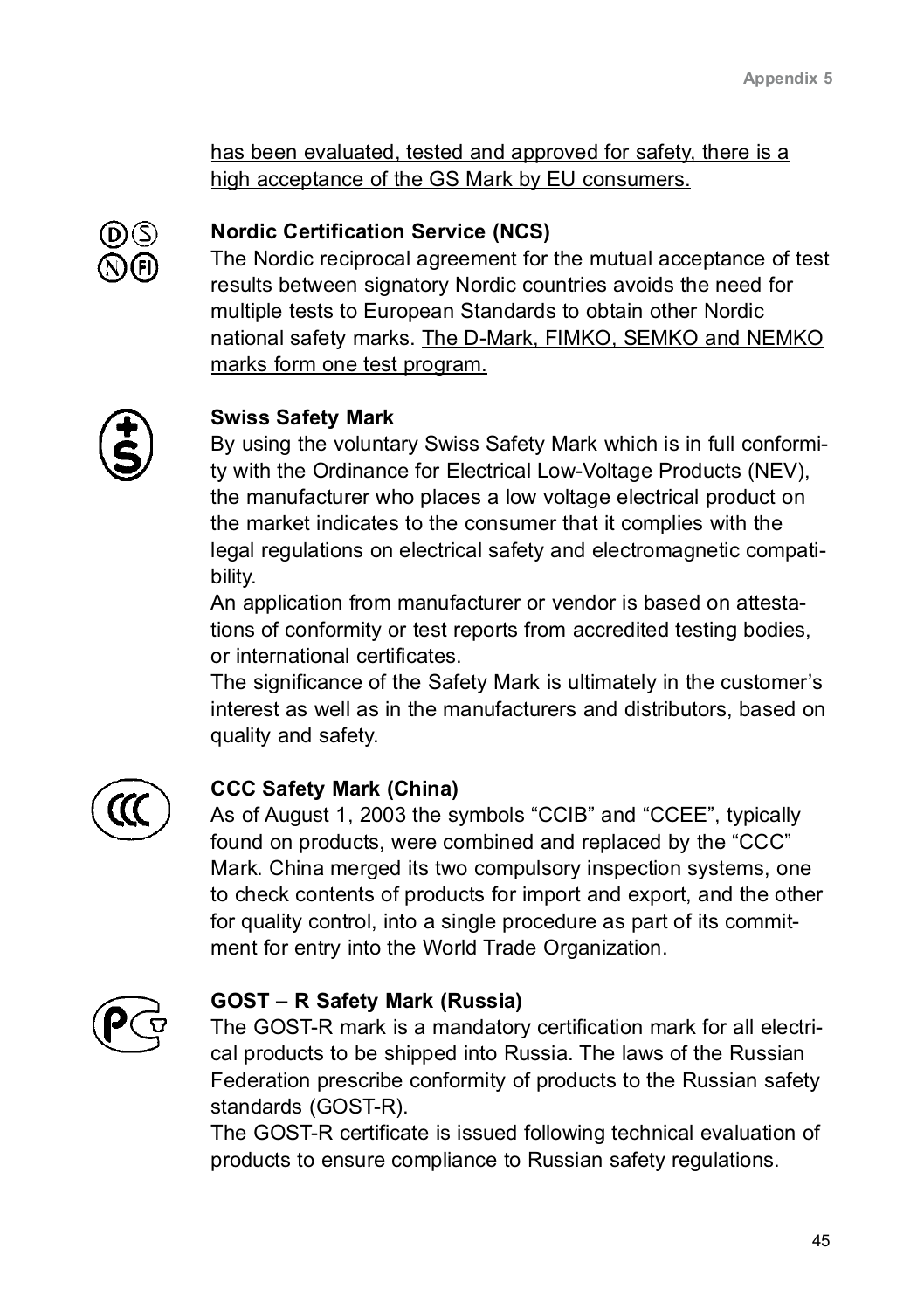

 $\epsilon$ 

#### **NOM Safety Mark (Mexico)**

The Mexican government requires that all electronic products be tested for safety in Mexico for the mandatory NOM Mark (Normality of Mexico). Only test reports accredited by SINALP (Sistema Nacional de Acreditamieno de Laboratorios de Pruebas), National System of Accreditation of Testing Laboratories, are accepted.

#### **RATHET PSB Safety Mark (Singapore)**

The PSB Mark is issued by the Singapore Productivity and Standards Board. The Safety Authority (PSB) is the statutory body appointed by the Ministry of Trade and Industry to administer the regulations. The Safety Authority has amended the regulations, requiring all registered controlled goods to be individually marked with the SAFETY Mark. Manufacturers, importers, traders, retail ers and advertisers who are involved in supplying controlled goods must ensure that their obligations under the regulations are ful filled.

#### **CE – European Union Safety Compliance Declaration**

CE stands for "Communautés Européennes", the European Communities. CE-marking was introduced by the European Commision and it is the Commision who also set the conditions for use of the CE-mark within the different CE-mark directives. With the CE-marking the manufacturer or his representative within the EU declare that the individual product is in compliance with the general safety regulations in the CE-marking directives. Manufacturers outside the EU can appoint European importers as their representative in the EU. **The CE-mark is mandatory in the EU member countries.**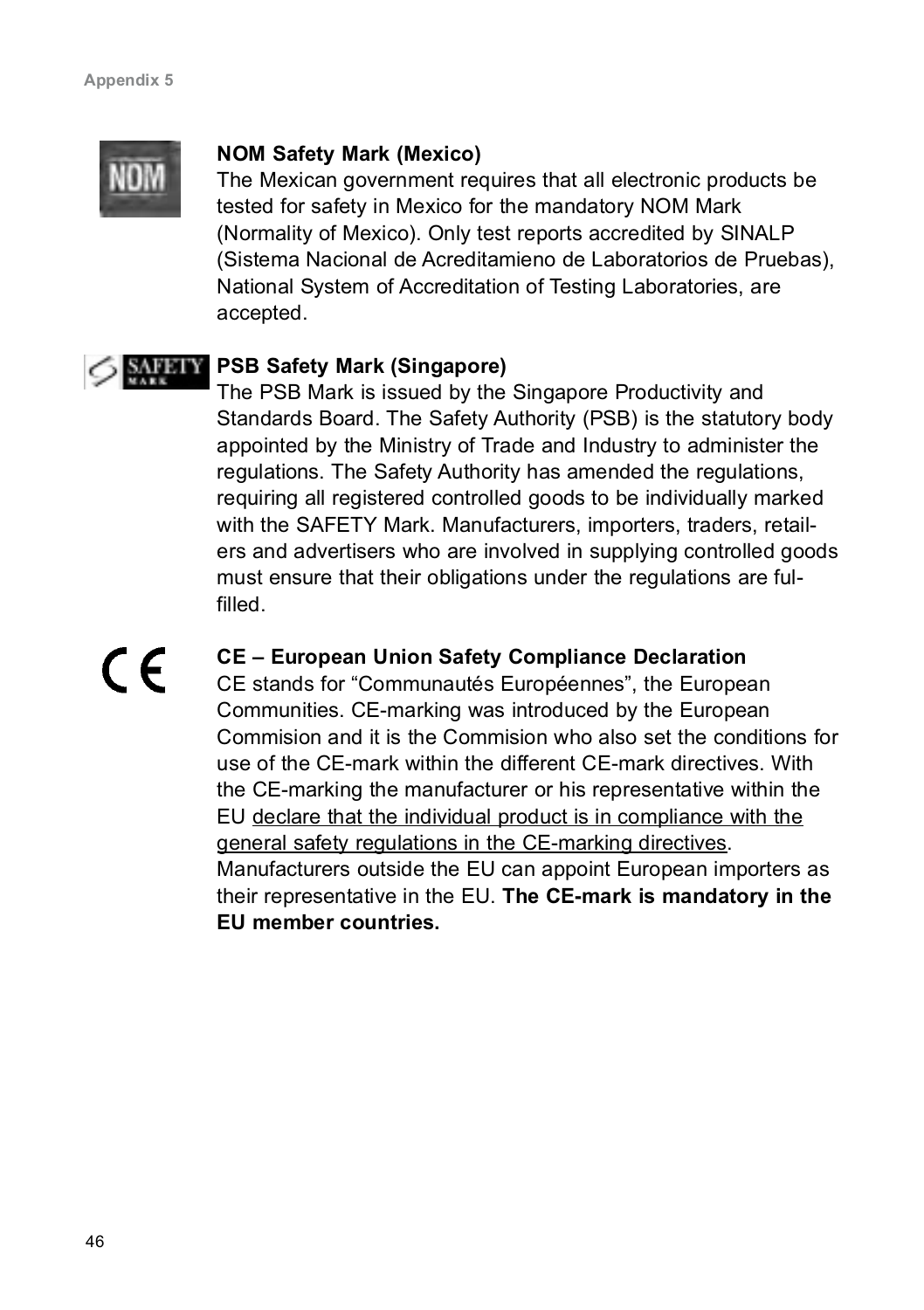### **Recommended Source Documents**

- Council Directive 95 / 63 / EC of December 1995 amending Directive 89 / 655 / EEC concerning the minimum safety and health requirements for the use of work equipment by workers at work (second individual Directive within the meaning of Article 16 (1) of Directive 89 / 391 / EEC);
- Council Directive 2006 / 95 / EC Electrical Equipment designed for use within certain voltage limits ("The Low Voltage Directive")
- Council Directive 98 / 37 / EC "The Machinery Directive"
- IEC 60364-7 Low-voltage electrical installations, Part 7: Requirements for spe cial installations or locations – Section 704: Construction and demolition site installations; Section 706: Conducting Locations with Restricted Movement
- IEC 60335 1:2006 Household and similar Electrical Appliances Safety Part 1: General Requirements
- Canadian Electrical Code, Part 1, Part 2
- National Standard of Canada CAN / CSA C22.2 No. 71-1-M89
- EUSA Safe Practice Guide: Low Voltage Applications
- Ontario Electrical Safety Report 2006 (Electrical Safety Authority)
- EN 60745 Hand-held Motor-operated Electric Tools Safety
- EN 61029 1:2003 Safety of Transportable Motor-Operated Electric Tools Part 1: General Requirements
- ET 215: 2008 Guide to the Maintenance, Inspection and Testing of Portable Equipment in the Workplace – Electro-Technical Council of Ireland
- Guide to the Safety, Health and Welfare at Work (General Application) Regulations 2007 – HSA Ireland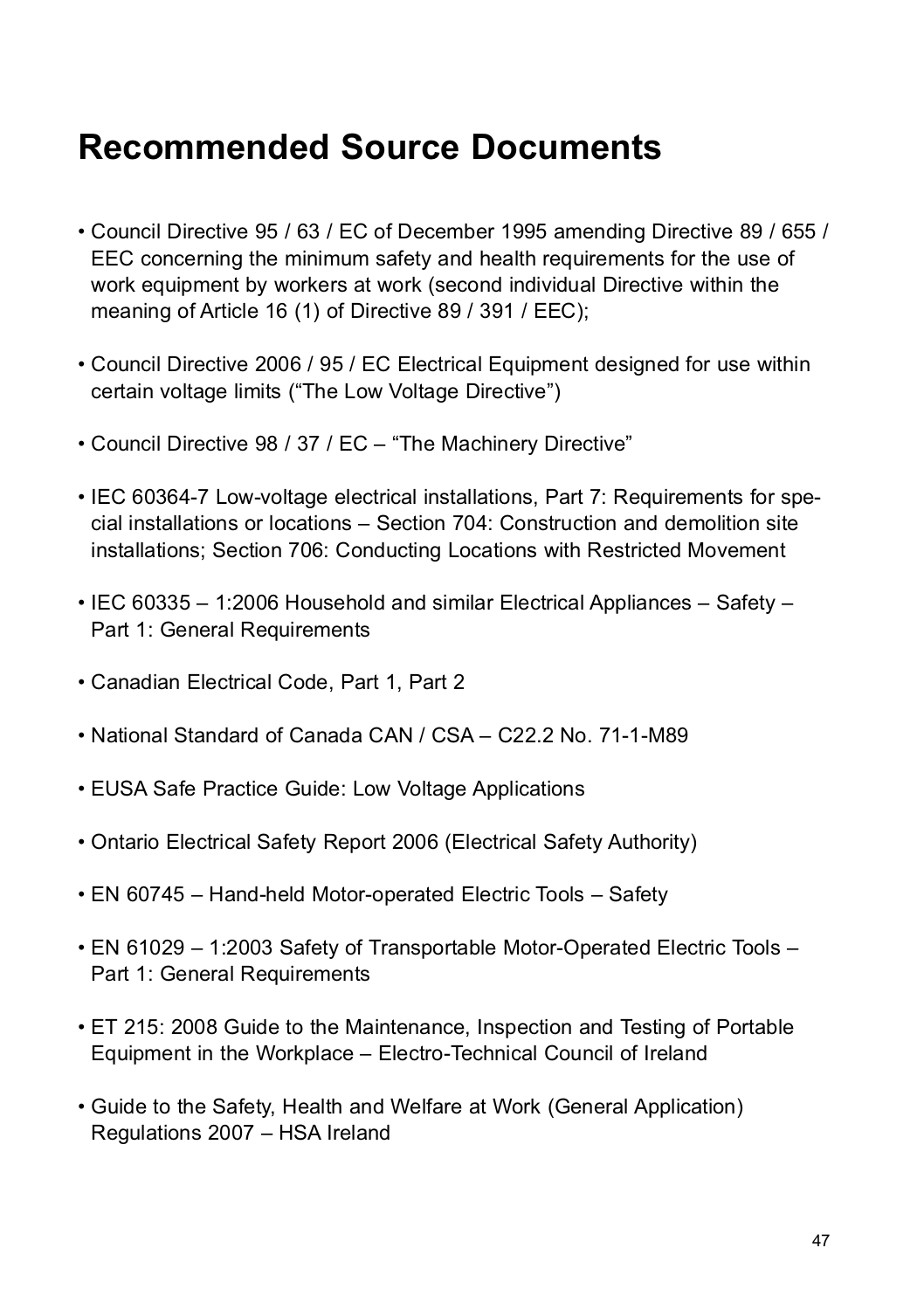- Ordinance concerning the protection of Safety and Health in the Provision of Work Equipment and its use at Work 2004. (BetrSichV)
- Safety on Construction Sites HSE UK
- Memorandum of Guidance on the Electricity at Work Regulations 1989 (HSE / UK)
- Code of Practice for the In-service Inspection and Testing of Electrical Equipment 2007 (IEE / UK)
- IEV 60050 826 "International Electrotechnical Vocabulary Part 826: Electrical installations"